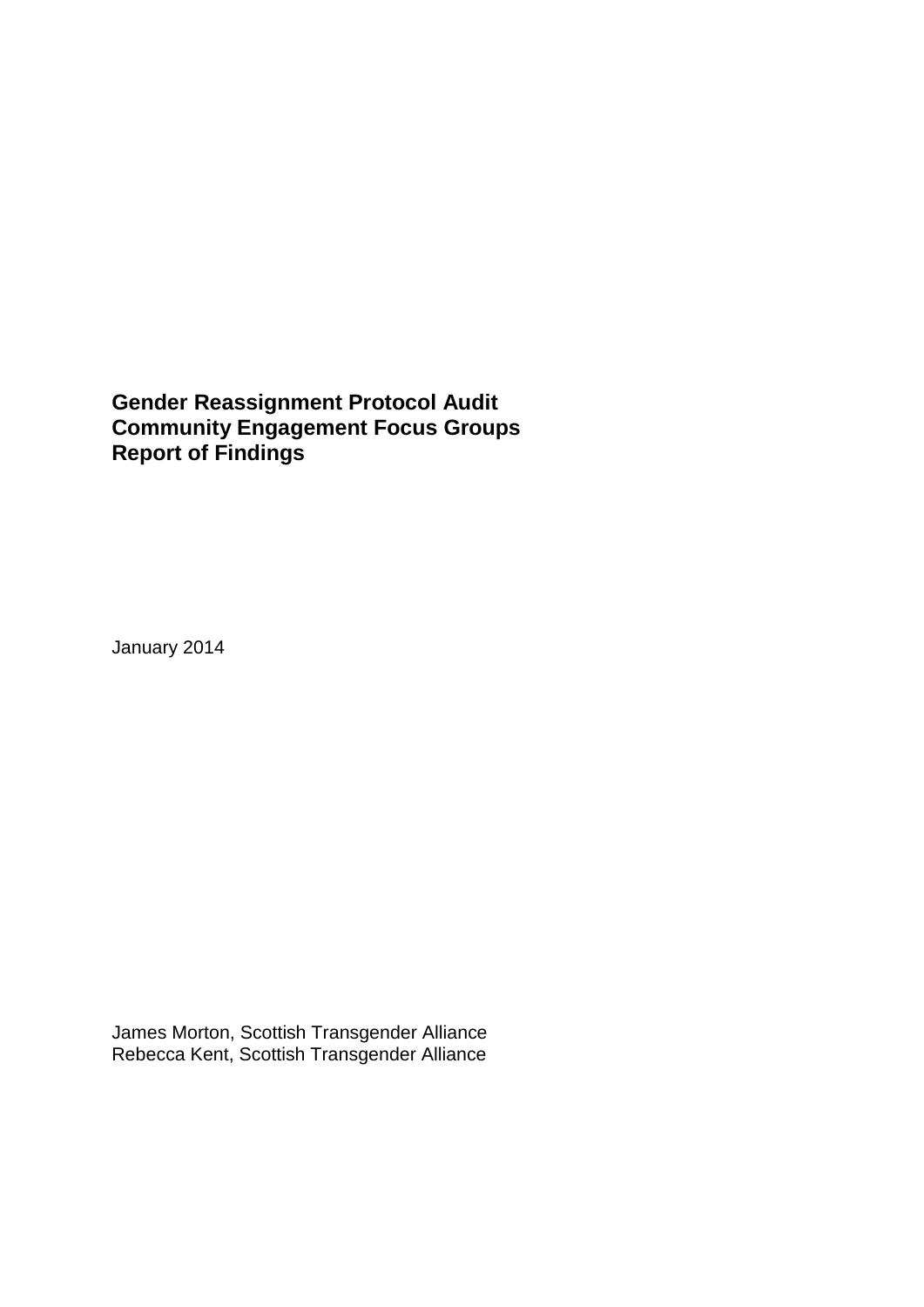## **Acknowledgements**

The Scottish Transgender Alliance thanks:

All the community engagement participants for their time and effort in sharing their experiences of accessing NHS gender reassignment services

The Scottish Government Equality Unit for funding this community engagement work as part of its wider Scottish Transgender Alliance (STA) equality project funding

NHS Health Scotland for providing the printing and distribution of the publicity materials and travel expenses for the focus group participants

Local NHS Boards for providing free venues for the focus groups

LGBT Youth Scotland for providing youth work assistance

## **Disclaimer**

The opinions expressed in this publication are those of the Scottish Transgender Alliance authors and do not necessarily reflect those of the Scottish Government or NHS Health Scotland.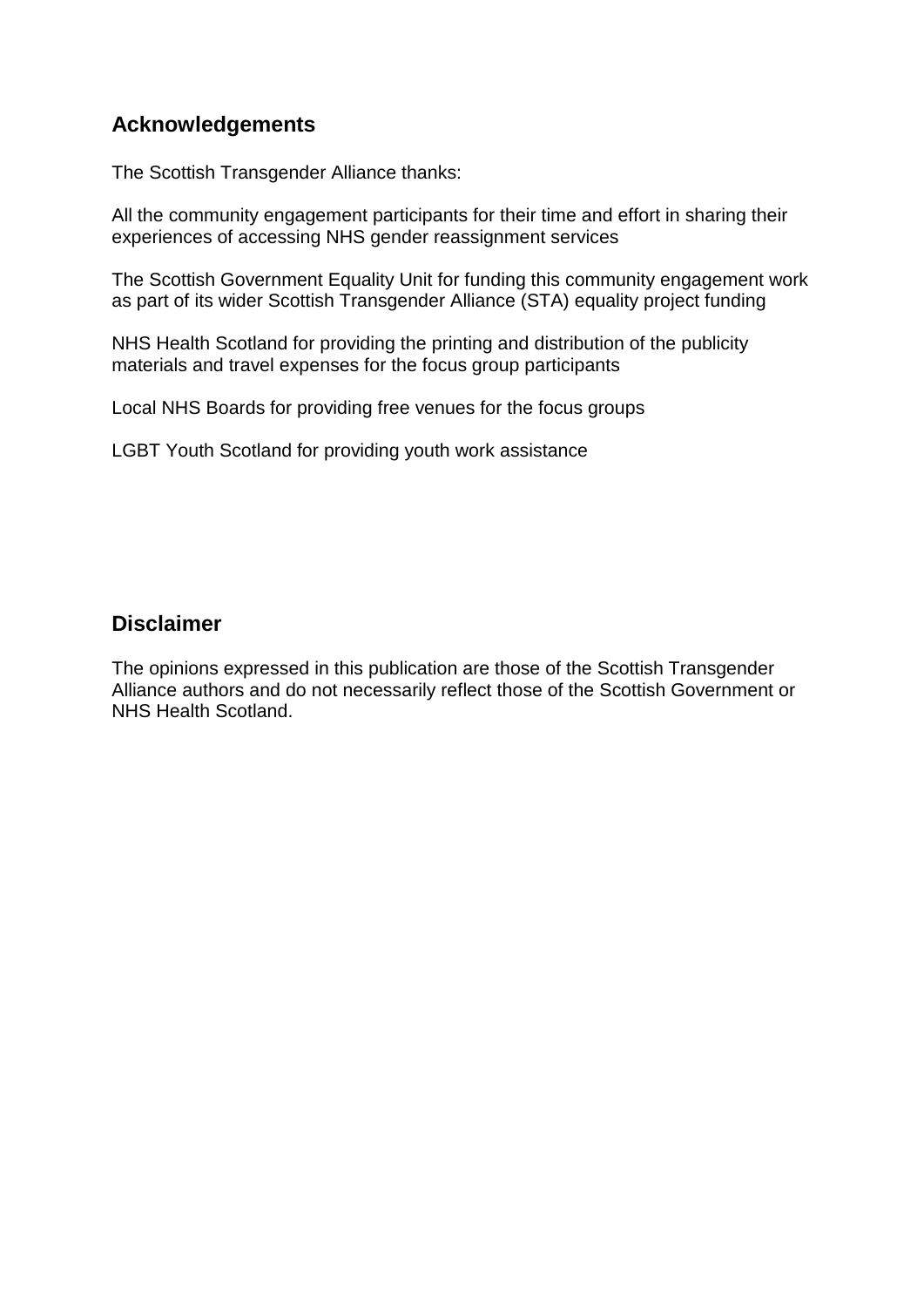# **Contents**

| 3.2 Participant gender reassignment services access since July 2012  6 |  |
|------------------------------------------------------------------------|--|
| 3.4 Findings regarding counselling/psychotherapy services 10           |  |
|                                                                        |  |
|                                                                        |  |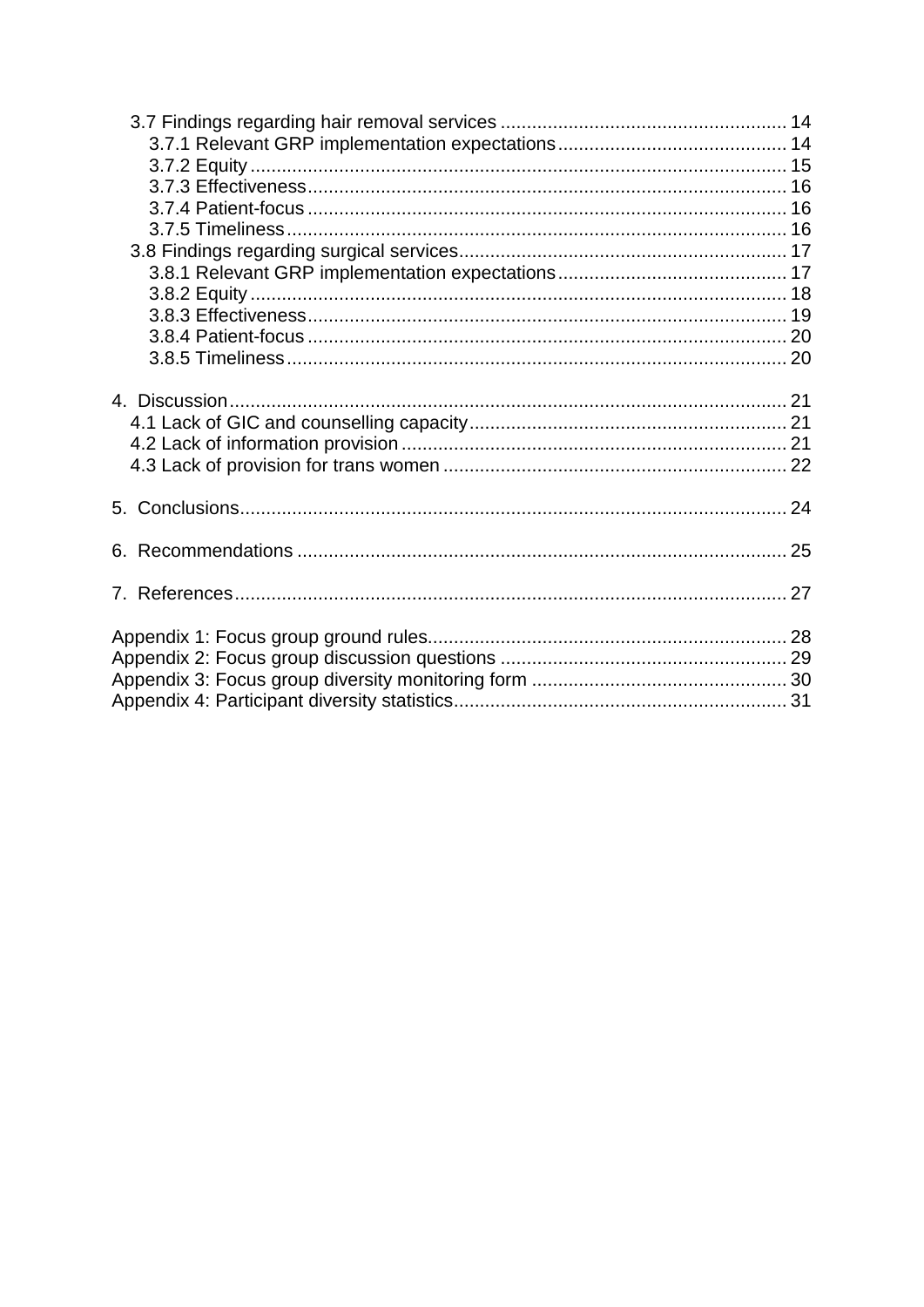# <span id="page-4-0"></span>**Abbreviations**

| <b>AEARP</b> | Adult Exceptional Aesthetic Referral Protocol      |
|--------------|----------------------------------------------------|
| A&E          | <b>Accident and Emergency</b>                      |
| BMI          | Body Mass Index                                    |
| <b>CAMHS</b> | <b>Child and Adolescent Mental Health Services</b> |
| <b>FTM</b>   | Female To Male (direction of gender reassignment)  |
| <b>GIC</b>   | <b>Gender Identity Clinic</b>                      |
| <b>GP</b>    | <b>General Practitioner</b>                        |
| <b>GRP</b>   | <b>Gender Reassignment Protocol</b>                |
| <b>IPL</b>   | Intense Pulsed Light (hair removal method)         |
| <b>LGBT</b>  | Lesbian, Gay, Bisexual and Transgender             |
| MTF          | Male To Female (direction of gender reassignment)  |
| <b>NMCN</b>  | <b>National Managed Clinical Network</b>           |
| <b>STA</b>   | Scottish Transgender Alliance                      |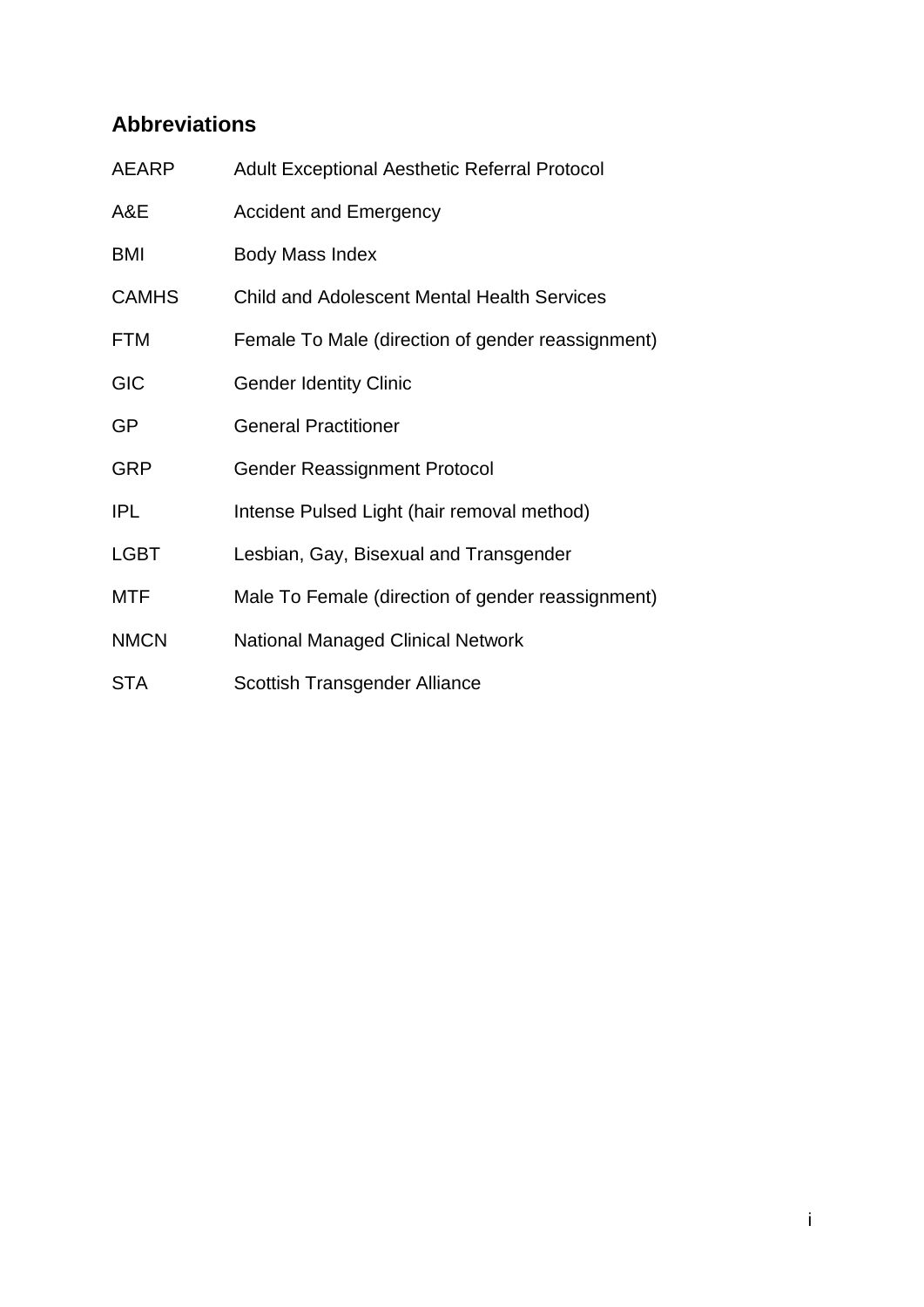# <span id="page-5-0"></span>**Glossary**

| Asexual                   | A sexual orientation term signifying that a person does not<br>experience sexual attraction.                                                                                                                                                                                                                                                |
|---------------------------|---------------------------------------------------------------------------------------------------------------------------------------------------------------------------------------------------------------------------------------------------------------------------------------------------------------------------------------------|
| Gender<br>Dysphoria       | A recognised medical condition where a person experiences<br>distress, unhappiness and/or discomfort about their biological sex<br>and/or social gender not corresponding with their gender identity.                                                                                                                                       |
| Gender<br>Expression      | A person's external gender-related appearance (including<br>clothing), speech and mannerisms.                                                                                                                                                                                                                                               |
| Gender<br>Identity        | A person's deeply felt internal and individual experience of gender,<br>which may or may not correspond with the sex assigned at birth,<br>including the personal sense of the body.                                                                                                                                                        |
| Gender<br>Reassignment    | The process of reassigning social gender role, biological sex<br>characteristics and/or legal gender to correspond with the existing<br>gender identity. A person's individual process may or may not<br>include any of the following: hormone treatment, speech therapy,<br>hair removal and various genital and/or non-genital surgeries. |
| <b>Intersex</b><br>People | People who have biological variations within their chromosomes,<br>genitals and/or reproductive organs which are in-between what<br>science has traditionally regarded as clearly male or clearly female.                                                                                                                                   |
| Non-binary<br>People      | People who do not self-identify as simply either men or women<br>and therefore are positioned out-with the traditional man/woman<br>gender binary. Such people may instead self-identify as having<br>complex or fluid gender identities or as having no gender.                                                                            |
| Pansexual                 | A sexual orientation term signifying that a person can experience<br>sexual attraction towards other people regardless of gender identity,<br>gender expression or biological sex. It includes potential sexual<br>attraction to non-binary people.                                                                                         |
| <b>Trans Men</b>          | People assigned female at birth who self-identify as men and are<br>undergoing, or have undergone, gender reassignment from female<br>to male in order to live as men for the rest of their lives.                                                                                                                                          |
| <b>Trans Women</b>        | People assigned male at birth who self-identify as women and are<br>undergoing, or have undergone, gender reassignment from male to<br>female in order to live as women for the rest of their lives.                                                                                                                                        |
| Transgender<br>People     | A diverse range of people whose gender identity and/or gender<br>expression do not correspond with the sex they were assigned at<br>birth. This includes, but is not limited to: trans men, trans women,<br>transsexual people and non-binary people.                                                                                       |
| Transsexual<br>People     | People who intend to undergo, are undergoing or have undergone<br>any part of a process of gender reassignment from male to female or<br>from female to male.                                                                                                                                                                               |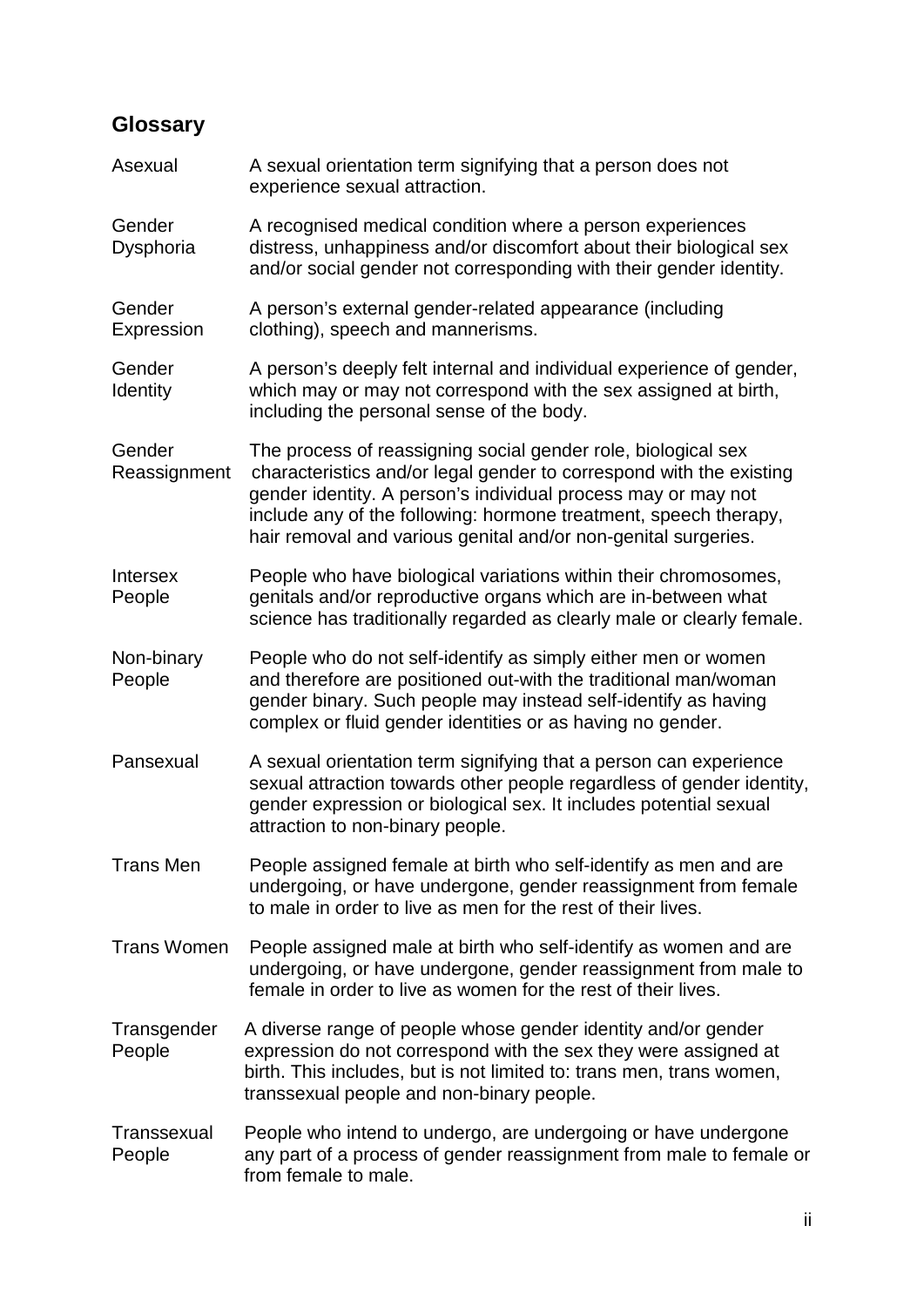## <span id="page-6-0"></span>**Executive summary**

#### <span id="page-6-1"></span>**Rationale and aim**

In July 2012 the Scottish Government approved the NHS Scotland Gender Reassignment Protocol (GRP) and it was cascaded to health boards. NHS Health Scotland has undertaken an audit of the implementation of the GRP on behalf of the Scottish Government. To support that audit process, the Scottish Transgender Alliance (STA) conducted community engagement in October and November 2013. The aim of the community engagement was to explore patient experiences of barriers and facilitators to accessing NHS Scotland gender reassignment services since July 2012 and their views on the degree to which these services meet the four GRP ambitions of equitable, effective, patient-focused and timely provision.

### <span id="page-6-2"></span>**Method**

The authors of this report acknowledged their subjectivity, particularly due to being equality professionals and having personal experience of accessing NHS gender reassignment services. These aspects of the authors' backgrounds helped ease community engagement. The authors utilised these methods to maximise objectivity:

- They worked collaboratively with, and incorporated feedback from, the Scottish Government Equality Unit and NHS Health Scotland on project design and delivery
- They adhered to the scope limitations of the GRP audit
- They used carefully phrased questions in a semi-structured facilitation format
- One-third of the focus groups were observed by NHS staff
- The accuracy of the scribed notes were checked against audio recordings (due to time and budget constraints full audio transcription was not feasible)
- They ensured confidentiality was upheld for all participants
- They avoided use of charged language within this report
- A review of the findings for consistency with the data was carried out by two STA staff not involved in the analysis.

In order to reach the maximum number of potential participants, including those not actively engaged with transgender organisations, 500 posters and 6000 flyers were distributed and displayed in a range of NHS and voluntary sector health services, student unions, citizens advice bureaus, transgender support groups and LGBT organisations and venues. Social media and email promotion were also used.

The community engagement balanced geographical accessibility for participants with the need for effective scale focus groups of between 3 and 10 participants each. To aid in the shared development of meaning as well as to aid comfort and confidence in participants, youth specific (under 26 years old), trans women specific and trans men and non-binary specific focus groups were offered in Edinburgh and Glasgow.

In all, 50 people aged 16 and over who had requested or received NHS gender reassignment services since July 2012 participated in the community engagement (48 via nine focus groups and 2 via one-to-one interviews conducted using the same questions as the focus groups).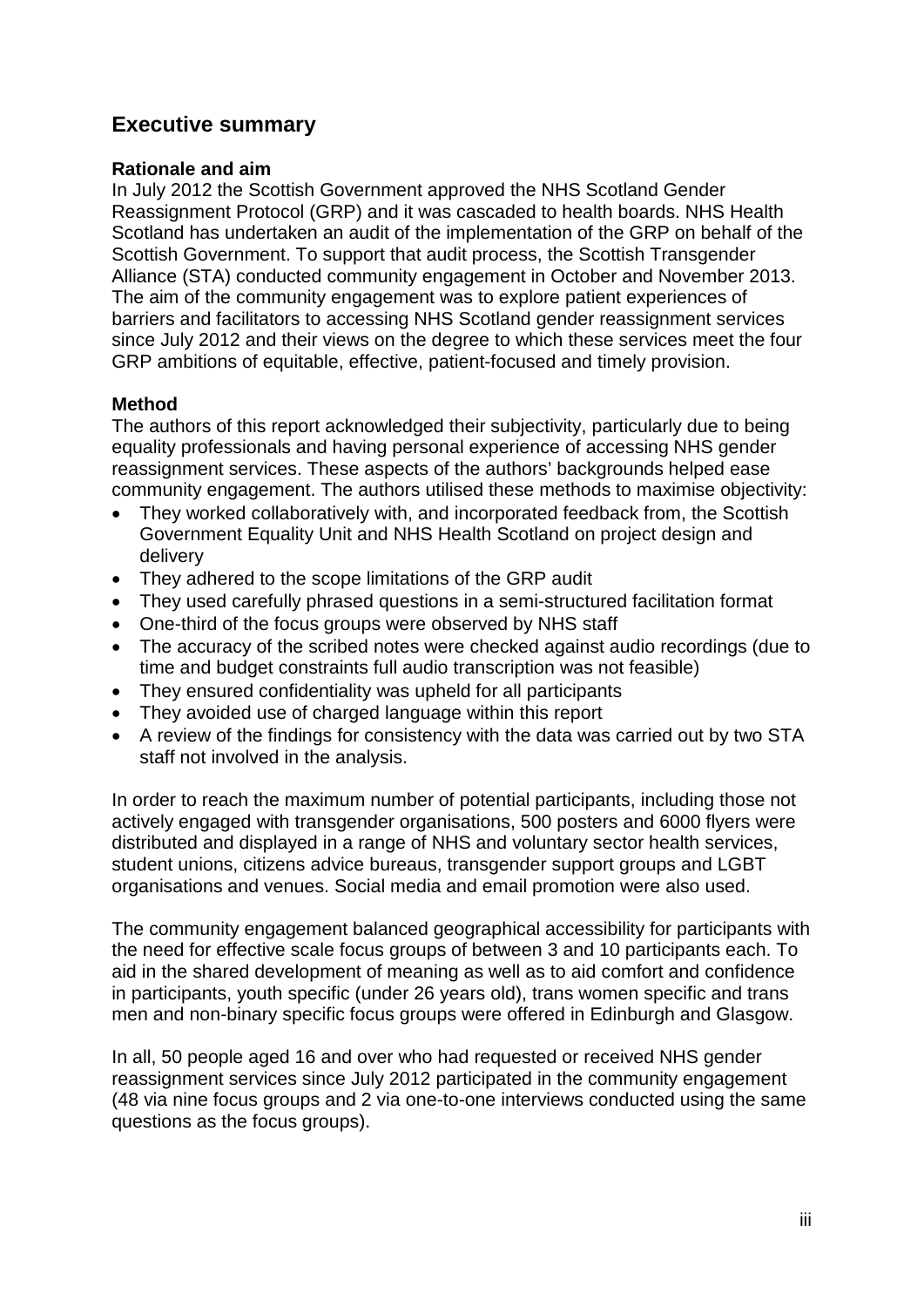Scribes recorded the points made by the participants which were then compared to the audio recordings to ensure all points were captured accurately. Each point captured was entered as a line in an excel spreadsheet for analysis. The data were cleaned to exclude instances where participants speculated about others' experiences, discussed services accessed prior to July 2012 or spoke about services to which they had yet to request access. The data were analysed to identify barriers and facilitators to uptake of services in the context of the four GRP service ambitions of equity, effectiveness, patient-focus and timeliness. Central themes were identified within specific parts of the GRP services and ambitions and also across them. The data from participants resident in different areas of Scotland were also compared in an effort to identify similarities and differences between participants' experiences of various Health Boards and Gender Identity Clinics.

The data were stored securely at all times and will be retained by NHS Health Scotland for review at three years post project completion. Once no longer needed, NHS Health Scotland will securely destroy the data.

### <span id="page-7-0"></span>**Findings**

The following findings emerged from the community engagement data regarding the extent to which participants considered the GRP four ambitions of equity, effectiveness, patient-focus and timeliness to have been achieved since the publication of the GRP in July 2012. The findings are listed for each type of NHS gender reassignment services.

In regard to Gender Identity Clinic (GIC) services

- Equity:
	- Participants expressed concern that GICs not providing patients with sufficient information was causing inequity in access to services. Nearly all participants were of the view that GICs were not providing patients with adequate clarification of treatments, procedures, access criteria, associated risks and expectations.
	- **EXECT** Long travel distances were highlighted as creating inequity in access to GIC appointments. Participants who were disabled, on low incomes or living in very rural areas experienced this as particularly problematic. Participants wanted local outreach services from GICs, such as satellite appointments at rotating locations beyond the four permanent GIC locations, telephone and webcam appointments and shared-care agreements with local practitioners.
- **Effectiveness:** 
	- Participants felt ill-prepared to use their GIC appointments effectively due to GICs not providing information in advance about NHS gender reassignment. To overcome this barrier, participants suggested that the GICs should provide all those joining their waiting lists with written information including realistic information regarding waiting times, access criteria, GIC expectations of patients and broad discussion of the variety of paths open to transgender patients with an accurate listing of the services and approximate current timelines attached to each path.
	- Self-referral to GICs was praised as more effective and easier than via GPs.
	- Some participants attending the Glasgow Sandyford GIC were concerned that their ongoing GIC appointments were too short in length to be able to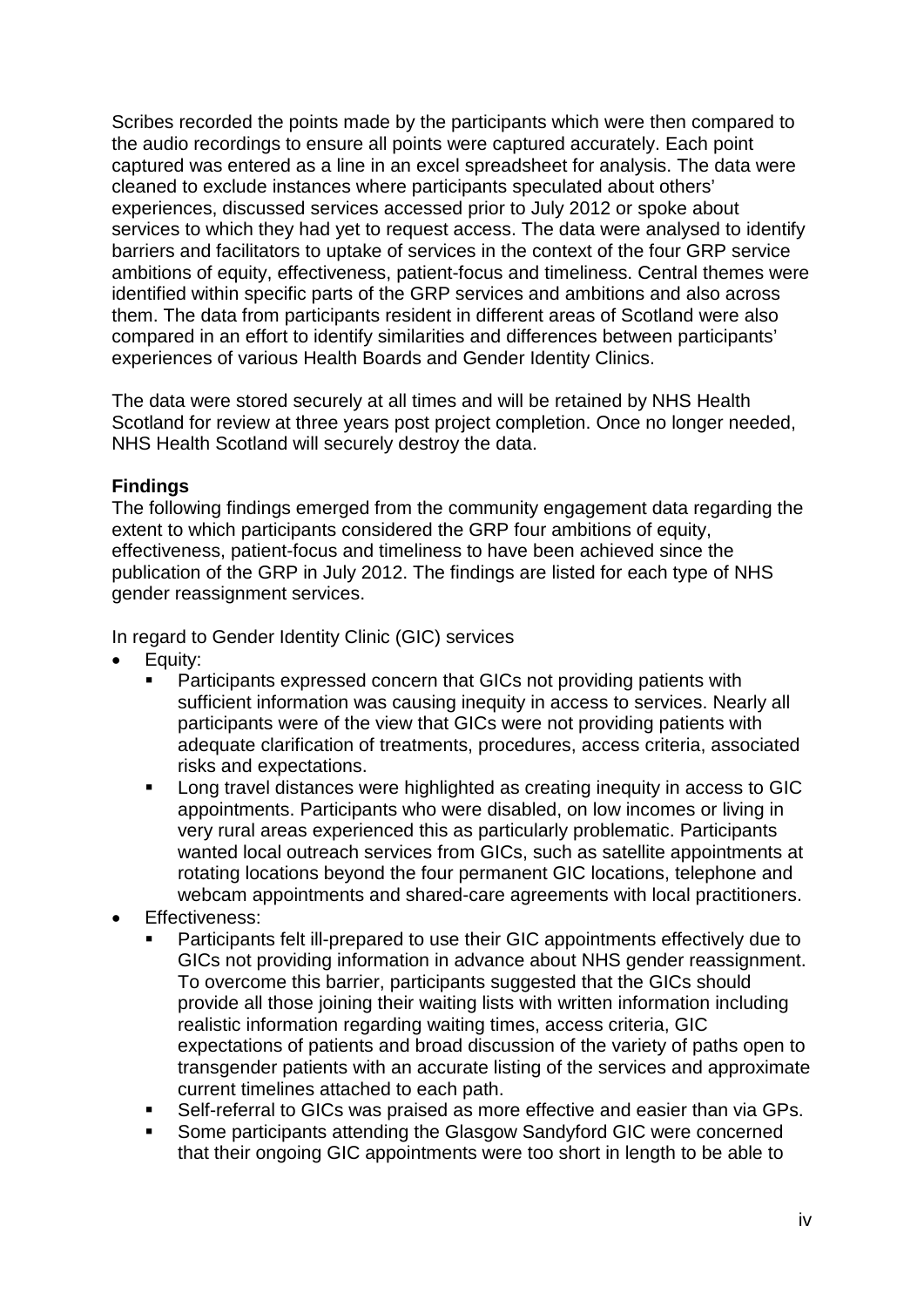effectively discuss their needs. Appointment length was not raised as a concern in regard to the other three GICs.

- Patient-focus:
	- None of the participants felt that they had been given any co-production opportunities by their GIC doctors to discuss and agree clear treatment plans. Participants said they were not provided with sufficient opportunity within their GIC appointments to discuss the pros and cons of different treatments and expressed concern about lack of transparent GIC communication regarding treatment possibilities and approval criteria.
	- Several participants were concerned that GIC assessment processes were simplistic box-ticking rather than being used to understand patients' needs.
	- Due to fear of being excluded from GRP services, several participants had hidden from GICs their true experiences of childhood, mental health problems, non-binary gender identity and/or genital surgery preferences.
- Timeliness:
	- Young participants stated they had waited between 8 to 16 weeks from referral to their first GIC appointment with the specialist child and adolescent psychiatrist and generally considered this an acceptable waiting period.
	- The participants who accessed GICs as adults over 18 stated strongly that the current adult waiting times from referral to first GIC appointment were too long. They reported waiting an average of around 44 weeks from referral to first appointment and expressed concern that there was inadequate GIC appointment capacity, particularly within the Edinburgh GIC and the Glasgow Sandyford GIC.

In regard to counselling/psychotherapy services

- Equity:
	- Almost two-thirds of the participants who had requested counselling in regard to their gender reassignment had not been able to access any specialist or non-specialist counselling.
	- Only participants attending the Glasgow Sandyford GIC reported any access to specialist counselling from a therapist experienced in working with people undergoing gender reassignment. Participants attending the other three GICs stated that those GICs did not have any specialist gender reassignment counselling capacity.
	- Participants attending the Glasgow Sandyford GIC expressed frustration that information about the specialist counselling service was not routinely provided and this created an uptake barrier. As the other three GICs did not have any specialist counselling capacity, this information provision issue was not relevant to them.
	- Participants also expressed concerns about inequity in availability of support for their children, partners and parents. Only a few participants had been able to access any GIC information signposting them to voluntary sector sources of family support (such as the groups Parents Enquiry Scotland, Me&T Scotland and Mermaids).
- **Effectiveness:** 
	- Participants who had accessed counselling from a specialist therapist all spoke positively about the effectiveness of the counselling they received.
	- Participants who had received more general counselling were concerned that lack of specialist knowledge about gender issues reduced effectiveness.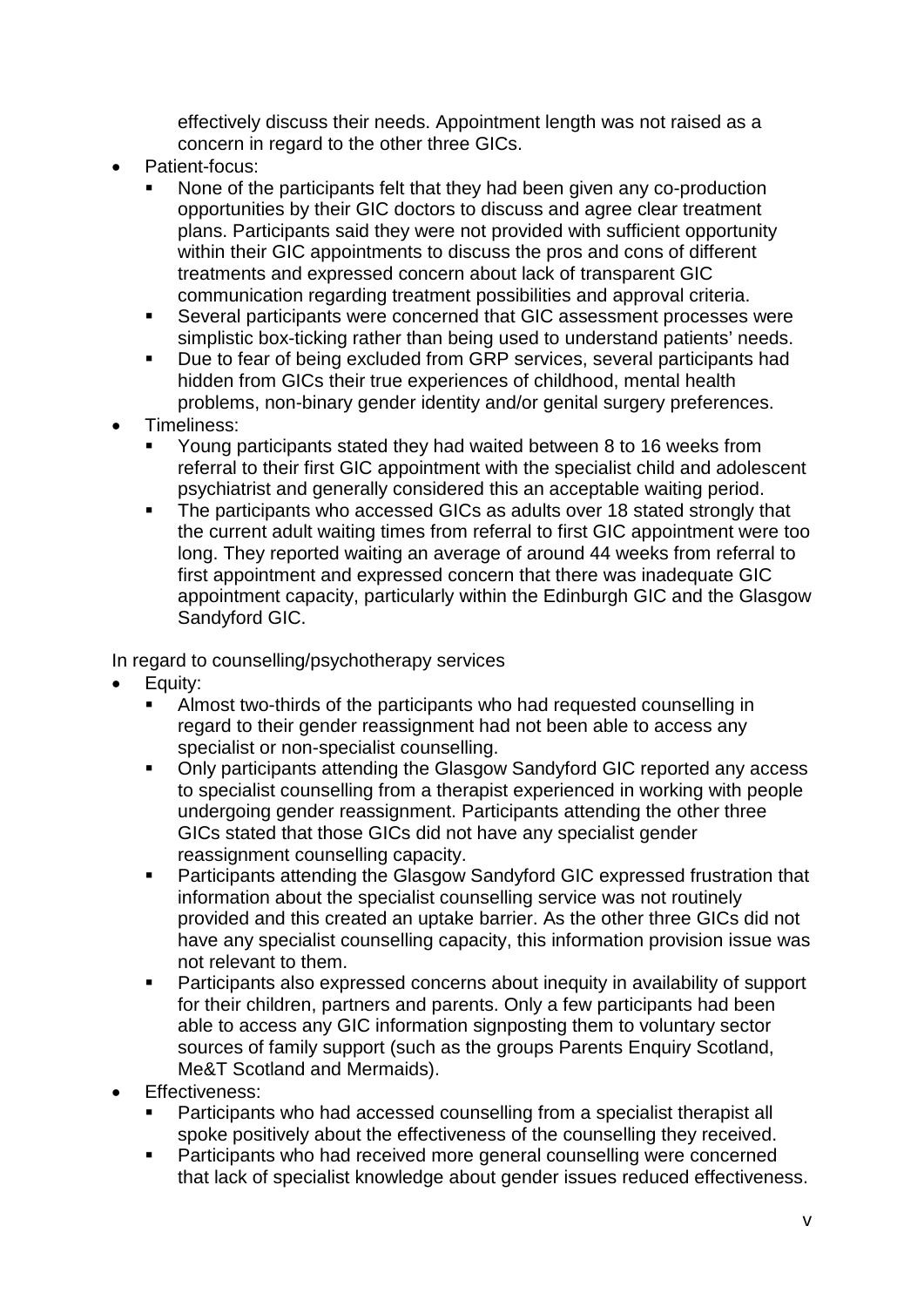- Patient-focus:
	- No participants raised concerns about the patient-focus of counsellors. The participants who had accessed the Glasgow Sandyford GIC counselling service were very positive about its empathetic and responsive patient-focus.
- Timeliness:
	- The participants who had been able to access specialist gender reassignment counselling found the waiting time satisfactory.

In regard to hormone treatment services

- Equity:
	- Participants expressed concern about variation in the degree of involvement by endocrinologists and gynaecologists across the four GICs. Participants felt that the GRP lacks clarity about when patients should be referred to see an endocrinologist for specialist hormone treatment decisions and some reported difficulty obtaining referral when they had concurrent health issues.
	- Participants attending Aberdeen GIC were very unhappy that they had to undergo assessment by a gynaecologist prior to approval for hormones and highlighted that they were not given adequate explanations for intrusive questioning and medical investigations (such as ultrasound examination).
- Effectiveness:
	- The majority of participants who had been receiving hormone treatment for several months or more were concerned that their GPs lacked sufficient information to provide effective hormone monitoring.
	- Some of the participants stated that they felt their GICs had not provided them with adequate information about the risks of hormone treatment.
	- A few participants highlighted difficulties in accessing information and referrals regarding fertility preservation options.
- Patient-focus:
	- Participants were satisfied with the patient-focus of endocrinologists.
	- Two trans men and one non-binary person spoke positively about patientfocus in terms of their GIC supporting their hormone preferences and not requiring them to conform to gender stereotypes.
	- **However, two participants expressed concerns about mental health** difficulties being a barrier to uptake of hormone treatment and felt insufficient patient-focus was being shown by GICs in this regard.
- Timeliness:
	- The young participants who had been given hormone blockers to delay their puberty were satisfied that this took place in a timely manner.
	- **Most participants were satisfied with the time they waited for hormone** treatment. However, the participants attending the Aberdeen GIC expressed dissatisfaction that having to see a gynaecologist before starting hormone treatment had added an extra 12 weeks to 32 weeks onto their wait.
	- A few participants felt frustrated that an extra 4 to 8 weeks was added to their wait by GIC administrative delays in sending the written approval letter to their GP following GIC assessment as ready to start hormones.

In regard to speech therapy services

- Equity:
	- Although the GRP shows speech therapy as being available to both trans men and trans women, only one of the trans men participating had been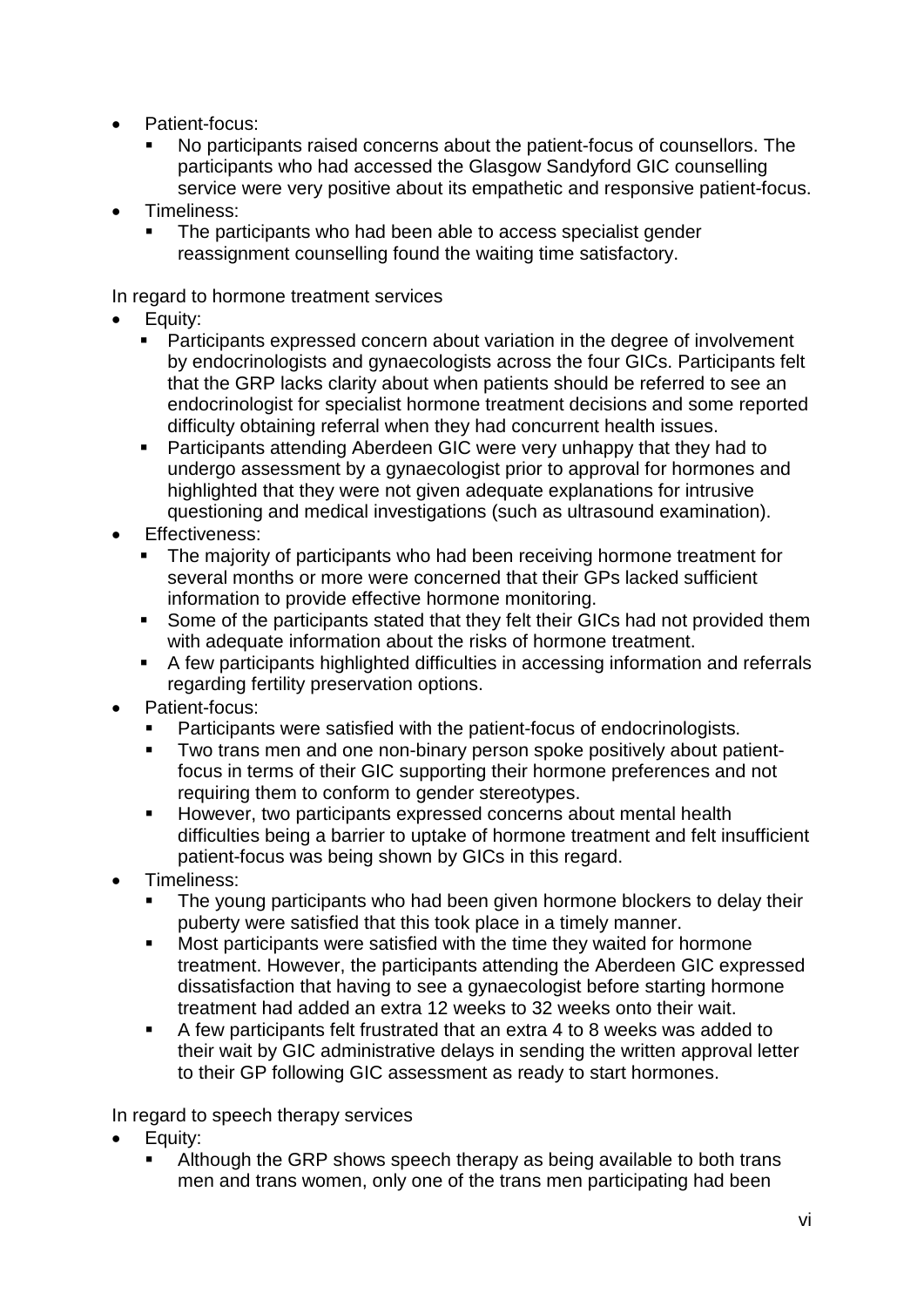offered any access to speech therapy. However, the trans men themselves were uncertain about whether or not access to speech therapy would be of any benefit to them.

- **Effectiveness:** 
	- Nearly all of the trans women receiving speech therapy were fully satisfied with the effectiveness of the treatment.
- Patient-focus:
	- None of the trans women participants expressed any concerns about the level of patient-focus shown by their speech therapists.
	- The only trans man who had accessed speech therapy expressed dissatisfaction that he felt he was pressurised by the speech therapist to conform to gender stereotypes about masculine body language.
- Timeliness:
	- Nearly all participants who accessed speech therapy regarded it as timely.

In regard to hair removal services

- Equity:
	- None of the participants who were trans men had needed to access any hair removal services.
	- Participants who were trans women reported that access to pre-surgical genital hair removal was generally equitable across their various local health boards.
	- **Participants who had requested facial hair removal were extremely** concerned about the inequity of access which existed between different local health boards. They reported very wide variation in provision of NHS funded facial hair removal, with some reporting that their local health boards funded all facial hair removal required by participants and others reporting that their local health boards refused to fund any at all.
	- **Some health boards provided only laser/IPL sessions and not electrolysis.** Participants strongly criticised this as causing inequity for older trans women and those of ethnicities with skin and hair colours unsuitable for laser/IPL.
	- Participants within NHS Greater Glasgow and Clyde all reported a refusal by that health board to fund ongoing facial hair removal after genital surgery had taken place. Participants were strongly critical about this restriction and viewed it as inequitable. No other local health boards were reported to have such a restriction in place.
- Effectiveness key findings:
	- Participants highlighted that while the GRP outlines that trans women may need up to 15 laser/IPL sessions for facial hair removal to be effective, a number of local health boards were restricting the maximum number of laser/IPL session to substantially below 15.
	- Participants highlighted that while the GRP outlines that trans women may need 200 to 400 hours of electrolysis for effective facial hair removal and that laser treatment is not effective for some hair colours and ethnicities, a number of local health boards were not providing any electrolysis and others were providing less than 10 hours of facial electrolysis.
- Patient-focus key findings:
	- Participants in NHS Grampian and NHS Tayside spoke positively about their boards providing open patient choice of hair removal methods and providers.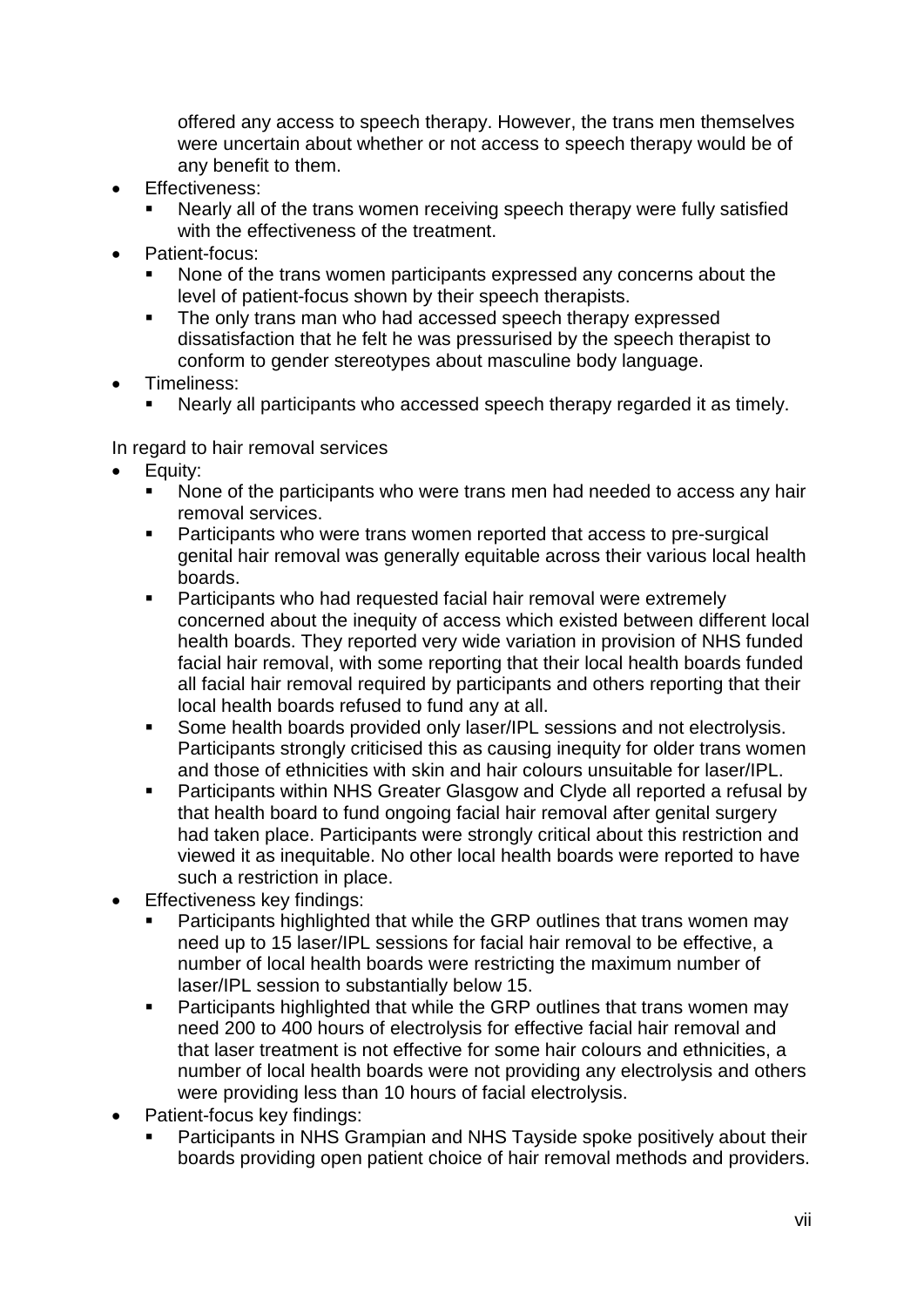- **Participants in NHS Grampian proposed that direct payment to hair removal** salons would be more patient-focussed than upfront payment by patients.
- **Participants strongly expressed that they felt restrictions on facial hair** removal funding ignored the individual needs of patients.
- Timeliness key findings:
	- Several participants reported delays in receiving facial hair removal access.
	- **•** Participants living within health board areas which expected them to pay upfront and claim back a refund, expressed concern about delays of 4 to 16 weeks between applying for and receiving the refund.

### In regard to surgical services

- Equity:
	- Nearly all the participants who had requested any surgery expressed concern that lack of provision by GICs of clear information about surgery options, processes and access criteria created inequity.
	- **Participants from across Scotland were strongly of the view that the retention** of MTF breast augmentation and facial feminisation surgeries under the AEARP was extremely unfair and inequitable.
	- **Participants living in NHS Greater Glasgow and Clyde expressed strong** concerns that their health board's attempt to implement the GRP had created new AEARP related barriers to uptake that reduced their access to breast augmentation. These barriers included extra non-GIC psychological assessments and long delays without any decision from the plastic surgery team about whether or not they would provide surgery.
	- Participants in NHS Highland and NHS Grampian stated they had access to MTF breast augmentation and facial feminisation surgeries without extra psychological assessments external to a GIC. This was compatible with the GRP guidance on access to surgeries which remain under the AEARP.
	- **Trans men resident in NHS Grampian expressed concern that they were still** being sent to a local surgeon for FTM chest reconstruction surgery rather than to the NHS National Services Scotland contracted provider.
	- A few trans men were unhappy that FTM chest reconstruction surgery was still subject to BMI restrictions despite its GRP reclassification as a medically necessary core treatment rather than a non-essential aesthetic procedure.
	- Participants expressed concern about inequity between health boards in the provision of travel expenses for out-of-area surgery.
- Effectiveness key findings:
	- Nearly all participants who had received genital surgery expressed serious concerns about the effectiveness of their GPs in dealing with post-operative wound care and complications. They stated they felt that GPs did not have access to sufficient information about FTM and MTF genital surgeries to be able to provide effective care.
	- A view was expressed that making trans women undergo additional non-GIC psychology assessments to access breast augmentation and facial feminisation surgeries would not provide any benefit or risk reduction and that the additional assessments were not an effective use of NHS resources.
- Patient-focus key findings:
	- Most surgery consultations and hospital experiences were rated extremely positively for patient-focus. However, there were a few isolated accounts of local surgeons being rude, arrogant and/or dismissive.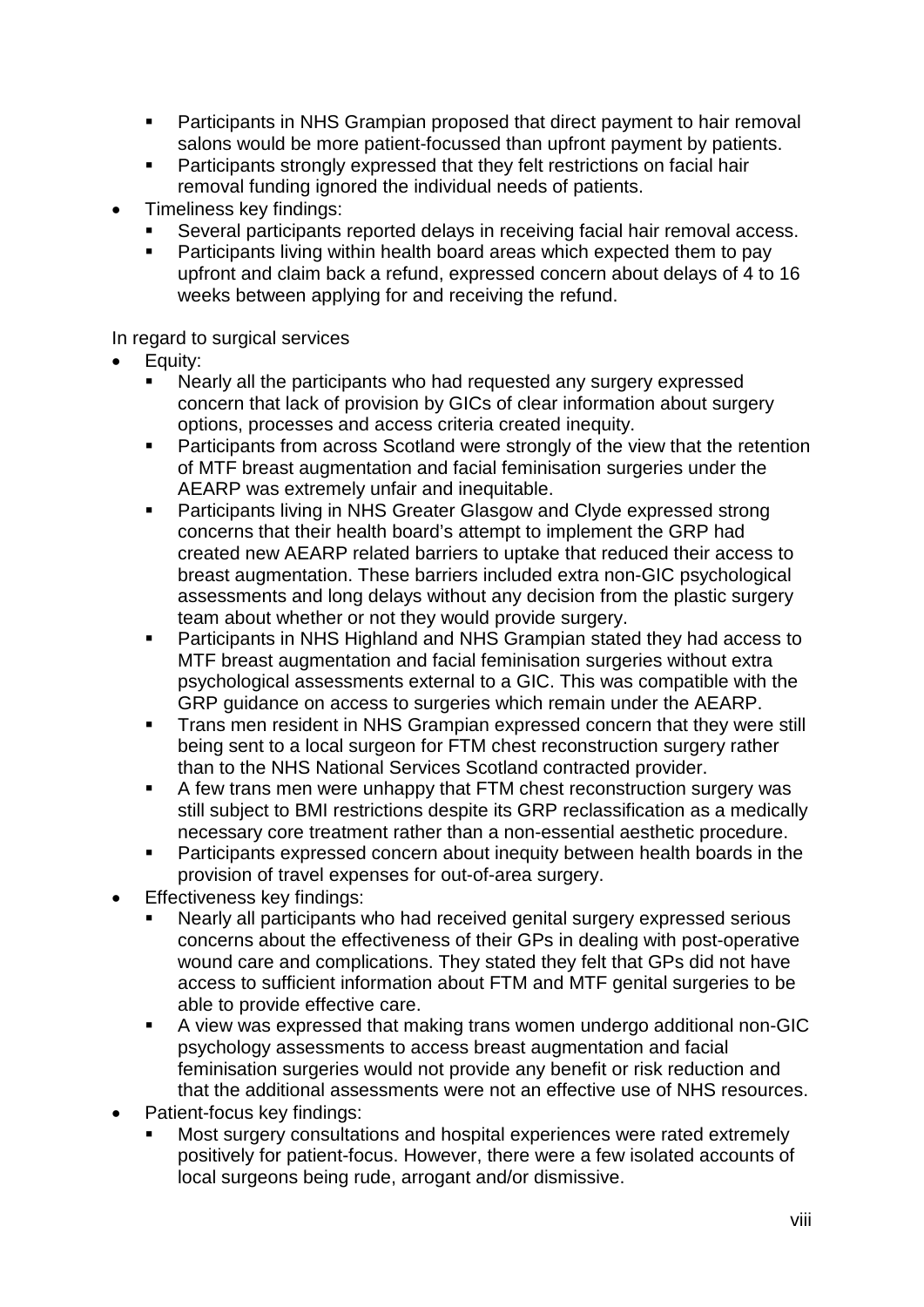- Dissatisfaction was expressed in regard to NHS Greater Glasgow and Clyde breast augmentation surgery consultations due to their AEARP procedures.
- Timeliness key findings:
	- The two participants in NHS Lothian who had waited several years for genital surgery funding were hopeful that GRP implementation by NHS Lothian would lead to them receiving surgery soon.
	- The one participant who had interacted directly with NHS National Services Scotland regarding a surgery funding request praised their quick response.

#### <span id="page-12-0"></span>**Discussion**

Three particularly important themes which emerged from the findings were barriers to uptake of services due to perceived lack of GIC capacity, lack of information provision and lack of service provision for trans women.

Adult participants attending the Glasgow Sandyford GIC and the Edinburgh GIC reported that they experienced long waiting times for first GIC appointments and once attending GICs participants experienced difficulties which they viewed as the result from overstretched service capacity. In regard to GIC provision of counselling, participants expressed concern that only one of the four GICs had any current capacity to provide specialist gender reassignment counselling. Participants also perceived a need for GICs to develop the capacity to provide outreach appointments and shared-care arrangements to reduce the distance and frequency of travel to GIC appointments required of patients in rural areas, on low incomes and who are disabled.

Participants faced barriers to service uptake due to lack of a range of information. Participants identified a need for more information about treatment options, procedures, access criteria, associated risks, likely waiting times and GIC expectations to be provided to them by GICs. Participants did not feel they had access to patient-focussed co-production of their treatment plans with GIC clinicians. They also felt their GPs needed information about effective long-term hormone monitoring and about genital surgery post-operative wound care and management of complications.

The findings showed that many trans women participants were experiencing particularly severe barriers to uptake of facial hair removal and MTF breast augmentation surgery. These services were regarded by many trans women to be as important as genital surgery and integral to successful gender reassignment. Participants were very concerned about the wide variance of provision between different local health boards and also that the amounts and types of facial hair removal being funded by many local health boards remained below what participants regarded as effective. Also of great concern to participants was the barrier to uptake of MTF breast augmentation surgery due to such surgery remaining part of the AEARP. Rather than improving access in this area, the findings highlighted that GRP implementation had a detrimental impact on trans women's access to MTF breast augmentation surgery in NHS Greater Glasgow and Clyde at least. Insufficient participants had requested facial feminisation surgery to identify whether or not there had been any similar detrimental impact on access to facial feminisation surgery due to its retention within the AEARP.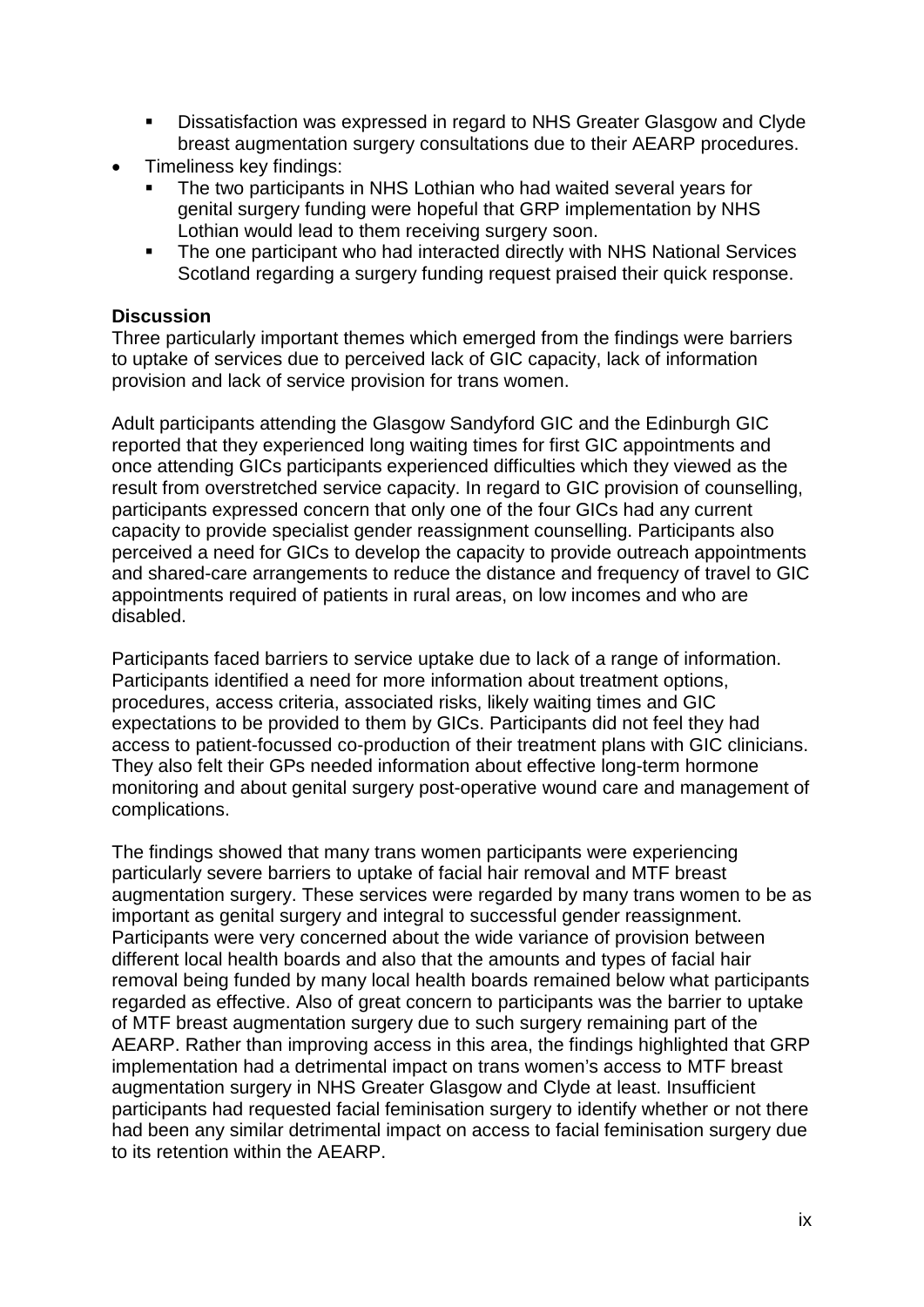### <span id="page-13-0"></span>**Conclusions**

The data suggest that from a patient perspective, nearly all aspects of GRP implementation have started to improved the equity, effectiveness, patient-focus and timeliness of gender reassignment service provision. The key exception to this was the detrimental impact of GRP implementation in regard to access to MTF breast augmentation due to its retention within the AEARP.

The data indicate that the four GRP ambitions are currently being achieved by most health boards in regard to provision of speech therapy and genital surgeries.

However, the data identified that despite improvements resulting from GRP implementation progress, there still remained significant deficits in equity, effectiveness, patient-focus and timeliness within some parts of NHS gender reassignment services. The key deficits highlighted by participants related to GIC capacity, information provision and service provision for trans women.

#### <span id="page-13-1"></span>**Recommendations**

The STA welcomes the creation of a NHS Gender Identity Services National Managed Clinical Network (NMCN). The STA is keen for the NHS Gender Identity Services NMCN to utilise the whole GRP Audit to develop a national action plan to improve gender reassignment services. The STA offers for consideration the following nine possible improvement activities:

To improve GIC capacity to increase equity and timeliness of appointments and access to specialist counselling:

- 1. Review GIC capacity relative to demand, invest necessary resources and introduce ongoing monitoring of GIC waiting times.
- 2. Create a transgender training package to increase the number of NHS counsellors with sufficient knowledge to provide specialist counselling.
- 3. Develop outreach appointments and shared-care arrangements to reduce the distance and frequency of travel to GIC appointments required of patients in rural areas, on low incomes and who are disabled.

To improve information provision to increase equity, effectiveness and patient-focus of treatment planning and effectiveness of GP role in gender reassignment provision:

- 4. Develop comprehensive GIC patient information about treatment options, procedures, access criteria, associated risks, likely waiting times and GIC expectations.
- 5. Develop a national gender reassignment treatment planning co-production toolkit for GIC clinicians to use with patients.
- 6. Provide GPs with specialist information about ongoing hormone monitoring.
- 7. Develop information for GPs on post-operative genital surgery wound care and handling of complications.

To improve equity, effectiveness and patient-focus of service provision for trans women:

- 8. Identify health board best practice in MTF facial hair removal service provision and cascade to local health boards.
- 9. Remove MTF breast augmentation and facial feminisation surgeries from the AEARP.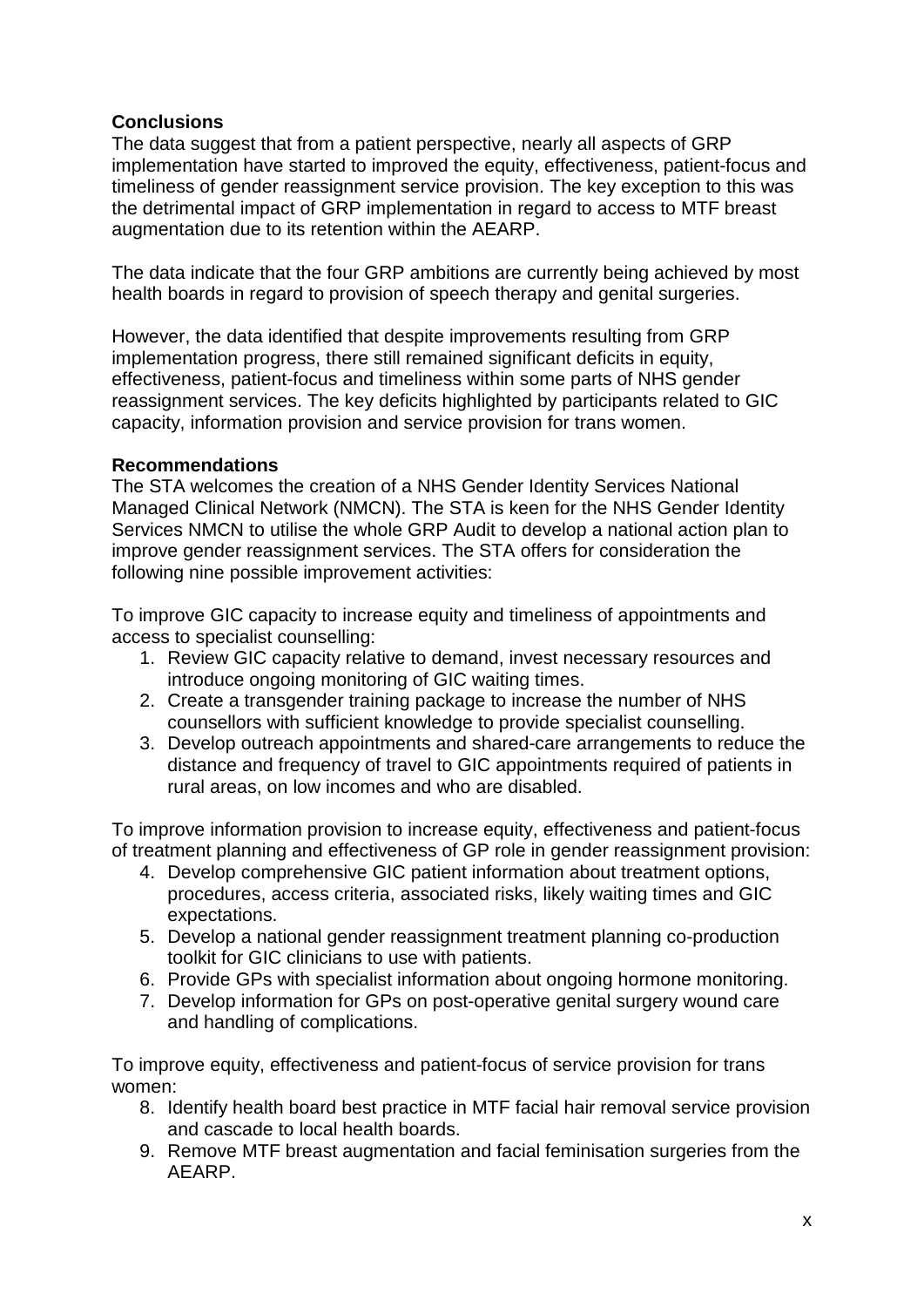## <span id="page-14-0"></span>**1. Introduction**

### <span id="page-14-1"></span>**1.1 Background**

In July 2012 the Scottish Government approved the NHS Scotland Gender Reassignment Protocol (GRP) and cascaded it to health boards. The GRP applies to primary and secondary care services, and its purpose is to provide a clear and consistent treatment pathway that is equitable, effective, patient-focussed and timely.

From August 2012 to March 2014, NHS Health Scotland has undertaken, on behalf of the Scottish Government, an audit of the implementation of the GRP in regard to its four ambitions of equitable, effective, patient-focused and timely provision of NHS Scotland gender reassignment services. To support the audit, the STA was funded by the Scottish Government Equality Unit to conduct community engagement to gather information about patient experiences of accessing NHS gender reassignment services since the publication of the GRP.

The community engagement was carried out by the STA in October and November 2013 to allow time for health boards to embed the GRP into local services, implement any necessary changes or improvements, and for patients to have had experience of the same. This report details the findings.

## <span id="page-14-2"></span>**1.2 Aims and objectives**

The aim of the STA community engagement process was to support the NHS Health Scotland GRP Audit by exploring patient experiences of barriers and facilitators to accessing NHS Scotland gender reassignment services since July 2012 and their views on the degree to which these services meet the four GRP ambitions of equitable, effective, patient-focused and timely provision.

The community engagement had the following specific detailed objectives:

- To gather views of participants about their experiences of whether access to nonsurgical services, including Gender Identity Clinics (GICs), counselling/psychotherapy, hormones, hair removal and speech therapy, since July 2012 has been equitable, effective, patient-focused and timely.
- To gather views of participants about their experiences of whether access to surgical services since July 2012, including genital and non-genital surgeries which are core to the GRP and also non-genital surgeries still overlapping with the Adult Exceptional Aesthetic Referral Protocol (AEARP), has been equitable, effective, patient-focused and timely.
- To gather views of participants about their experiences of barriers and facilitators to uptake of gender reassignment services since July 2012.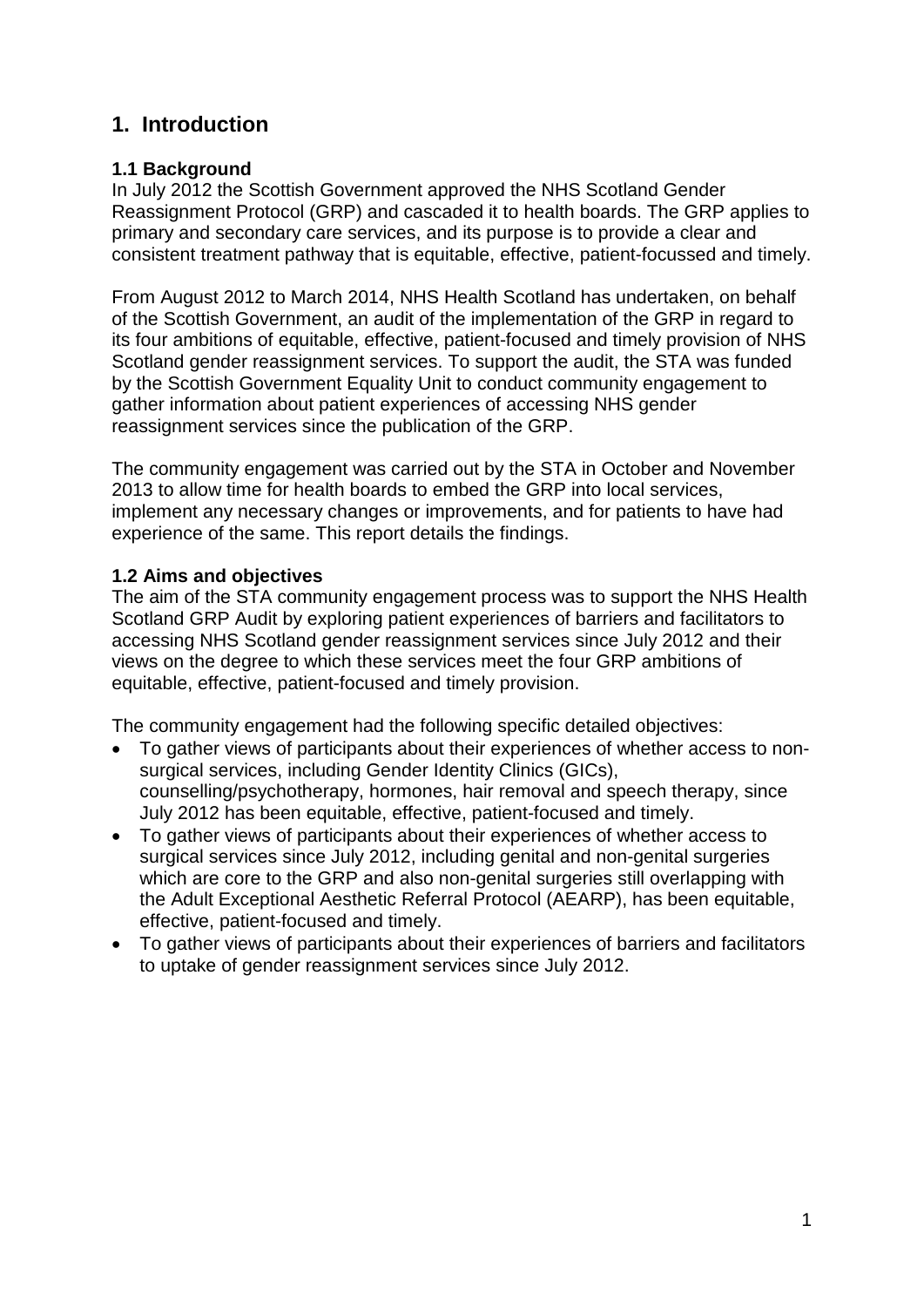## <span id="page-15-0"></span>**2. Methodology**

## <span id="page-15-1"></span>**2.1 Subjectivity and efforts to maximise objectivity**

Traditionally it has been regarded as undesirable to be in any way emotionally connected to, or part of, the community being engaged, due to concern that this could minimise the supposed objectivity of the findings. However, a close and equal insider relationship to the community engagement participants can enable more fruitful and significant data to be gathered. Outsiders to a minority community are not inherently more objective than insiders, rather the subjectivity of those who are outwith the community being engaged is more commonly left unexamined. An advantage of identifying subjectivity is to reflect on the role it plays in helping or obstructing the objective comprehension of the community engagement and how best to ensure quality. When reflexively examined and techniques adopted to maintain objectivity, the subjectivity of those conducting a community engagement process need not result in bias or preclude objectively understanding the data  $g$ athered. [\(Davies](#page-40-0)<sup>1</sup>)

The authors of this report acknowledge their subjectivity, particularly due to being equality professionals and having personal experience of accessing NHS gender reassignment services. These aspects of the authors' backgrounds helped ease community engagement. The authors utilised the following methods to maximise objectivity:

- They worked collaboratively with, and incorporated feedback from, the Scottish Government Equality Unit, NHS Health Scotland and sociology academics throughout all stages of the design, implementation, analysis and reporting of the community engagement.
- They used the GRP as the foundation for the community engagement data collection and avoided the inclusion of any transgender equality issues out-with the scope of the audit.
- They used a semi-structured framework for the community engagement discussions and took great care in phrasing the community engagement questions and facilitating the focus groups to avoid bias.
- They invited NHS Health Scotland and local health board equalities staff to observe as many of the focus groups as they wished. One-third of the focus groups were observed in this way.
- They used the audio recordings of the focus group discussions to check the accuracy of the scribed notes and ensured all relevant points made by participants were captured accurately. (Due to time and budget constraints full audio transcription was not feasible.)
- They ensured that confidentiality was upheld for all the community engagement participants while still maintaining sufficient data files for others to check the findings.
- They avoided using charged language within the report.
- A review of the findings for consistency with the data was carried out by two STA staff not involved in the analysis.

## <span id="page-15-2"></span>**2.2 Advantages of community engagement focus groups**

The collection of information about service provision through community engagement has a number of advantages. Engaging the end users of a service can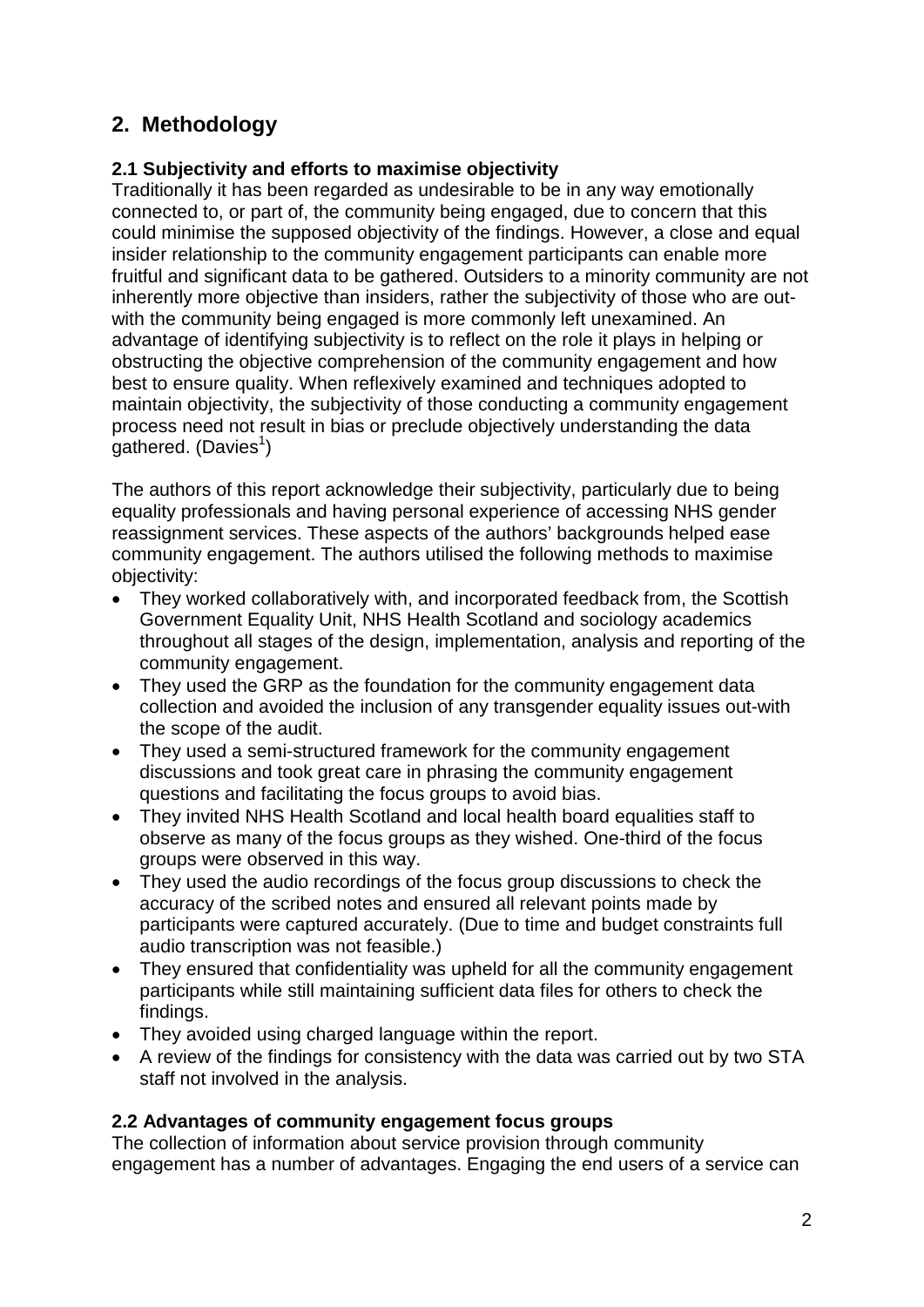introduce elements of perception regarding the equity, effectiveness, patient-focus and timeliness of the service provision that are otherwise unavailable to either the designers or the providers of the services. Community engagement can also expose unintended and unforeseen consequences of chosen service delivery methods while also identifying gaps in the coverage of the intended target population.

Focus groups have a long history as a method of data collecting for community engagement. By bringing together participants who feel that they have a common interest, both in sharing their experiences and in presenting their wishes for change, focus groups can help to break down communication barriers put up by real and/or perceived imbalances of power between service users and service providers (Morgan & Krueger<sup>2</sup>). Interaction within a focus group can also help participants to form meaning around the subject of discussion. Where participants may struggle individually to find words with which to express their experiences, the interaction of the group often helps to crystallise vague thoughts into concrete points [\(McNaghten](#page-40-0)  & Myers<sup>3</sup>).

#### <span id="page-16-0"></span>**2.3 Community engagement design and operation**

In order to reach the maximum number of potential participants, including those not actively engaged with transgender organisations, 500 posters and 6000 flyers were distributed and displayed in a range of NHS and voluntary sector health services, student unions, citizens advice bureaus, transgender support groups and LGBT organisations and venues. Social media and email promotion were also used.

The community engagement focus group locations balanced geographical accessibility for participants with the need for effective scale focus groups of between 3 and 10 participants each. To maximise accessibility, participants' travel expenses were reimbursed.

A total of nine focus groups and two one-to-one interviews were conducted across Scotland. Focus groups were held in Aberdeen, Dumfries, Dundee, Edinburgh (x2), Glasgow (x3) and Inverness. The first one-to-one interview was conducted for a participant in a very rural area for whom travel to a focus group was not feasible and the second was conducted as a result of having to cancel a tenth focus group due to low turnout. In so doing, it was ensured that no eligible participant was denied the opportunity to participate. It should be noted that the one-to-one interviews were conducted using the same structure of questions as the focus groups. To m

Recognising that homogeneity of participants can aid in the shared development of meaning as well as building a level of comfort and confidence in participants who might otherwise be too intimidated to contribute (Morgan & Krueger<sup>2</sup>), two of the focus groups (one in Edinburgh and one in Glasgow) were made specific to young people aged 16 to 26 years old. Likewise two focus groups were made specific to trans women (Edinburgh and Glasgow) and one in Glasgow was made specific to trans men and non-binary people. This allowed for conversations to develop among people who shared experiences and thus held a common language for their gender reassignment journeys.

In total 50 people aged 16 and over who had requested or received NHS gender reassignment services since July 2012 participated in the community engagement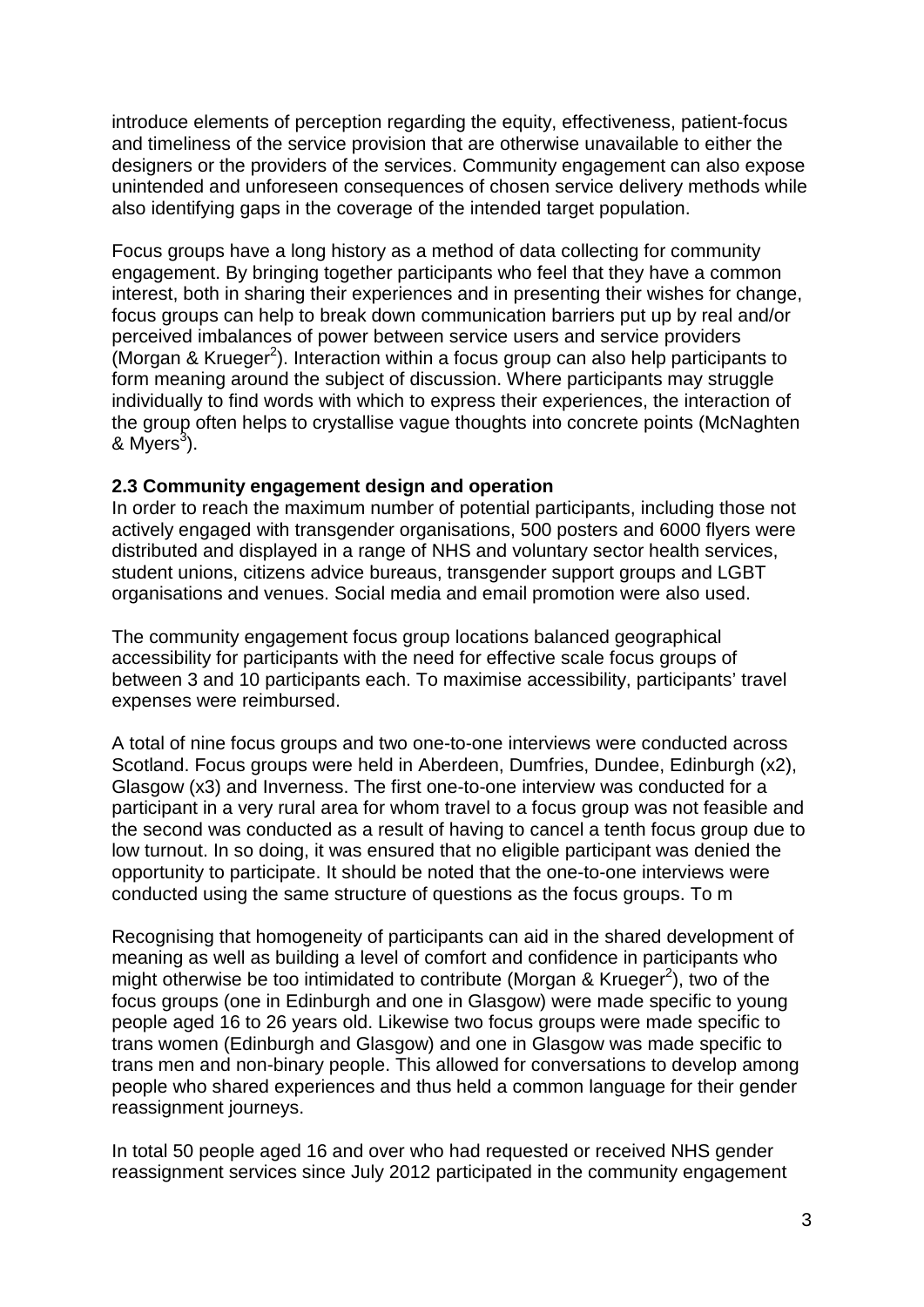(48 via nine focus groups and 2 via one-to-one interviews conducted using the same questions as the focus groups). The participants were resident across 11 of the 14 local NHS Health Boards. Unavoidably, participants were self-selecting and due to the qualitative nature of the work, their views cannot be regarded as representative of the population of NHS gender reassignment patients in Scotland.

All nine focus groups were moderated by the same person. This provided for consistency in the style and dynamic of interaction within the groups. The scribes did not participate in the focus group discussions and were located in the room as much as possible out of the view and the attention of the participants.

Three of the focus groups included non-participating observers from the NHS. The two youth events were observed by youth workers from LGBT Youth Scotland.

Information and consent forms were circulated to participants a minimum of 24 hours in advance. After completion of the consent forms, the participants were advised of the ground rules for the focus groups (see Appendix 1). The moderator used nine questions to prompt participants to move through discussing the range of nonsurgical and surgical gender reassignment services (see Appendix 2). Discussion was allowed to free flow with the moderator only engaging to ask clarifying questions, prompt the participants to move to the next discussion topic or to encourage engagement of any participants who appeared hesitant to contribute.

In order to be considered as eligible to comment on specific gender reassignment services, participants must have requested or received the relevant service between July 2012 and October 2013 inclusive.

All participants were asked to complete an anonymous diversity monitoring form (see Appendix 3). The questions on the diversity monitoring form were all optional.

#### <span id="page-17-0"></span>**2.4 Data collection and analysis**

During the focus groups, the scribes recorded handwritten notes of the points made by the participants. In addition, the focus group discussions were digitally audio recorded. The handwritten notes were typed up within 24 hours of each focus group and then compared to the audio recording to ensure all points were captured accurately. Due to the short time period and low budget available for carrying out the community engagement, full transcription of the audio recordings was not feasible.

Each point captured was entered as a line in an excel spreadsheet for thematic coding and analysis. The data were cleaned to exclude instances where participants speculated about others' experiences, discussed services accessed prior to July 2012 or spoke about services to which they had yet to request access. The data were analysed to identify barriers and facilitators to uptake of services in the context of the four GRP service ambitions of equity, effectiveness, patient-focus and timeliness. All points in the data were sorted and categorised to the appropriate GRP ambitions and service types. Central themes were identified and coded both within specific parts of the GRP services and ambitions and also across them. The data from participants resident in different areas of Scotland were also compared in an effort to identify similarities and differences between participants' experiences of various Health Boards and Gender Identity Clinics.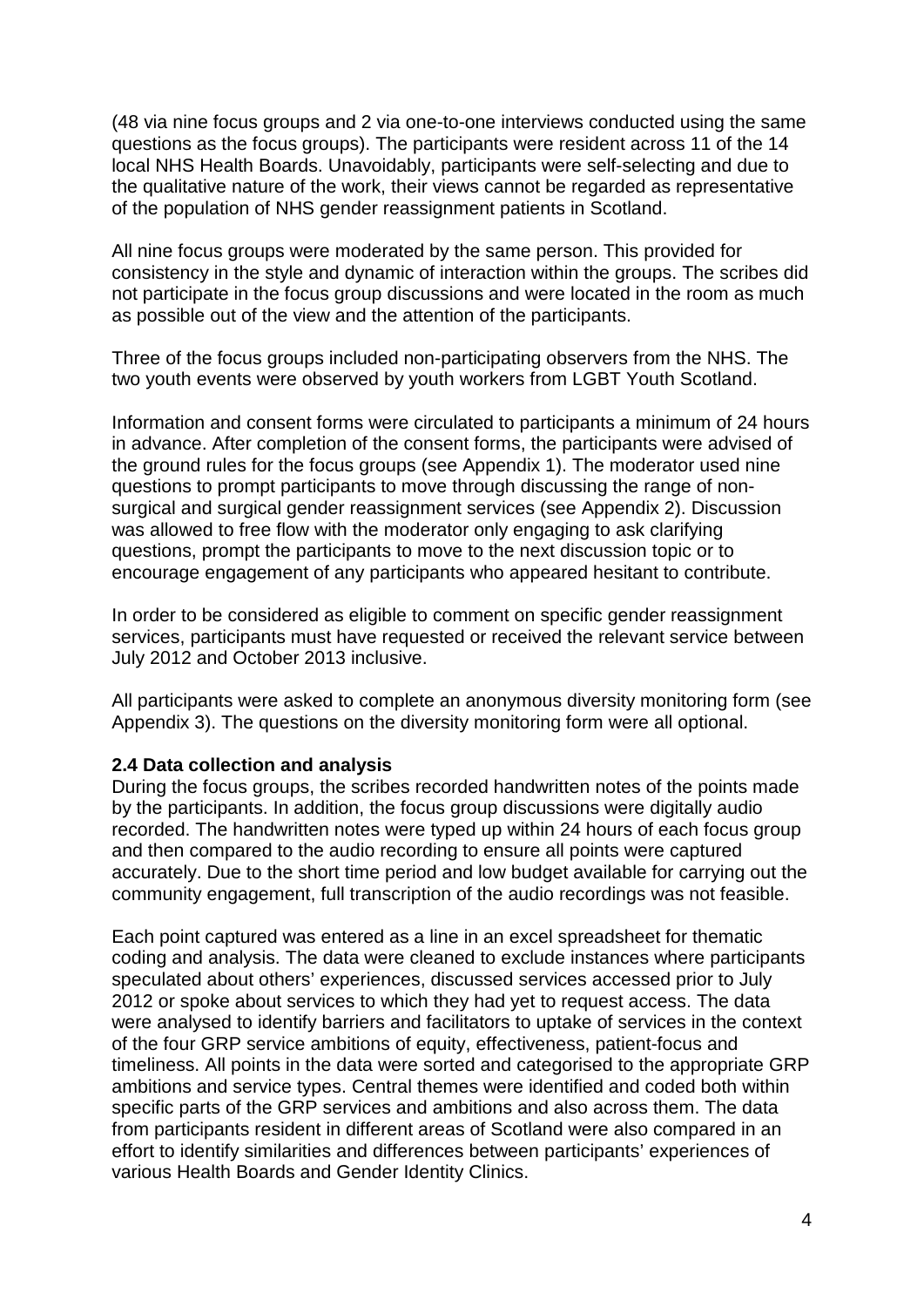NHS Health Scotland was the data controller and the STA was the data processor. All paper documents and data relating to the community engagement were stored securely and converted to password protected electronic files then the paper documents were cross-cut shredded and disposed of as confidential waste. Once the analysis and report writing was completed, the electronic data files were transferred to NHS Health Scotland for secure password protected retention and review three years post project completion. Once no longer needed, NHS Health Scotland will securely destroy the data.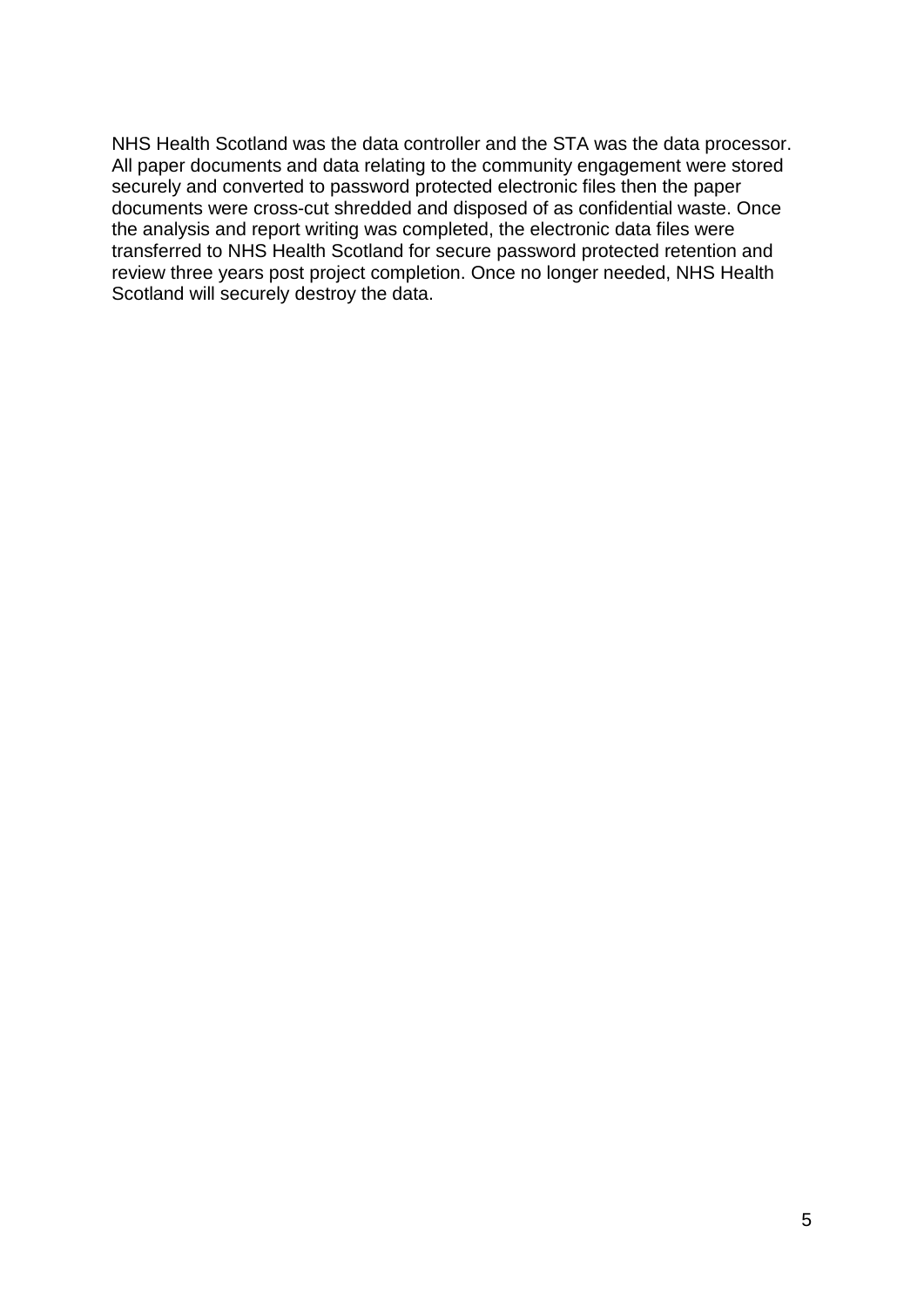## <span id="page-19-0"></span>**3. Findings**

### <span id="page-19-1"></span>**3.1 Participant demographics**

The 50 participants were resident across 11 of the 14 local NHS boards in Scotland. In terms of age, they were reasonably evenly spread across the ages of 16 to 65. Over three-fifths were trans women, a quarter were trans men and 10% were nonbinary trans people. Almost all were white British, Scottish, English or Northern Irish. The participants had a wide diversity of sexual orientations. One-third of the participants identified as disabled. (See Appendix 4 for detailed diversity statistics.)

### <span id="page-19-2"></span>**3.2 Participant gender reassignment services access since July 2012**

All of the 50 participants had attempted to access at least one type of NHS gender reassignment service between July 2012 and October 2013 inclusive. To help protect anonymity the exact numbers have been obscured where less than five.

It is important to note that five participants had finished their direct contact with their Gender Identity Clinic before July 2012 but were still receiving other types of NHS gender reassignment services such as hair removal and surgeries between July 2012 and October 2013 inclusive.

| <b>Types of NHS Gender</b><br>reassignment services | Number of<br>participants who<br>requested or<br>received service<br>since July 2012 (n) | Number of<br>participants who<br>actually received<br>service since<br>July 2012 (n) |
|-----------------------------------------------------|------------------------------------------------------------------------------------------|--------------------------------------------------------------------------------------|
| <b>Gender Identity Clinic</b>                       | 45                                                                                       | 42                                                                                   |
| Counselling/psychotherapy                           | 27                                                                                       | 10                                                                                   |
| Hormones                                            | 41                                                                                       | 38                                                                                   |
| Speech therapy                                      | 16                                                                                       | 13                                                                                   |
| Hair removal                                        | 27                                                                                       | 18                                                                                   |
| MTF genital surgery                                 | 12                                                                                       | $*(5)$                                                                               |
| MTF breast augmentation surgery                     | 7                                                                                        | $*(<5)$                                                                              |
| Facial feminisation surgery                         | $*(<5)$                                                                                  | $*(<5)$                                                                              |
| FTM chest surgery                                   | 9                                                                                        | $*(5)$                                                                               |
| FTM hysterectomy surgery                            | $*(5)$                                                                                   | $*(<5)$                                                                              |
| FTM genital surgery                                 | $*(5)$                                                                                   | $*(5)$                                                                               |
| Non-Binary genital surgery                          | $*(5)$                                                                                   | * $(-5)$                                                                             |

**Table 1:** Participant gender reassignment services access (n)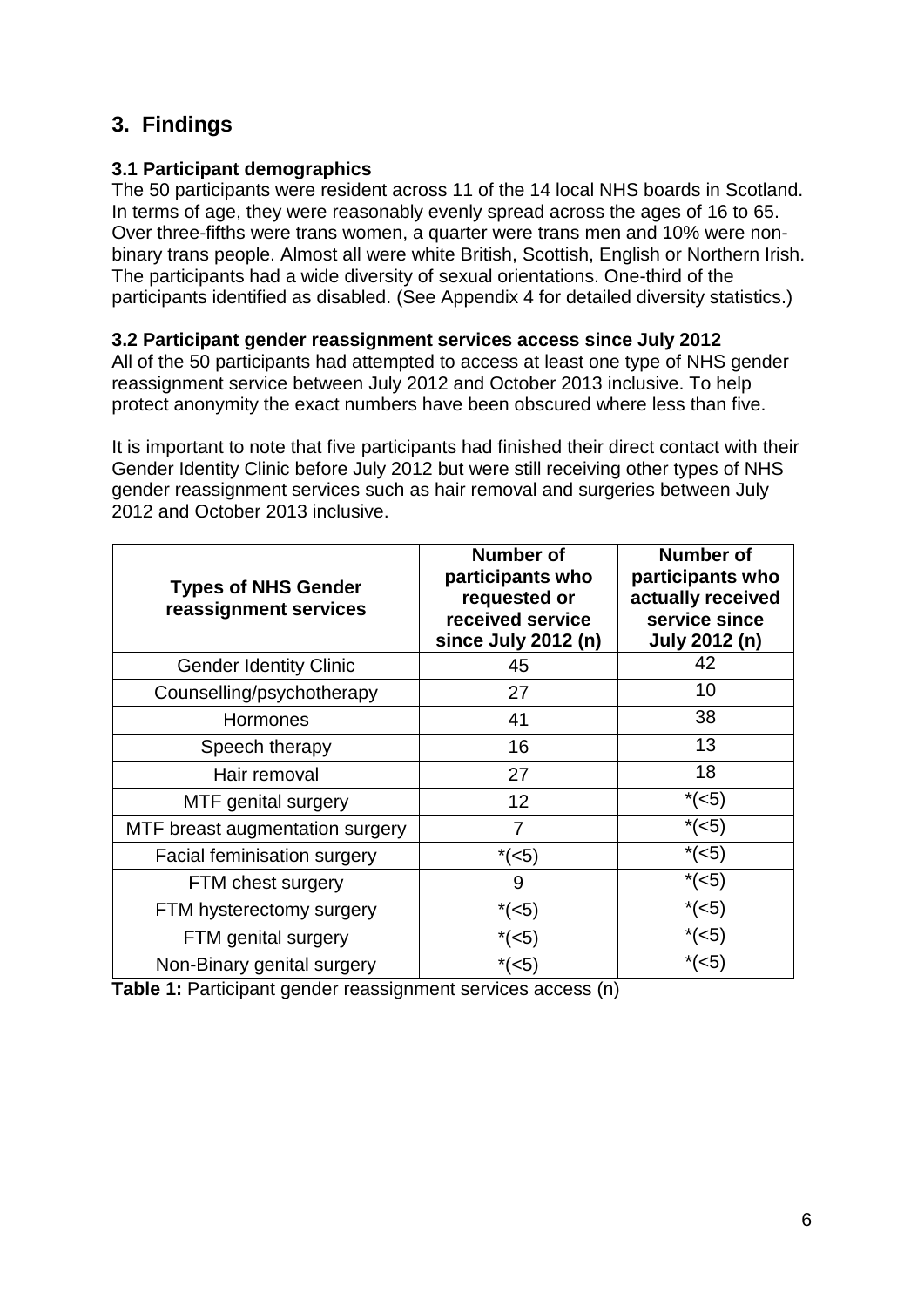### <span id="page-20-0"></span>**3.3 Findings regarding Gender Identity Clinic services**

<span id="page-20-1"></span>3.3.1 Relevant GRP implementation expectations

The flowchart on the first page of the GRP highlights that once the GIC has made a provisional diagnosis of gender dysphoria in regard to a patient then the next stage should be to 'discuss treatment possibilities and agree preoperative 12 month experience and/or other treatment start dates with patient'. (NHS Scotland,  $1^4$ )

#### The GRP also states:

'At the beginning of the preoperative 12 month experience the GIC and patient should discuss the practicalities and requirements of the experience and details of patient and family support mechanisms as well as the possible treatments available.' (NHS Scotland,  $2^4$ )

#### The GRP makes clear that:

'Throughout the process of gender reassignment all treatments, procedures, access criteria, associated risks and expectations should be clarified with the patient. An individualised programme of information provision, services, treatment, and surgery as appropriate to the person's individual needs and situation should be discussed and agreed as the patient progresses through the preoperative 12 month experience. Treatment can be reviewed and modified by agreement of those involved.' (NHS Scotland,  $2<sup>4</sup>$ )

#### <span id="page-20-2"></span>3.3.2 Equity

Concerns about time and expense barriers faced in travelling to GIC appointments emerged from the data. Most of the participants who were resident in local health board areas other than NHS Lothian and NHS Greater Glasgow and Clyde expressed dissatisfaction that their access to gender reassignment services was inequitable because they had to travel long distances for GIC appointments. Particular concerns were raised by participants who were disabled or who lived in extremely rural areas or on the islands rather than the mainland. Even where travel expenses could later be claimed back, several participants stated that they had low incomes and therefore they struggled to pay upfront for petrol or bus/rail tickets to get to their GIC appointments. To keep upfront costs as low as possible, some participants stated they had to pre-purchase non-refundable travel tickets and then felt financially penalised if their GIC appointment date was changed at short notice. A common solution proposed by participants was that GICs should utilise local outreach methods, such as satellite appointments at rotating locations beyond the four current GIC permanent locations, telephone and webcam appointments and shared-care agreements with local NHS practitioners.

Another concern raised by the majority of participants was that GICs had not provided them with information about what NHS gender reassignment treatments and services were available. Participants were strongly of the view that the GRP had not been fully implemented by the four GICs in terms of providing patients with clarification of treatments, procedures, access criteria, associated risks and expectations. Participants highlighted that inequity was created by this lack of clarity because it meant that if they failed to manage to find out from the internet or other transgender people about their options then they were unable to make informed choices about whether or not to request access to various treatments and services.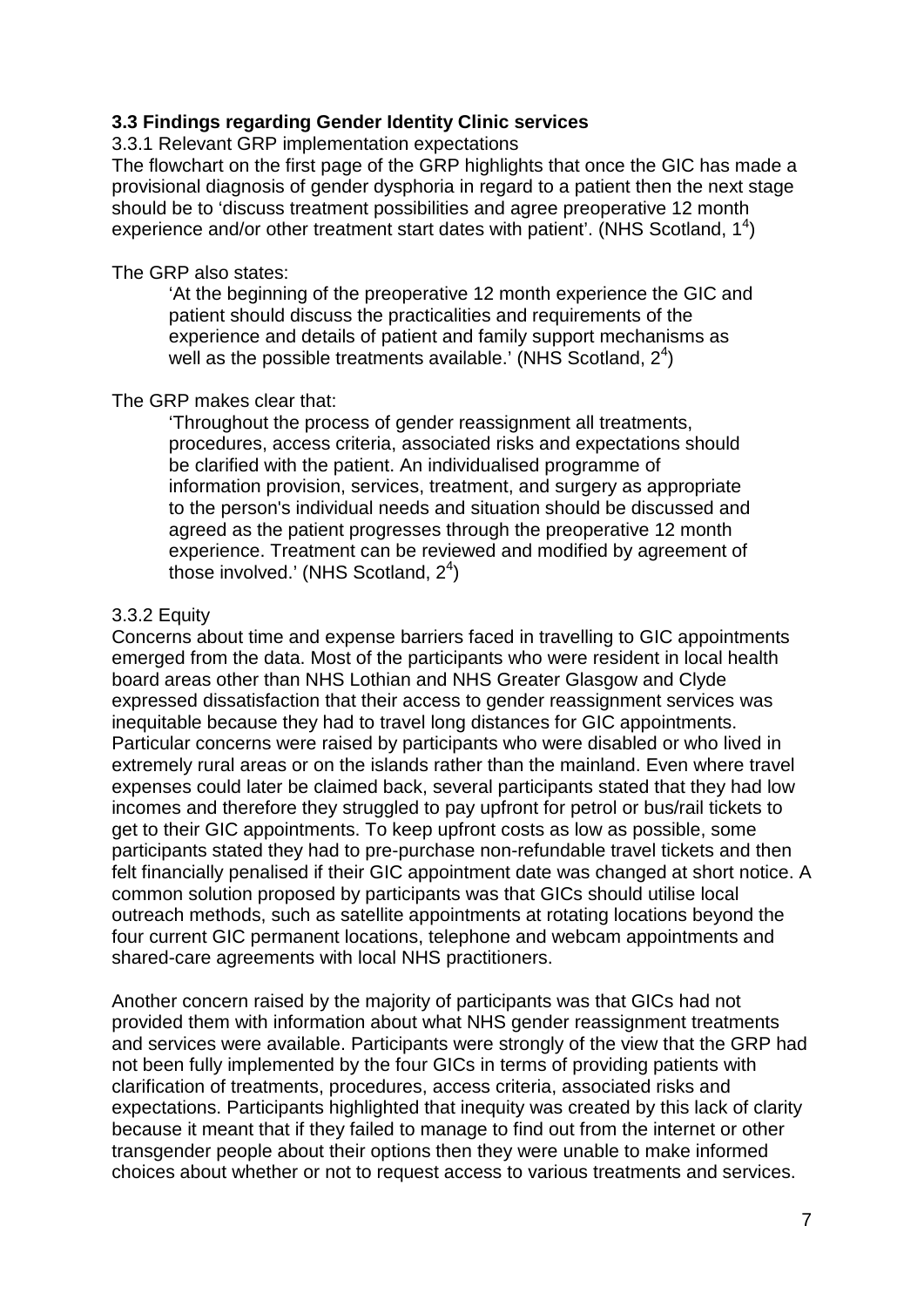Participants expressed repeatedly that they felt the GICs expect patients not only to inform themselves about their options, but also to independently determine in advance of attending the GIC what treatments they needed and to be able to selfdetermine the right time to request different things. This was perceived by the majority of the participants as being a test by the GICs of a patient's determination and seriousness about pursuing gender reassignment.

#### <span id="page-21-0"></span>3.3.3 Effectiveness

Participants highlighted that a barrier to GIC service effectiveness was the lack of information from GICs for patients regarding the general nature of the NHS gender reassignment assessment process and available services. There was consensus across the focus groups that, in the absence of any clarifying information from GICs, participants felt they were ill-prepared to use appointments effectively and also assumed that GICs would expect them to present very stereotypical transsexual narratives and immediate certainty about wanting hormones and surgeries, which created a barrier to honestly describing their own experiences and effective consideration of different treatment options. Participants were particularly concerned about the impact on effectiveness of a lack of advance information about their first GIC appointment when they were most nervous and unsure of what to expect.

To overcome this barrier, participants suggested that the GICs should provide those joining their waiting lists with written materials to help to clarify options and GIC expectations so that they could be ready to utilise their appointments as effectively as possible. Participants felt that this should ideally include realistic information regarding waiting times, access criteria, GIC expectations of patients and broad discussion of the variety of paths open to transgender patients with an accurate listing of the services and approximate current timelines attached to each path.

Several participants highlighted that being able to self-refer to a GIC rather than relying on a GP referral was a particularly good facilitator to uptake. Self-referral was considered to be significantly easier and indeed one participant, who had not realised they could self-refer, gave an account of experiencing delay due to their GP insisting that referral to a GIC needed to be from their Community Mental Health Team while their Community Mental Health Team insisted the referral needed to be from their GP.

Several participants receiving Glasgow Sandyford GIC appointments expressed concerns that their appointments were too short to be able to effectively discuss their gender reassignment needs. They felt that 50 minute appointments would be more appropriate than appointments of between 10 minutes and 30 minutes duration. Their frustration with the short appointment duration was increased by the long distances they had travelled to get to their appointments. The length of appointments was not raised as a concern by participants attending other GICs.

A barrier to effective uptake of services was identified by participants as a lack of NHS communication about the progress of referrals by GICs to surgical services. Several participants recounted being told verbally at GIC appointments that they would be referred for surgery only to then find themselves waiting months without any confirmation from the GIC or the surgical service which caused them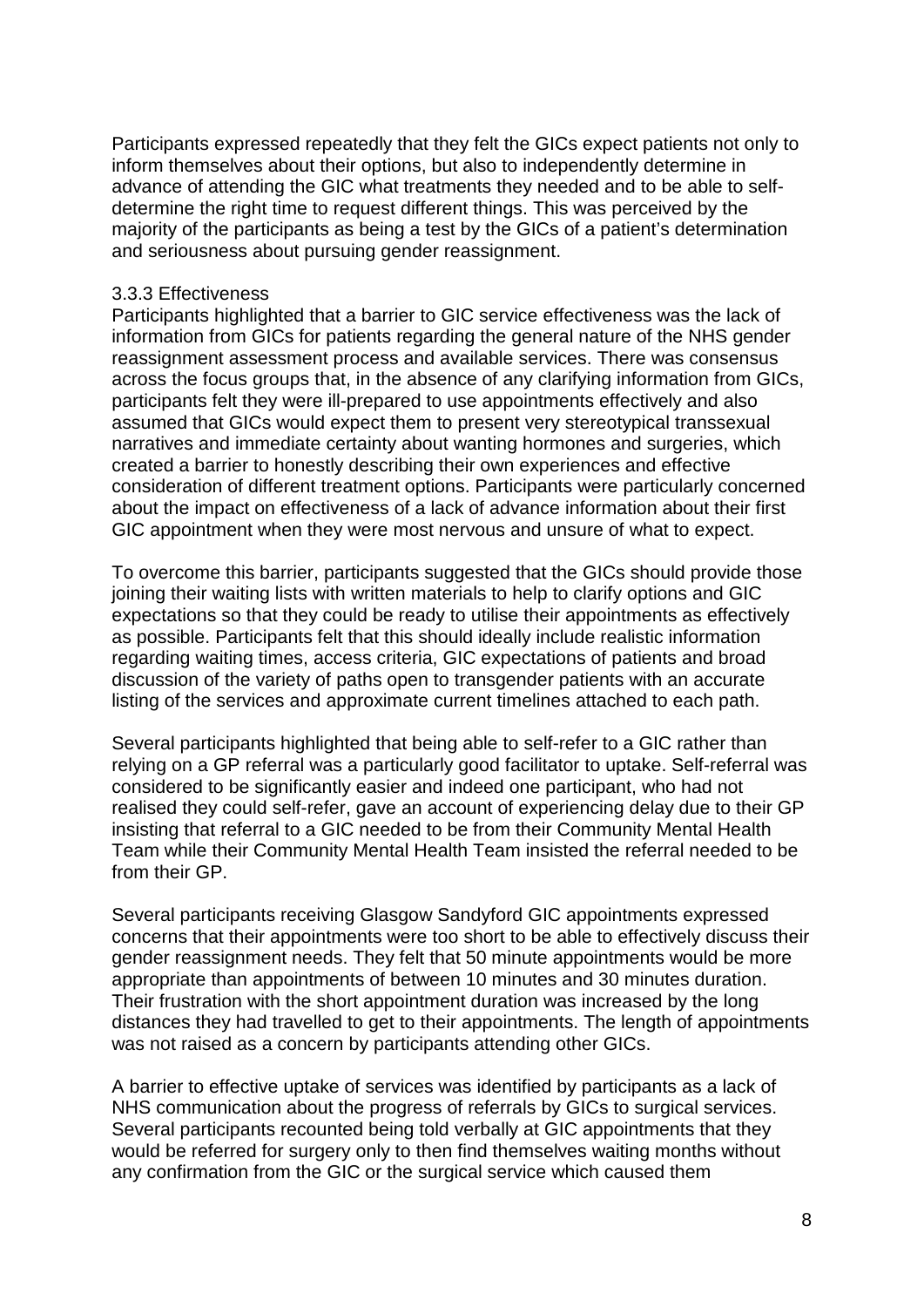considerable uncertainty and anxiety about whether their referrals had been processed. Participants felt that a solution would be for the GICs to provide patients with copies of their referral letters and information about likely timescales for first contact by the relevant surgical service together with details of what to do if the surgical service did not contact them within the expected timescale.

#### <span id="page-22-0"></span>3.3.4 Patient-focus

Participants identified serious concerns in regard to the level of patient-focus by GICs. Most notably, none of the participants felt they had been given the opportunity to discuss and agree a clear treatment plan by their GICs. Participants said they were not provided with space to discuss the pros and cons of different treatment options within their GIC appointments. Nearly all of the participants expressed concerns in regard to what they regarded as a lack of transparency from GICs about possibilities for treatment and approval criteria despite the GRP specifically stating that this information should be given to patients (NHS Scotland,  $2<sup>4</sup>$ ).

Several participants expressed particular concern that the process of assessment was simplistic box-ticking rather than being used by the GICs as an opportunity to improve their understanding of the patient's individual needs, 'It's not very personcentred. You feel like you're on a conveyor belt' (Participant 3.3). One participant stated, 'I was unsure about my options, but the appointment was just a chat about me and then straight onto the second opinion' (Participant 4.5) while another said, 'It's like talking to a robot' (Participant 1.8).

Several participants across the four GICs stated that they had hidden from GIC doctors their true experiences of childhood, mental health problems, non-binary gender identity, or decisions that they would not undergo genital surgery. They stated that they hid this information out of fear that if they discussed these issues openly the doctors would exclude them from any gender reassignment services: 'You're scared to put a foot wrong for fear they will pull all treatment from you. They control the game without telling you the rules.' (Participant 4.4). These fears may often be unfounded and indeed one participant was particularly pleased that their GIC doctor turned out to actually be 'very open-minded' about non-binary gender presentations (Participant 7.3). However, there were a few participants who recounted that their honesty in these areas had caused problems for them in terms of accessing services. For example, one participant's perception was that upon telling their GIC doctor that they did not want genital surgery the doctor no longer regarded them as being serious about gender reassignment.

#### <span id="page-22-1"></span>3.3.5 Timeliness

Participants who were young enough to have received their first GIC appointment with the Child and Adolescent Psychiatrist at the Glasgow Sandyford GIC reported that their first appointment was within 8 to 16 weeks of self-referral and that this was an acceptable waiting period. They were relieved that they did not have to wait as long for their first appointment as older participants did. The adolescent participants stressed that timeliness of GIC access was very important to them as a facilitator to uptake of services because they were in the process of going through very upsetting unwanted pubertal changes and felt that early intervention with hormone blockers would reduce their distress and improve the physical effectiveness of their subsequent gender reassignment.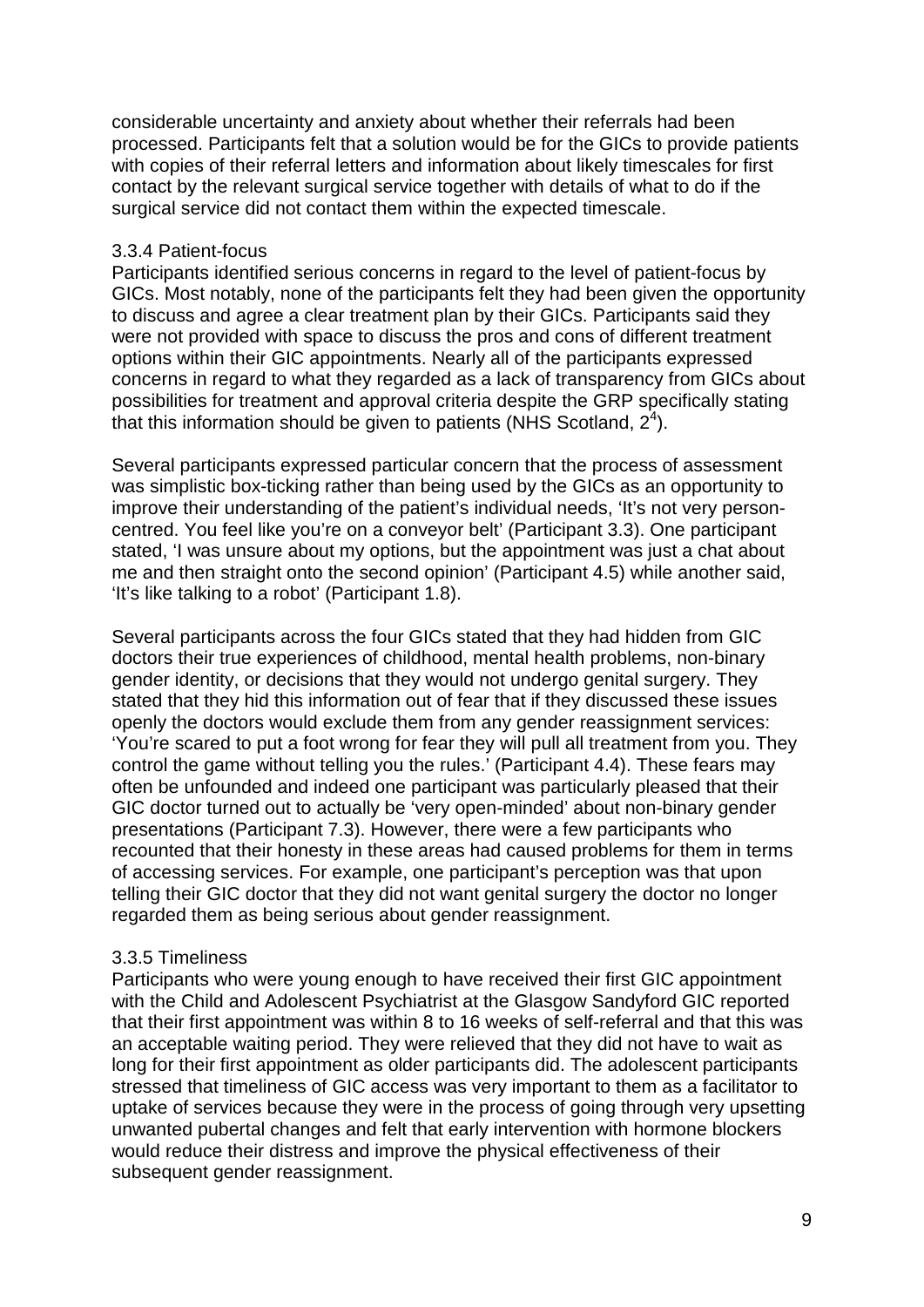The participants who accessed GICs as adults over 18 stated strongly that the current adult waiting times for a first GIC appointment were too long. They reported waiting on average around 44 weeks from referral to first appointment. They expressed concern that there was inadequate GIC appointment capacity, particularly within the Edinburgh GIC and the Glasgow Sandyford GIC. A few participants additionally recounted that due to appointments being double-booked by GIC administrators and lack of appointment availability, they had ended up with gaps of nine months to 18 months between some of their GIC appointments which had caused delays to their gender reassignment access to hormones and surgeries.

#### <span id="page-23-0"></span>**3.4 Findings regarding counselling/psychotherapy services**

<span id="page-23-1"></span>3.4.1 Relevant GRP implementation expectations The GRP states that:

> 'Regular psychotherapy and counselling should be available throughout the process. Patients require counselling from those with specialist knowledge of gender issues. GPs and Gender Clinicians should also signpost patients to external support networks. Sessions should be made available to help the patient, their families, partners and carers.' (NHS Scotland,  $5<sup>4</sup>$ )

#### <span id="page-23-2"></span>3.4.2 Equity

Inequity in service provision was identified by participants as a barrier to uptake of gender reassignment counselling. Almost two-thirds of the participants who had requested counselling in regard to their gender reassignment had not been able to access any specialist or non-specialist counselling. Only participants attending the Glasgow Sandyford GIC reported any access to specialist counselling from a therapist experienced in working with people undergoing gender reassignment. Participants attending the other three GICs stated that those GICs did not have any specialist gender reassignment counselling services.

Participants attending the Glasgow Sandyford GIC expressed frustration that information about the specialist counselling service was not routinely provided and that this created an uptake barrier. It emerged that the participants who did know about the specialist counselling available at the Glasgow Sandyford GIC had found out in an ad-hoc manner from other transgender people or from happening to access information about Sandyford services which had not been given to them at their GIC appointments. They had then self-referred to the Sandyford specialist counselling service. As the other three GICs did not have any specialist counselling services, this information provision issue was not relevant to them.

Participants also expressed concerns about inequity in availability of support for their children, partners and parents. Several participants recounted that they had requested support for their families but had not received any GIC information or signposting. Only a few participants had been given any information about sources of support for their families. The support those few participants had been sign-posted to were the small voluntary family support groups Mermaids [\(www.mermaidsuk.org.uk\)](http://www.mermaidsuk.org.uk/), Parent's Enquiry Scotland [\(www.parentsenquiryscotland.org\)](http://www.parentsenquiryscotland.org/) and Me&T Scotland [\(www.meandtscotland.wordpress.com\)](http://www.meandtscotland.wordpress.com/).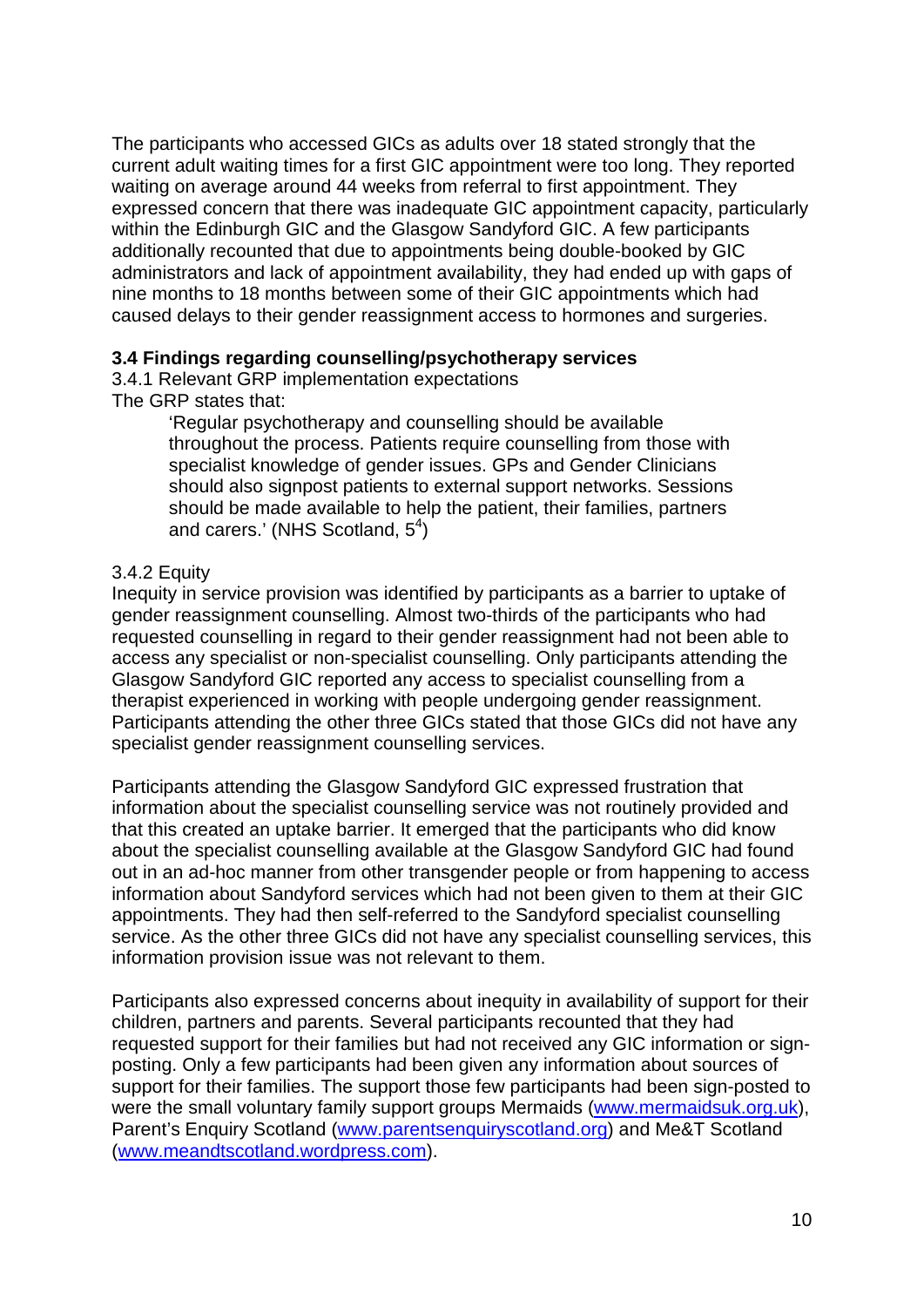#### <span id="page-24-0"></span>3.4.3 Effectiveness

The participants at the Glasgow Sandyford GIC who had been able to access specialist gender reassignment person-centred counselling all spoke positively about the effectiveness of the counselling they received. None of the participants who attended other GICs had been able to access counselling from a therapist with specialist knowledge of gender issues.

The participants who had received support from general NHS mental health services without any knowledge of gender reassignment issues expressed concern that this lack of specialist knowledge had reduced the effectiveness of the support. For example, one stated that his local psychologist's lack of understanding of transgender issues meant that the appointments made him feel worse rather than better but there was nothing else available to him. Another participant was upset that the effectiveness of their general NHS mental health service counselling was reduced due to their GIC apparently never responding to the counsellor's requests for collaborative working.

#### <span id="page-24-1"></span>3.4.4 Patient-focus

No concerns were raised by any participants about the patient-focus of counsellors. Participants who had been able to access the Glasgow Sandyford GIC specialist gender reassignment counselling service all spoke very positively about its patientfocus, commenting in particular that the counsellor is empathetic and that patientfocussed flexibility is shown regarding fitting in urgent appointments during crisis as well as the number of appointments a person can receive.

#### <span id="page-24-2"></span>3.4.5 Timeliness

The participants who had been able to access specialist gender reassignment counselling stated that they found the waiting time satisfactory and two particularly commented that they were able to access the service quickly within a few weeks of self-referral.

#### <span id="page-24-3"></span>**3.5 Findings regarding hormone treatment services**

<span id="page-24-4"></span>3.5.1 Relevant GRP implementation expectations The GRP states that:

'The criteria for hormone therapy are as follows:

1. Persistent, well-documented gender dysphoria

2. Capacity to make a fully informed decision and to consent for treatment

3. Aged at least 16 (see page XX for protocol details for children and adolescents aged under 16)

4. If significant medical or mental health concerns are present, they must be reasonably well controlled.' (NHS Scotland,  $7<sup>4</sup>$ )

#### The GRP states:

'The appropriate clinician is required to prescribe and monitor hormone treatment via blood tests (with support from the GIC). This includes the referral to endocrinologists and gynaecologists. This should be monitored at least every 6 months in the first 3 years by the GP / gynaecologist / endocrinologist depending on local availability and yearly thereafter dependant on clinical need.' (NHS Scotland,  $5<sup>4</sup>$ )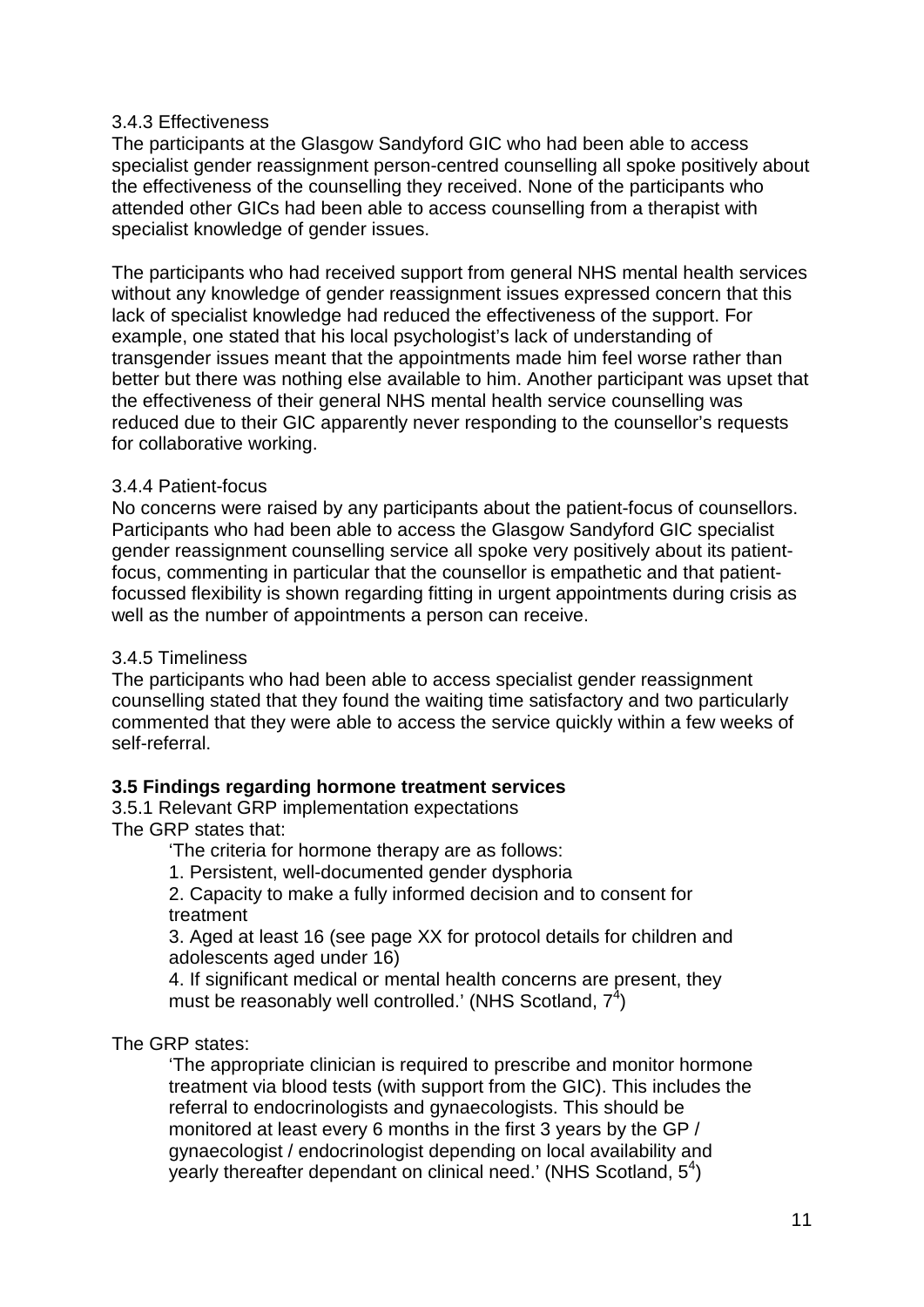The GRP also states that '…patients should be made aware of the risks and the importance of long term monitoring.' (NHS Scotland,  $8<sup>4</sup>$ ) and that:

'Hormone therapy can provide significant comfort to gender patients who do not wish to cross live or undergo surgery, or who are unable to do so. Hormones can be given to patients who do not want surgery following diagnosis with a qualified mental health professional following minimal standards listed above. In some patients hormone therapy alone may provide sufficient symptomatic relief to obviate the need for cross living or surgery.' (NHS Scotland,  $8<sup>4</sup>$ )

### <span id="page-25-0"></span>3.5.2 Equity

The key hormone treatment equity issue which arose from the data was variation in the degree of involvement by endocrinologists and gynaecologists in the approval and monitoring of hormone treatment across the four GICs. Participants were concerned that the GRP lacks clarity about when patients should be referred to see an endocrinologist for specialist decisions on their gender reassignment hormone treatment.

A few participants, from different local health boards, stated that they had access to regular appointments with an endocrinologist because they had intersex variations in addition to undergoing gender reassignment. Those participants were satisfied with the hormone monitoring this provided. However, most participants without underlying intersex variations, from a variety of local health boards, reported finding it difficult to get referred to an endocrinologist even when they had concurrent health issues which complicated their hormone treatment.

Participants attending the Edinburgh, Inverness and Glasgow Sandyford GICs stated that they were not routinely assessed by an endocrinologist or gynaecologist prior to starting hormone treatment. Instead they described the GIC doctors arranging blood tests and only involving an endocrinologist if the blood test results came back abnormal. However, the participants attending the Aberdeen GIC reported that to access hormone treatment they had to attend an appointment with a fertility clinic doctor. They stated that they initially believed the fertility doctor to be an endocrinologist but the doctor subsequently turned out to be a gynaecologist. These participants were all unhappy that the doctor was a gynaecologist rather than an endocrinologist as no explanation why had been given to them. The trans men also stated that they found it humiliating to have to attend an appointment with a gynaecologist at a fertility clinic.

The participants attending the Aberdeen GIC were also concerned that they were being required to undergo more investigation before starting hormones than those attending other GICs. They stated that they felt insulted that, rather than the gynaecology appointment being focussed solely on their physical suitability for hormones, they were asked about their gender dysphoria and gender reassignment plans when they viewed such questions as not relevant to the purpose of the appointment. One participant also found it particularly distressing that in order to access hormone treatment he was told he had to undergo a vaginal or abdominal ultrasound examination without being informed of the reason it was needed or the results.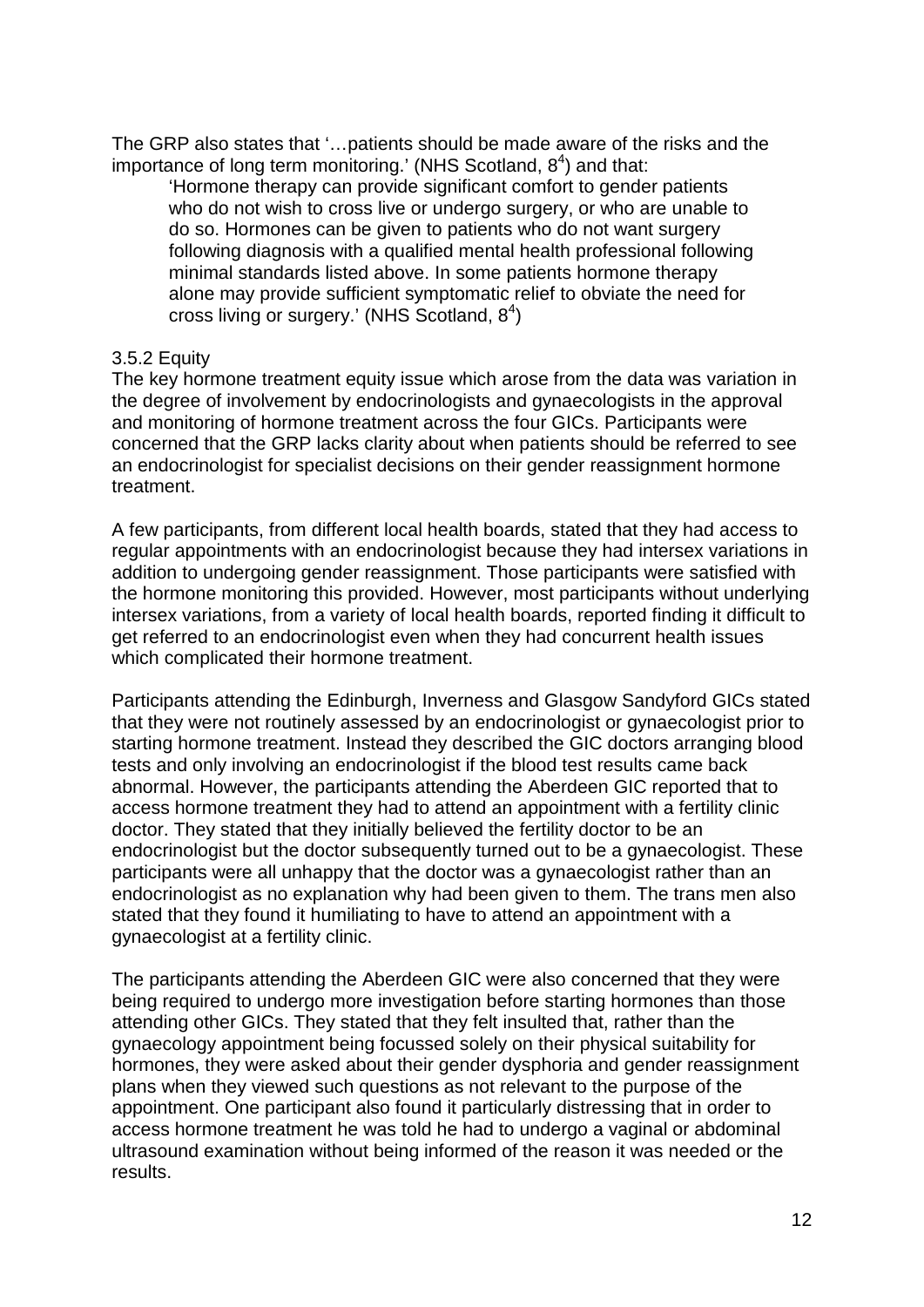#### <span id="page-26-0"></span>3.5.3 Effectiveness

The majority of the participants who had been receiving hormone treatment for several months or more stated that they were concerned about lack of monitoring of their ongoing hormone use. They reported that their GICs had not provided either them or their GPs with information about how frequently they should have their health checked while receiving long-term hormone treatment or what types of health checks should be carried out.

Some of the participants stated that they felt their GICs had not provided them with adequate information about the risks of hormone treatment. They reported that they felt their GICs had instead expected them to research the risks themselves via the internet and from speaking to other transgender people. Additionally, a small number of participants highlighted that possible ways to preserve fertility prior to starting hormones were not discussed unless the participant specifically asked and even then the necessary information and referrals were rarely provided.

#### <span id="page-26-1"></span>3.5.4 Patient-focus

There were very few concerns raised about patient-focus in regard to hormone treatment. Those who had been referred to see endocrinologists expressed no concerns about the patient-focus of their endocrinologists. Additionally two trans men and one non-binary person spoke positively about patient-focus in terms of their GIC supporting their preferences about hormone treatment and not being asked to conform to gender stereotypes for access to hormones.

However, two participants expressed concerns about mental health difficulties being a barrier to uptake of hormone treatment and felt insufficient patient-focus was being shown in this regard. One believed that a single incident of self-harm within the previous two years was preventing them getting access to hormones while the other stated that they had their readiness for hormones questioned due to experiencing panic attacks. These two participants felt this was unfair and not patient-focussed because, in the participants' opinions, their mental health issues were due to their gender dysphoria and could have been helped by starting hormone treatment sooner rather than later.

#### <span id="page-26-2"></span>3.5.5 Timeliness

The young participants aged 16 and 17 who had been given hormone blockers to delay their puberty while under the age of 16 were satisfied that this took place in a timely manner. For example, one participant waited 12 weeks for their first GIC appointment and was delighted to be able to receive hormone blockers 12 weeks after their first appointment.

Most participants were satisfied with the time they waited for hormone treatment. However, the participants attending the Aberdeen GIC expressed dissatisfaction that waiting to see a gynaecologist before starting hormone treatment had added between 12 weeks to 32 weeks onto the length of time they had to wait for hormone treatment to begin.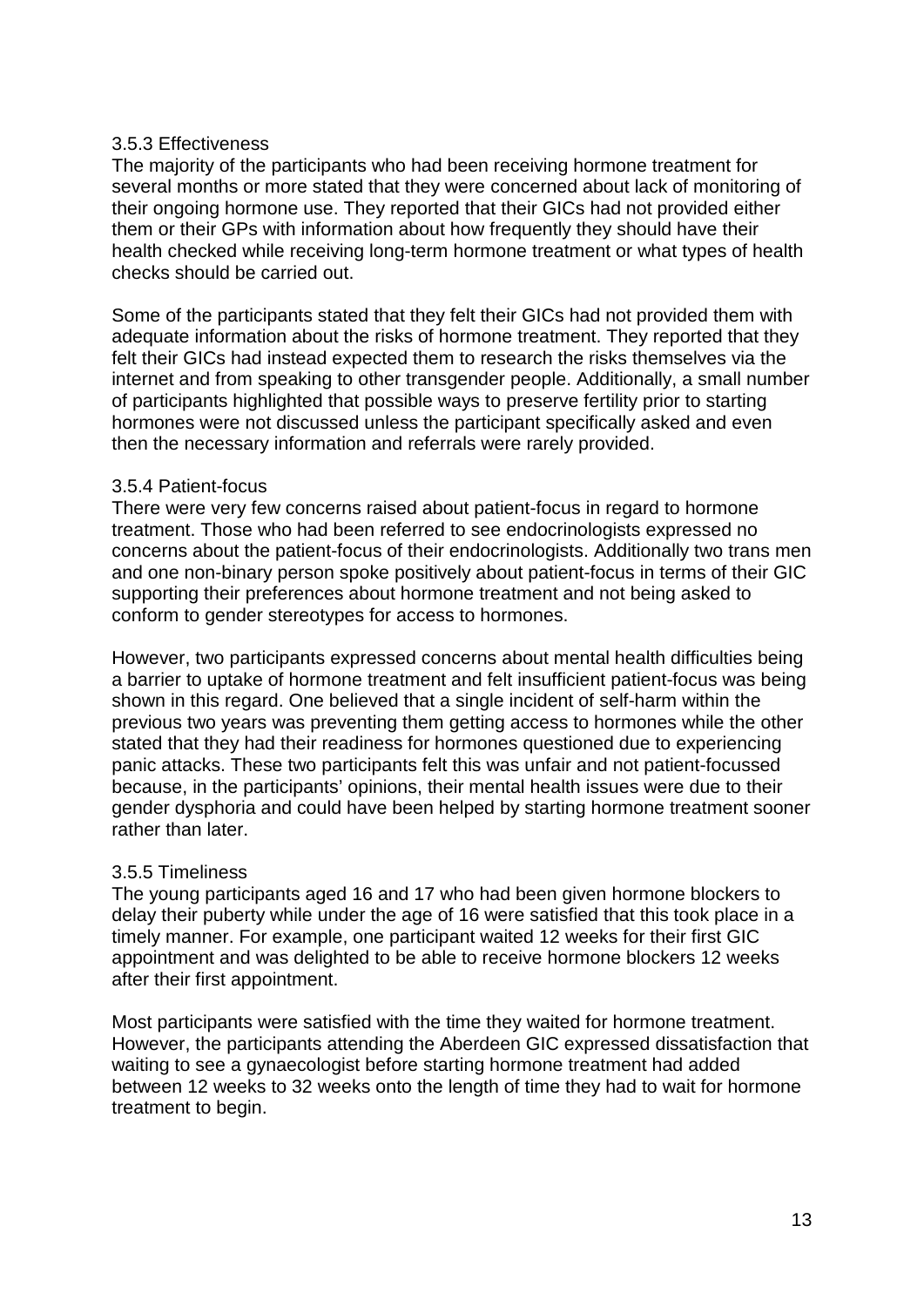A few participants felt frustrated that their access to hormones were delayed between 4 to 8 weeks by GIC administrative delay sending the written approval letter to their GP following GIC assessment as ready to start hormones.

### <span id="page-27-0"></span>**3.6 Findings regarding speech therapy services**

<span id="page-27-1"></span>3.6.1 Relevant GRP implementation expectations

Within the GRP, speech therapy is listed as a service available regardless of the direction of gender reassignment being undergone (NHS Scotland,  $1<sup>4</sup>$ ) and is described as enabling patients 'to work towards a voice which is more appropriate for their chosen gender' (NHS Scotland,  $5^4$ ).

### <span id="page-27-2"></span>3.6.2 Equity

Although the GRP shows speech therapy as being available to both trans men and trans women, only one of the trans men participating had been offered any access to speech therapy. However, the trans men themselves were uncertain about whether or not access to speech therapy would be of any benefit to them.

#### <span id="page-27-3"></span>3.6.3 Effectiveness

Nearly all of the trans women receiving speech therapy were fully satisfied with the effectiveness of the speech therapy services they were receiving. Two felt that the effectiveness of their speech therapy was limited by their starting vocal range. Two other trans women highlighted that they were pleased their speech therapist provides not only assistance with voice but also with gendered body language and felt this further increased the effectiveness of the therapy they received.

#### <span id="page-27-4"></span>3.6.4 Patient-focus

None of the trans women participants expressed any concerns about the level of patient-focus shown by their speech therapists. However, the only trans man who had accessed speech therapy expressed dissatisfaction that his pre-testosterone vocal needs were not addressed and that he felt he was pressurised by the speech therapist to conform to gender stereotypes about masculine body language.

#### <span id="page-27-5"></span>3.6.5 Timeliness

Nearly all the participants that used speech therapy services said that access was quick and easy. Two expressed dissatisfaction that they had experienced a wait of over 18 weeks.

#### <span id="page-27-6"></span>**3.7 Findings regarding hair removal services**

<span id="page-27-7"></span>3.7.1 Relevant GRP implementation expectations The GRP states in regard to facial hair removal:

> 'The removal of facial hair is seen as an essential part of gender reassignment for a transsexual woman to facilitate the preoperative 12 month experience…

It is recommended that facial hair removal should commence prior to the preoperative 12 month experience as the beard must grow to visible lengths to be removed.

Electrolysis is the most safe, effective way of removing facial hair. Hair removal should be funded by the patient's Health Board and should only be carried out by a skilled operator. Electrolysis may require between 200 – 400 hours of treatment.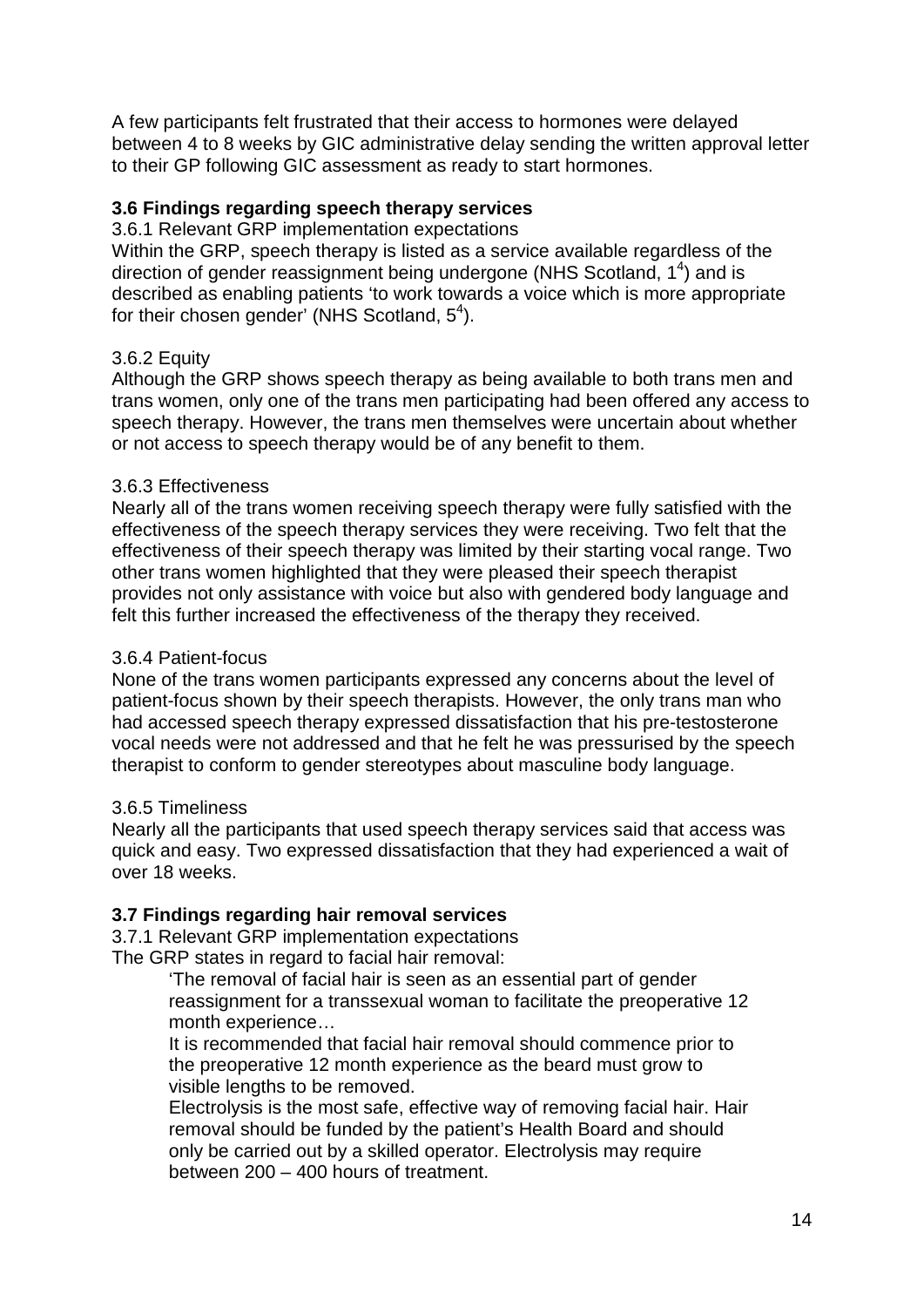Laser and Intense Pulse Light (IPL) treatment for facial hair removal may require up to 15 sessions. It is most effective on those with dark hair and fair skin and is unsuitable for treating non-pigmented hairs such as grey, white, blonde and red. Some modern lasers are able to effectively treat racially pigmented skin.' [\(NHS Scotland, 15](#page-40-0) $4$ )

In regard to hair removal from surgical donor sites, the GRP states:

'FTM patients require hair removal prior to radial artery phalloplasty or radial artery urethroplasty; otherwise the patient would have hairbearing skin on the inside of the neourethra. MTF patients require [genital] hair removal prior to vaginoplasty and labiaplasty. Electrolysis may require 32 sessions over a period of 6 months (ensuring no re-growth). An alternative and more cost effective approach is for hair follicles to be removed during surgery, this would have to be discussed and agreed with the surgeon performing the procedure.

Hair removal from the donor site can be performed with a surgeon's recommendation prior to completion of the preoperative 12 month experience in order to reduce delays in surgery.' (NHS Scotland, 15<sup>4</sup>)

#### <span id="page-28-0"></span>3.7.2 Equity

None of the trans men participating in the focus groups had needed to access hair removal so nothing could be determined from the data regarding hair removal service provision for trans men.

For trans women, experiences of access to pre-surgical genital hair removal was relatively equitable across the participants' various local health boards. However, the data highlighted inequity in regard to trans women's access to facial hair removal services. Large variations in both the type and quantity of facial hair removal funding provided by the different local health boards were reported. Some participants expressed great distress about difficulties accessing facial hair removal and regarded facial hair removal as integral to successful gender reassignment.

Participants living in NHS Tayside and in NHS Grampian stated that they were able to get all the facial hair removal funding they felt they needed and that they could access any individual mix of both NHS funded laser/IPL services and NHS funded electrolysis services as they preferred and needed. However, participants in NHS Grampian expressed concerns that they were expected to pay upfront and then claim back the cost and that they experienced delays in being refunded. Participants on low incomes experienced this as a barrier to uptake.

At the other end of the spectrum, the participants living in NHS Ayrshire and Arran and in NHS Dumfries and Galloway reported that they had not been able to access any hair removal funding at all.

Other specific experiences within local board areas of residence included:

• NHS Greater Glasgow and Clyde: Participants reported being provided with a maximum of 15 sessions of laser/IPL but not having access to any NHS funded electrolysis. All reported a health board refusal to fund ongoing facial hair removal after genital surgery had taken place.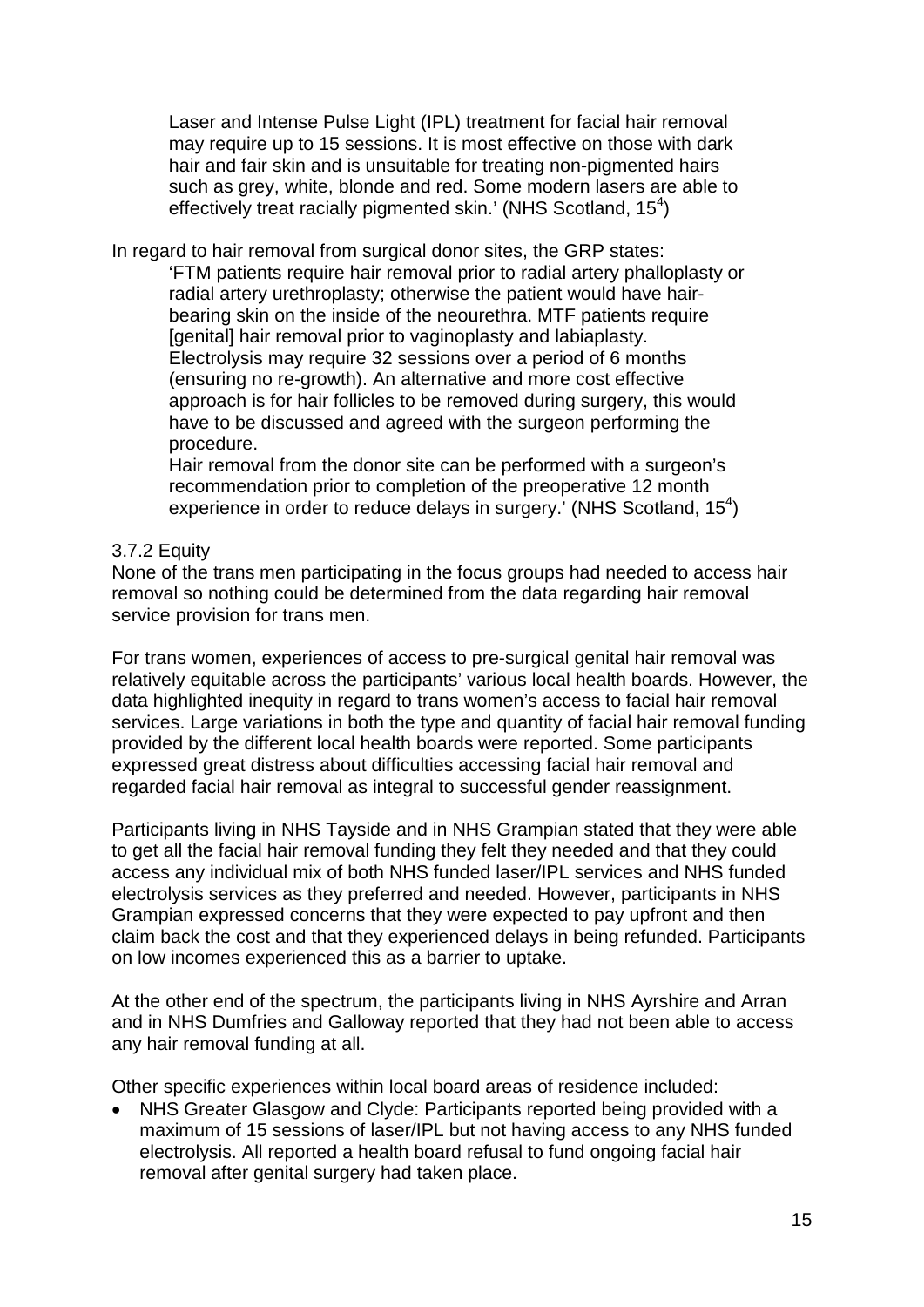- NHS Highland: Participants reported that initially after the GRP publication all costs incurred for any individual mix of both laser/IPL and electrolysis within the private sector were refunded (the patient had to be able to afford to pay upfront). However participants stated that more recently they were only provided with laser facial hair removal using an NHS facility in Dundee and not electrolysis. Some participants stated that officially they were told they could only receive 6 sessions of laser but in fact they had been able to keep going beyond this number of sessions. They also reported that they experienced no problem with continuing to access facial hair removal funding after genital surgery.
- NHS Lothian: Participants reported being provided with a maximum of 6 sessions of laser/IPL or 6 sessions of electrolysis. (In contrast participants stated that NHS Lothian offered them up to 32 sessions of electrolysis for genital hair removal.) Some participants were dissatisfied that they were not allowed to access a mixture of laser/IPL and electrolysis even though their hair removal specialist had advised that mixed treatment was needed.

Restrictions on access to electrolysis were very strongly criticised by participants. They emphasised that such restrictions cause inequity for older trans women who have white facial hair and also cause inequity for a variety of ethnicities with skin and hair colour combinations unsuitable for laser hair removal treatment.

#### <span id="page-29-0"></span>3.7.3 Effectiveness

Participants highlighted that while the GRP outlines that trans women may need up to 15 laser/IPL sessions for facial hair removal to be effective, a number of local health boards are restricting the maximum number of laser/IPL session to substantially below 15.

Participants highlighted that while the GRP outlines that trans women may need 200 to 400 hours of electrolysis for effective facial hair removal and that laser treatment is not effective for some hair colours and ethnicities, a number of local health boards were not providing any electrolysis and others were providing less than 10 hours of facial electrolysis.

#### <span id="page-29-1"></span>3.7.4 Patient-focus

Participants from NHS Grampian and NHS Tayside liked the patient-focussed flexibility provided by those health boards being willing to let each patient select their type of hair removal sessions and private sector provider. However, participants in NHS Grampian recounted difficulties they had experienced in regard to paying upfront and then waiting months for a refund. They proposed that direct payments by the health board to the selected hair removal service provider would be a more patient-focussed payment system.

Participants resident in local health boards which placed restrictions on facial hair removal funding strongly expressed that they felt such restrictions ignored the individual needs of patients.

#### <span id="page-29-2"></span>3.7.5 Timeliness

Several participants across a range of local health boards expressed concerns about delays in the process of receiving funding approval for facial hair removal. In addition the participants living within health board areas which expected them to pay upfront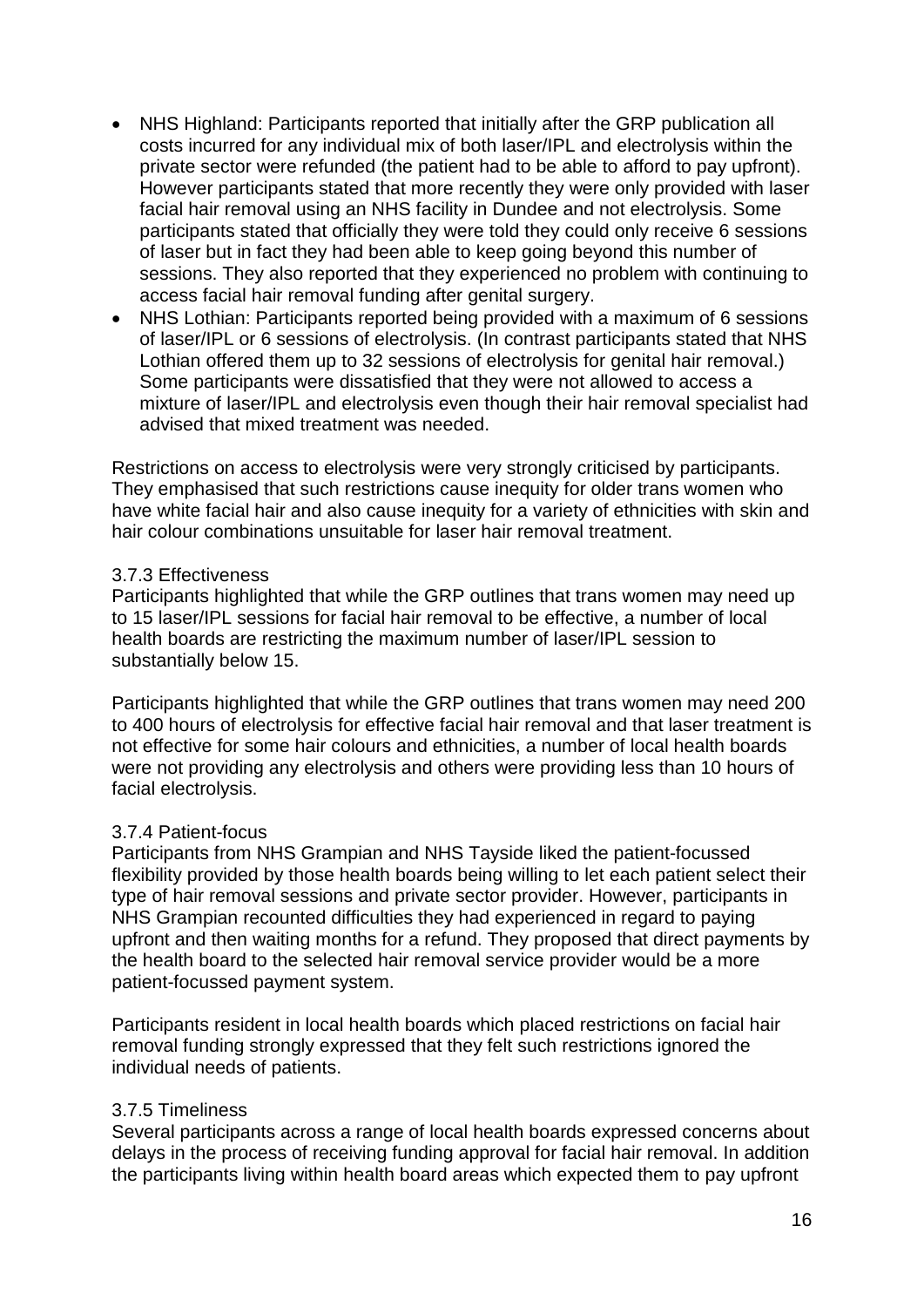and claim back a refund, expressed concern about time periods of 4 to 16 weeks between applying for and receiving the refund.

### <span id="page-30-0"></span>**3.8 Findings regarding surgical services**

<span id="page-30-1"></span>3.8.1 Relevant GRP implementation expectations

The GRP states in regard to FTM chest reconstruction surgery:

'The procedure can take place during the preoperative 12 month experience provided it has been agreed in their treatment plan with their GIC and referral is accompanied by one assessment from an appropriately qualified professional.

Testosterone can make the binding of breasts more uncomfortable, whereby some patients experience breast growth and increased sensitivity, thereby raising the issue of having this treatment prior to hormone treatment.

This is an irreversible procedure and timescales for when the surgery should take place should be agreed by the GIC in discussion with the patient.

Criteria for mastectomy and creation of a male chest in FTM patients: 1. Persistent, well-documented gender dysphoria

2. Capacity to make a fully informed decision and to consent for treatment

3. Aged at least 16 (see page XX for protocol details for children and adolescents aged under 16)

4. If significant medical or mental health concerns are present, they must be reasonably well controlled.' [\(NHS Scotland, 13](#page-40-0)<sup>4</sup>)

In regard to FTM and MTF genital surgeries, the GRP states:

'Patients should only be referred for genital surgery once they have completed the preoperative 12 month experience as agreed in their treatment plan with their GIC and two separate assessments and diagnoses of transsexualism have been provided from appropriately qualified professionals.

Criteria for genital surgery in FTM patients and MTF patients:

1. Persistent, well documented gender dysphoria

2. Capacity to make a fully informed decision and to consent for treatment

3. Aged at least 16 (see page XX for protocol details for children and adolescents aged under 16)

4. If significant medical or mental health concerns are present, they must be well controlled

5. 12 continuous months of hormone therapy as appropriate to the patient's gender goals (unless the patient has a medical

contraindication or is otherwise unable or unwilling to take hormones)

6. 12 continuous months of living in a gender role that is congruent with their gender identity.' [\(NHS Scotland, 13](#page-40-0)<sup>4</sup>)

As part of the implementation of the GRP, all FTM genital surgeries and MTF genital surgeries where the patient's second assessment occurred from 1<sup>st</sup> October 2013 onwards should be arranged and funded by NHS National Services Scotland with the relevant England-based private surgical teams. All FTM chest reconstruction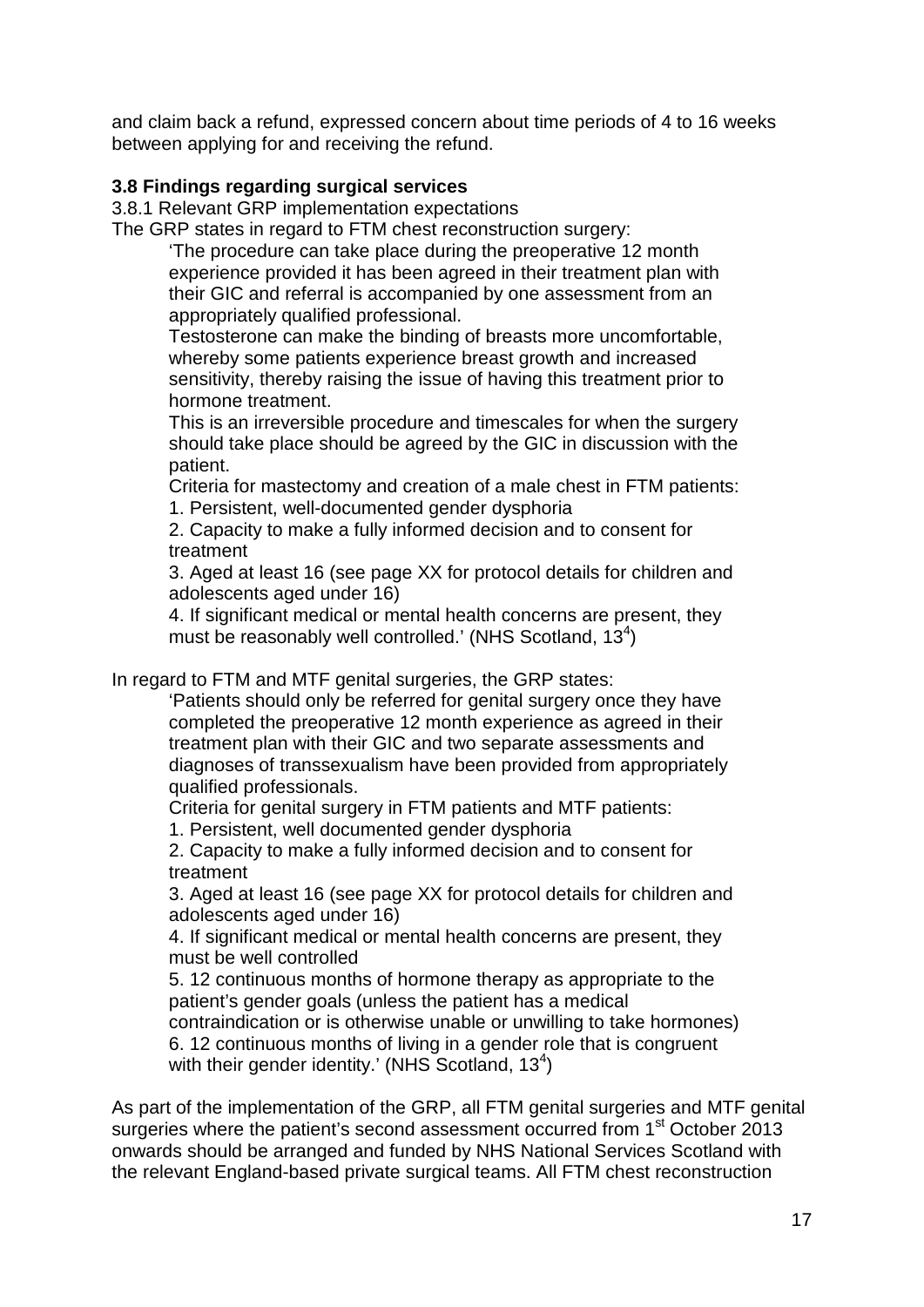surgeries, regardless of the date that the patient's second assessment occurred, should be arranged and funded by NHS National Services Scotland with the relevant England-based NHS surgical team. (Evans<sup>5</sup>)

In regard to MTF breast augmentation surgery and MTF facial feminisation surgery which remain governed by the Adult Exceptional Aesthetic Referral Protocol (AEARP), the GRP states:

'Aesthetic surgery is not routinely offered by the NHS and can only be provided on an exceptional case basis. Patients will only be referred for this surgery following a clinical assessment by their GIC and where there is a symptomatic or functional requirement for surgery. All cases will be referred to a panel for consideration and assessment against agreed criteria on an individual basis.

Access criteria will consider age, body mass index (BMI), impairment of function, and psychological distress. Referral for consideration does not necessarily mean that surgery will be offered. This must be communicated to the patient.' (NHS Scotland,  $6<sup>4</sup>$ )

#### <span id="page-31-0"></span>3.8.2 Equity

The data revealed four areas of inequitable access to gender reassignment surgeries.

Nearly all the participants who had requested any type of gender reassignment surgery expressed concern that lack of provision by GICs of clear information about surgery options, processes and access criteria created inequity in access. This inequity was very similar to that created more generally by the GICs not properly discussing treatment options, processes and access criteria with patients, which was highlighted in [Section 3.3.2](#page-20-2) of this report.

Participants from across Scotland were strongly of the view that the retention of breast augmentation and facial feminisation surgeries under the AEARP was extremely unfair and inequitable. Many of the trans women participating regarded these surgeries as being just as integral to successful gender reassignment as genital surgery. Some questioned how NHS Scotland could justify sending people to England for FTM non-genital surgery but not also for MTF non-genital surgeries. Some also questioned how NHS Scotland could justify treating trans women who had already undergone extensive specialist GIC assessment to determine their surgical needs as though their situation were the same as a non-trans woman seeking aesthetic breast augmentation with no prior specialist assessment of need.

In terms of access to MTF breast augmentation, participants living in NHS Greater Glasgow and Clyde expressed strong concerns that their health board's attempt to implement the GRP had created new barriers to uptake that reduced their access to breast augmentation. The participants reported that these new barriers included multiple extra non-GIC psychological assessments and long delays without any decision from the plastic surgery team about whether or not they would provide surgery. This was illustrated powerfully by the contrasting experiences of two of the participants. One recounted that, shortly after July 2012, NHS Greater Glasgow and Clyde funded her MTF breast augmentation in Brighton at the same time as her genital surgery. She did not have to prove psychological distress or undergo any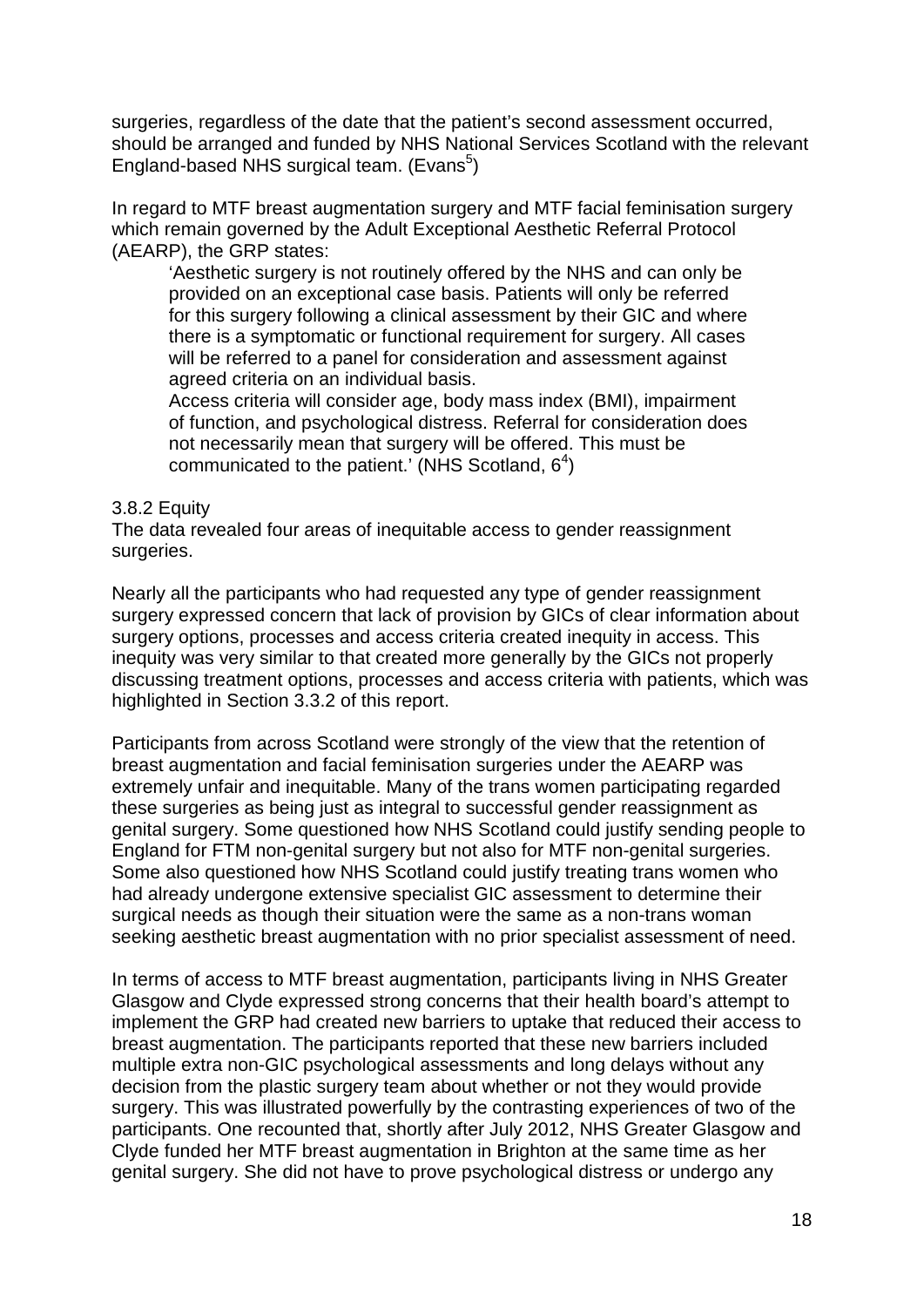additional AEARP psychological assessment and she was not required to have minimal breast growth to qualify. However another participant also resident in NHS Greater Glasgow and Clyde who requested breast augmentation only one month later than the first participant was not permitted funding to receive breast augmentation surgery at the same time as genital surgery. Instead she found herself subject to a newly implemented AEARP process which involved two extra psychological assessments via NHS Greater Glasgow and Clyde's plastic surgery service and was still not concluded at the time of her focus group participation over a year later. She stated that the stress this had caused her had harmed her health such that she had to be prescribed beta-blockers.

To compound the inequity of provision of facial feminisation surgery and breast augmentation surgery, participants in NHS Highland and NHS Grampian stated they had smooth access to these surgeries without being put through any extra psychological assessment appointments with non-GIC psychologists. They described a process which was still compatible with the GRP statement that following GIC assessment that there is a symptomatic or functional requirement for breast augmentation or facial feminising surgeries under the AEARP, patients should be 'referred to a panel for consideration and assessment against agreed criteria on an individual basis.' (NHS Scotland,  $6<sup>4</sup>$ )

Inequity in terms of access to FTM chest reconstruction surgery was also revealed. NHS National Service Scotland advises that all FTM chest surgery referrals from July 2012 onwards should be sent to them so that there is equity of access Scotlandwide to their contracted NHS provider in Manchester (Evans<sup>5</sup>). However, trans men living in NHS Grampian stated that NHS Grampian was continuing to send them to a surgeon in Aberdeen. Participants also expressed concern that FTM chest surgery was still subject to BMI restrictions despite the GRP designating it a surgery required as part of a medically necessary treatment pathway rather than a non-essential aesthetic procedure.

Inequity was also identified in terms of provision of expenses for patients travelling outside of their local health board area for surgery. Participants in NHS Greater Glasgow and Clyde stated that they were able to get their surgery related travel and accommodation booked for them if they could not afford to pay those costs upfront. However, participants living in other health board areas stated they were being told that if they could not find the money upfront for their travel and accommodation then they would not be able to go for surgery.

Additionally, some of the participants said it was left to them to realise themselves that they might be able to try to claim surgery related travel and accommodation from their health board rather than anyone at their GIC or local health board advising them of this possibility.

#### <span id="page-32-0"></span>3.8.3 Effectiveness

Nearly all the participants who had undergone any genital surgery expressed serious concerns about the effectiveness of their GPs in dealing with post-op wound care and complications. They stated they felt that GPs did not have access to sufficient information about FTM and MTF genital surgeries to be able to provide effective care.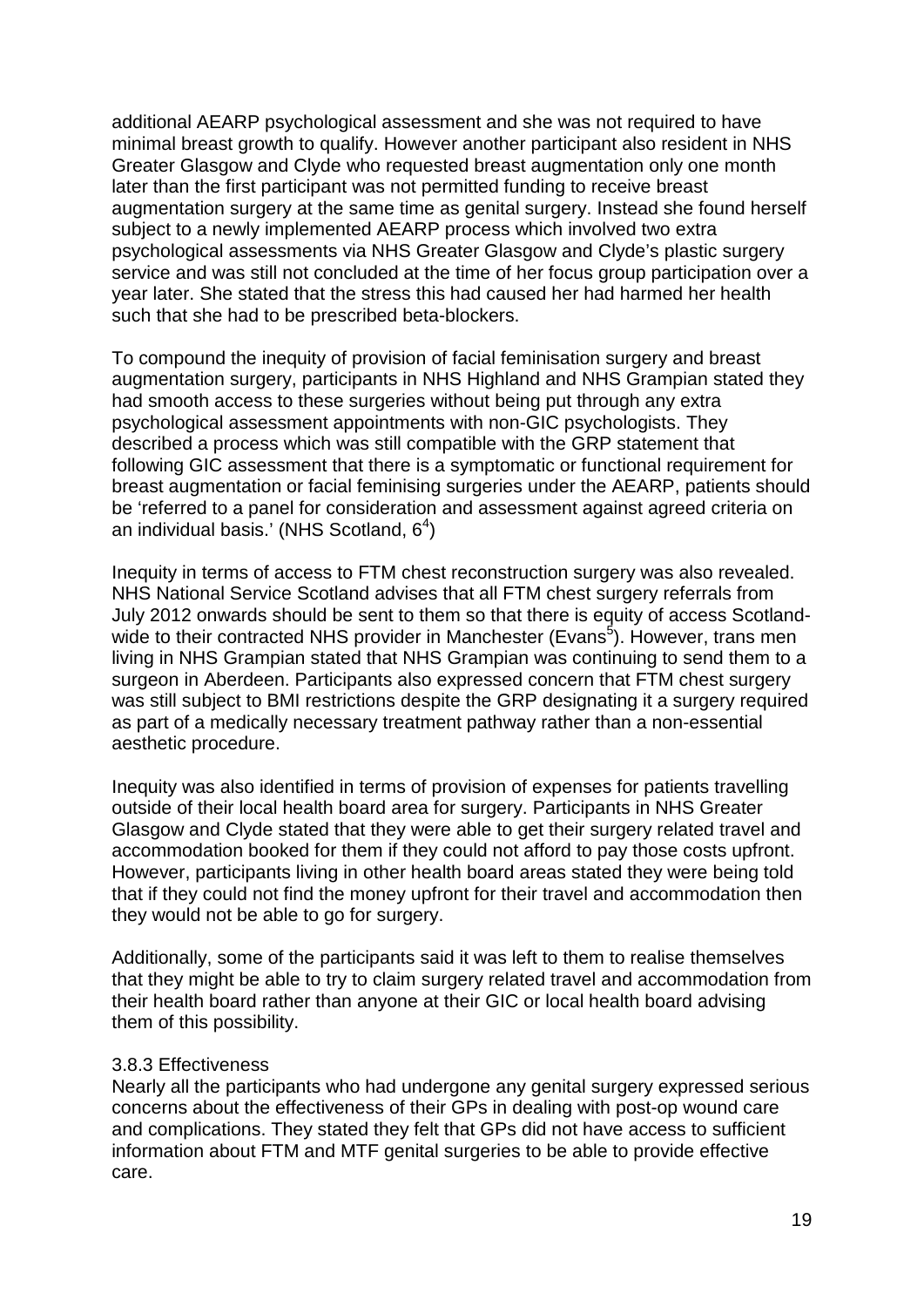A view was expressed that making trans women undergo additional non-GIC psychology assessments in order to access breast augmentation and facial feminisation surgeries would not provide any benefit or risk reduction for trans women and that therefore the additional assessments were not an effective use of NHS resources.

#### <span id="page-33-0"></span>3.8.4 Patient-focus

The data revealed extremely positive patient-focus findings in regard to most of the surgery consultations and hospital experiences recounted. For example, one participant described the surgeon in Aberdeen providing facial feminisation surgery as 'brilliant' (Participant 2.3) and was very positive about the surgeon's patient-focus. The surgeon carrying out MTF genital surgery was described as 'very good and professional' (Participant 3.4) and participants who had undergone MTF genital surgery praised the responsiveness of that surgeon to post-op questions.

However, there were a few isolated accounts of local surgeons being rude, arrogant and/or dismissive. There was also patient-focus dissatisfaction expressed in regard to MTF breast augmentation surgery consultations due to the AEARP procedures within NHS Greater Glasgow and Clyde as described in [Section 3.8.2.](#page-31-0)

#### <span id="page-33-1"></span>3.8.5 Timeliness

In addition to participants who had experienced long delays in accessing breast augmentation as described in [Section 3.8.2,](#page-31-0) two participants (one a trans man and the other a trans woman) living in NHS Lothian had experienced extremely long delays of several years (one over a decade) waiting for funding approval for their genital surgeries. Both were hopeful that the GRP implementation by NHS Lothian would lead to them receiving genital surgery through the new contracts arranged by NHS National Services Scotland.

Only one participant had interacted directly with NHS National Services Scotland regarding a surgery funding request. They praised the quick processing of the request by NHS National Services Scotland, contrasting its two week processing of the request with the 24 weeks that the request had remained unprocessed within the local health board.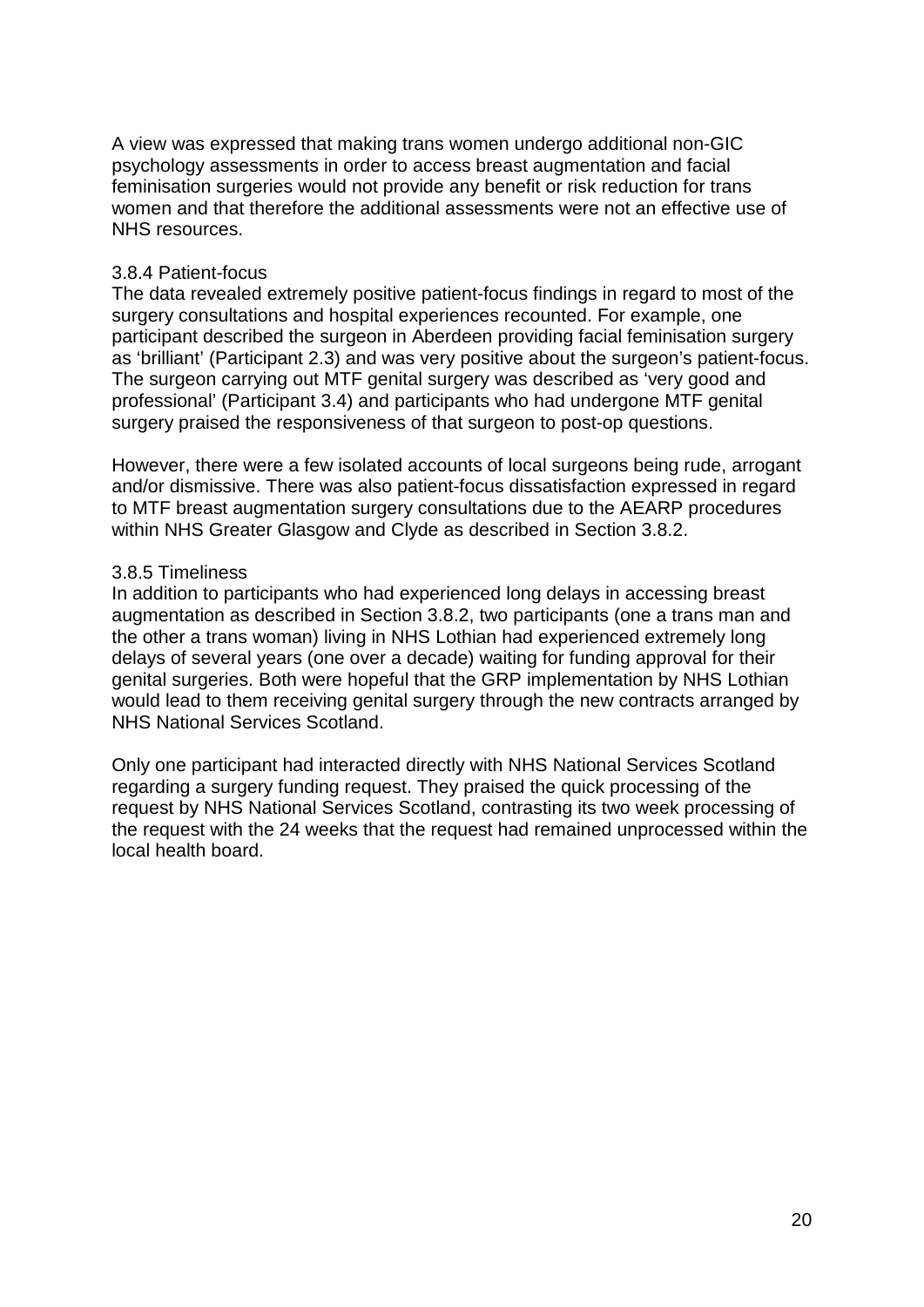## <span id="page-34-0"></span>**4. Discussion**

### <span id="page-34-1"></span>**4.1 GIC capacity**

From the findings, an important theme which emerged was that lack of GIC capacity was strongly perceived by participants as a barrier to uptake of services. Participants perceived inequity across Scotland and lack of timeliness in access to GIC appointments and specialist counselling.

In terms of GIC services for adults in Scotland, the findings indicated that the Glasgow Sandyford GIC and the Edinburgh GIC both lack capacity to provide timely access to GIC appointments. Among participants the average length of adult waiting time for a first GIC appointment reported was 44 weeks which is greatly over the maximum 18 week waiting time promised across NHS Scotland services by the Scottish Government's Referral To Treatment Standard (Scottish Government<sup>6</sup>)

Participants also reported that once they were attending GIC appointments, they experienced further service provision timeliness issues which they felt indicated overstretched GIC services. For example, participants reported GIC administrative delays and some reported being unable to secure next appointments for several months due to lack of available appointments.

Access to counselling was identified as not being equitable across Scotland because participants reported that only the Glasgow Sandyford GIC currently has any capacity to provide specialist gender reassignment counselling.

A need for increased gender reassignment services capacity is likely due to the fact that the number of people seeking NHS gender reassignment each year has been increasing substantially over the last decade and this expected to continue:

'The only safe assumption for commissioners and providers is that the present growth rate in the incident of new people requiring [gender reassignment] medical and other care is likely to continue...At a growth rate of 15% per annum compound, the number of new cases will approximately double every 5 years.' (Reed, Rhodes, Schofield & Wylie,  $15^7$ )

Participants also identified the need for GICs to improve equity of access by developing the capacity to provide outreach appointments and shared care arrangements to reduce the distance and frequency of travel to GIC appointments required of patients in rural areas, on low incomes and who are disabled.

### <span id="page-34-2"></span>**4.2 Information provision**

From the findings, an important theme which emerged was that lack of information formed a barrier to uptake of services. Participants perceived it as necessary to improve information provision in order to increase the equity, effectiveness and patient-focus of treatment planning and also the effectiveness of GP role in gender reassignment provision. Participants identified a need for more information about treatment options, procedures, access criteria, associated risks, likely waiting times and GIC expectations to be provided to them by GICs. They also identified that their GPs needed information about effective hormone monitoring and about genital surgery post-operative wound care and management of complications.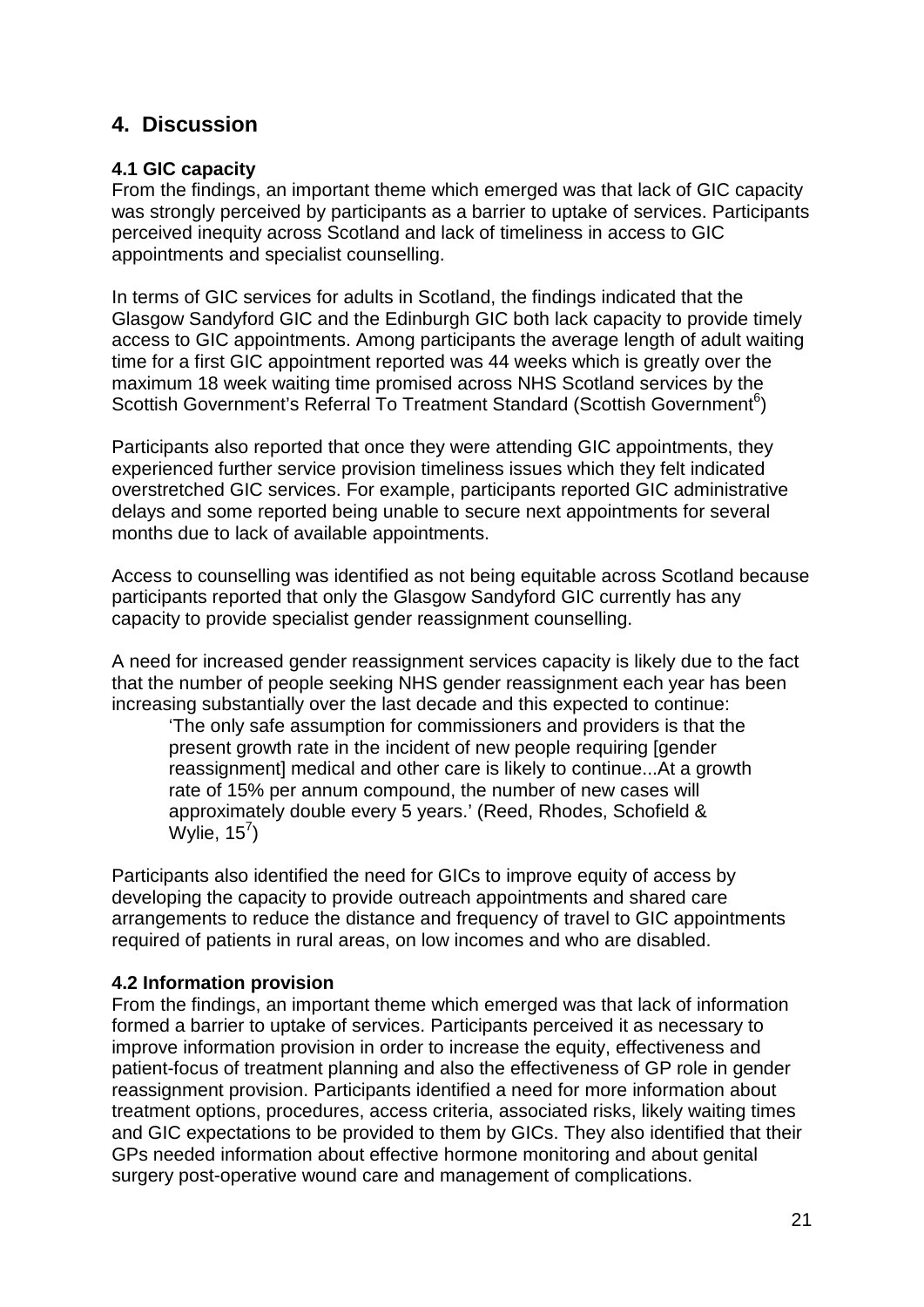In regard to achieving the GRP's equity, effectiveness and patient-focus ambitions, the STA views it as essential that patients receive all the information they need to understand their gender reassignment options and make informed treatment decisions. Otherwise, even if the same level of hormone treatment, hair removal and surgical services were all available evenly across Scotland, patients would still not have equitable ability to access them or receive equitable and effective healthcare.

The community engagement findings identified that participants frequently perceived any lack of information provision by GICs as a gatekeeping test of their commitment to gender reassignment through self-research of their options. This undermined the effectiveness of GIC assessments because some participants stated that, in the absence of information about the expectations of GICs, they presented what they assumed GICs might want to hear rather than feeling empowered to openly discuss their histories, stressors and treatment decision uncertainties.

#### <span id="page-35-0"></span>**4.3 Service provision for trans women**

The community engagement findings highlighted that many trans women participants were experiencing particularly severe barriers to uptake of facial hair removal and MTF breast augmentation surgery. These services were regarded by many trans women to be as important as genital surgery and integral to successful gender reassignment. Therefore, it was of great concern to participants that they perceived the GRP ambitions of equity, effectiveness and patient-focus as not being achieved across provision of services for trans women.

Of greatest concern to many participants who were trans women was the very limited access to facial hair removal that many experienced. The level of access to facial hair removal reported by the participants was somewhat better than that reported during similar STA community engagement focus groups during 2011 (Morton & Joester<sup>8</sup>). However, substantial inequity was still reported in 2013 and many participants were very concerned about the wide variance of provision between different local health boards and also that the amounts and types of facial hair removal being funded by many local health boards remained below what participants regarded as effective.

Also of great concern to participants was the barrier to uptake of MTF breast augmentation surgery due to such surgery remaining part of the AEARP. Rather than improving access in this area, the community engagement findings highlighted that GRP implementation had a detrimental impact on trans women's access to breast augmentation surgery for participants resident in NHS Greater Glasgow and Clyde at least. Continued inclusion within the AEARP was particularly perceived as not recognising trans women's particular needs and therefore not being patientfocussed or equitable. Participants regarded it as inequitable to require trans women who have already undergone extensive specialist GIC assessment to determine their surgical needs to undergo reassessment as though their situation were the same as a non-trans woman seeking aesthetic breast augmentation with no prior specialist assessment of clinical need.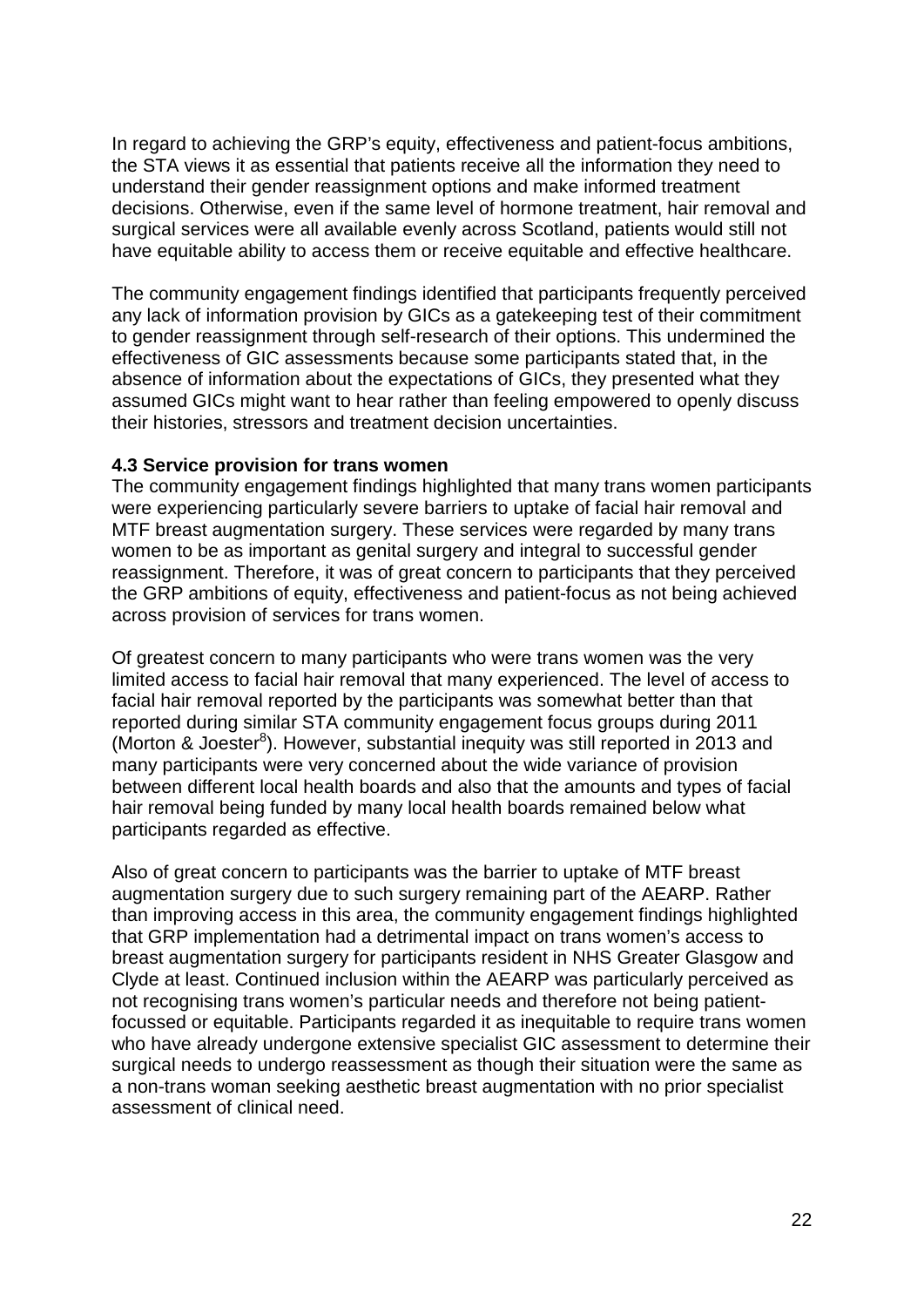Insufficient participants had requested facial feminisation surgery to identify whether or not there had been any similar detrimental impact on access to facial feminisation surgery due to its retention within the AEARP.

The STA strongly believes that it is confusing and problematic to overlap the GRP and AEARP by placing MTF breast augmentation surgery and facial feminisation surgery under the AEARP. In the view of the STA sufficient flexibility in determining clinical need could be provided by moving MTF non-genital surgeries out of the AEAPR and fully into the GRP.

The STA believes that such a move would not cause inequity between trans women and non-trans women because equity does not mean providing exactly the same service to two groups with different circumstances. The situation of a non-trans woman requesting aesthetic breast or facial surgery who has always been regarded by others as being a woman is different from that of a trans woman who has undergone lengthy specialist assessment via a GIC to determine the surgeries she requires to not only to relieve acute gender dysphoria but also to successfully integrate in society as a woman. The assessment of a trans woman's psychological and functional need for breast augmentation and/or facial feminisation surgery is most appropriately done by a highly specialist GIC service rather than by a plastic surgery psychologist unspecialised in the clinical needs of trans women undergoing gender reassignment. Therefore, it would be more equitable to separate out the surgery referral pathway for trans women's non-genital gender reassignment surgeries from the AEARP pathway for solely aesthetic surgeries which are not part of a larger specialist approved treatment process.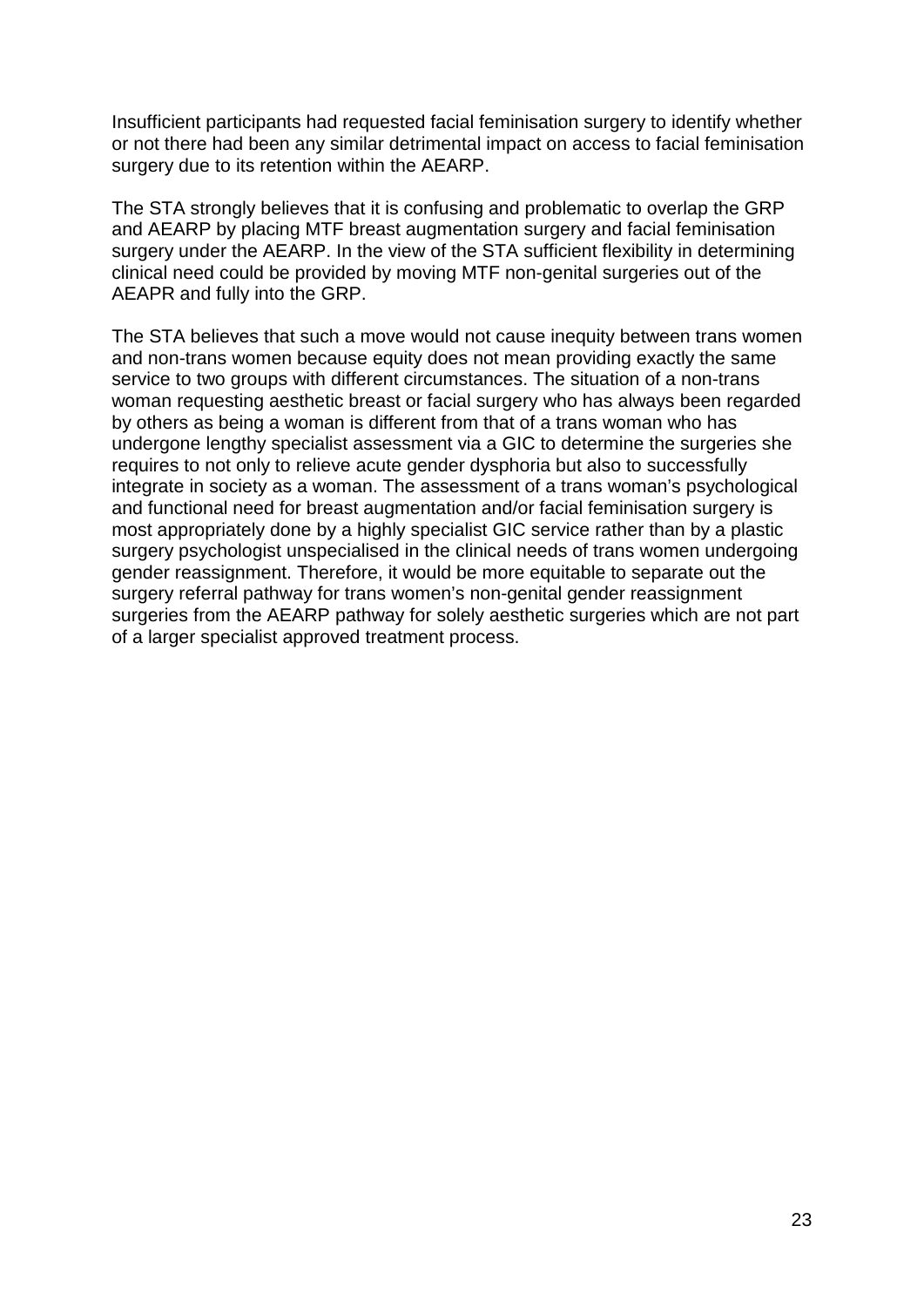## <span id="page-37-0"></span>**5. Conclusions**

The findings of the community engagement revealed that all of the participants' health boards and GICs were perceived to have undertaken some good work in the implementation of aspects of the four GRP ambitions of equitable, effective, patientfocussed and timely NHS gender reassignment service provision. It also revealed that all of the participants' health boards and all four GICs were perceived to still have more to do in order to fully achieve these four GRP ambitions.

From the perspective of participants in the community engagement, nearly all aspects of GRP implementation had resulted in more equitable, effective, patientfocussed and timely service provision. The key exception to this was the detrimental impact of GRP implementation in regard to access to MTF breast augmentation due to its retention within the AEARP. The STA strongly believes that this unintended effect of the GRP implementation should be addressed as a priority.

The community engagement findings indicate that the four GRP ambitions are currently being achieved by most health boards in regard to speech therapy and genital surgeries.

<span id="page-37-1"></span>However, the data identified that despite improvements resulting from GRP implementation progress, there still remained significant deficits in equity, effectiveness, patient-focus and timeliness within some parts of NHS gender reassignment services. The key deficits highlighted by participants related to three areas: GIC capacity, information provision and service provision for trans women.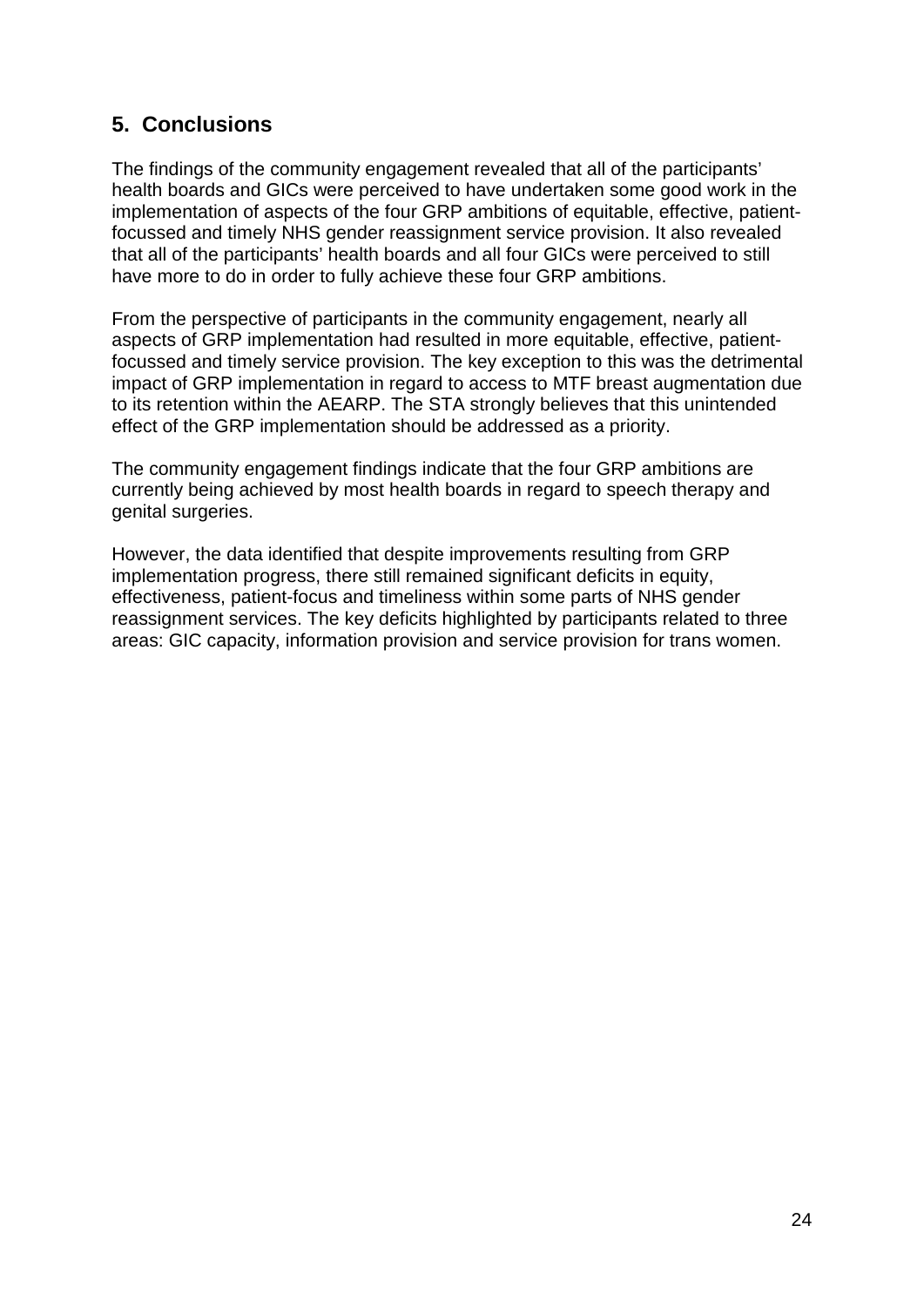## **6. Recommendations**

The STA welcomes the creation of a NHS Gender Identity Services National Managed Clinical Network (NMCN). The STA is keen for the NHS Gender Identity Services NMCN to utilise the whole GRP Audit to develop a national action plan to improve gender reassignment services. The STA offers for consideration the following nine possible improvement activities:

Possible activities to improve GIC capacity to increase equity and timeliness of appointments and access to specialist counselling:

- 1. Review GIC capacity relative to demand, invest necessary resources and introduce ongoing monitoring of GIC waiting times.
	- In the view of the STA, this should ideally include undertaking a comprehensive review of GIC capacity levels relative to service demand for both clinical and administrative functions. If GIC capacity is determined to be over-stretched, appropriate additional resources should be invested and also consideration given to utilising nursing and allied healthcare professions such as occupational therapists for simple patient cases with senior GIC clinicians assessing more complex patient cases. In common with other NHS services, the waiting time between referral and first appointment treatment should be monitored and reduced to comply with the Scottish Government's referral to treatment 18 week standard (Scottish Government<sup>7</sup>).
- 2. Create a transgender training package to increase the number of NHS counsellors with sufficient knowledge to provide specialist counselling.
	- In the view of the STA, the equity and timeliness of access to specialist counselling could be efficiently improved through the creation of a transgender training package for NHS counsellors. Such a training package could increase the number of counsellors across Scotland with specialist knowledge of gender reassignment counselling issues.
- 3. Develop outreach appointments and shared-care arrangements to reduce the distance and frequency of travel to GIC appointments required of patients in rural areas, on low incomes and who are disabled.
	- In the view of the STA, methods of GIC outreach to patients should ideally include utilising teleconferencing facilities, telephone appointments and online contact methods such as email and Skype/webcam software. The introduction of rotating temporary clinics locations across a range of Scottish cities could also be considered.

Possible activities to improve information provision to increase equity, effectiveness and patient-focus of treatment planning and effectiveness of GP role in gender reassignment provision:

- 4. Develop comprehensive GIC patient information about treatment options, procedures, access criteria, associated risks, likely waiting times and GIC expectations.
	- In the view of the STA, the development of patient information could be most efficiently done at a national level via the new NMCN, which would avoid duplicating efforts across the four GICs,. Ideally, the information materials developed should highlight the diversity of gender reassignment needs, flexibility of service provision and assist patients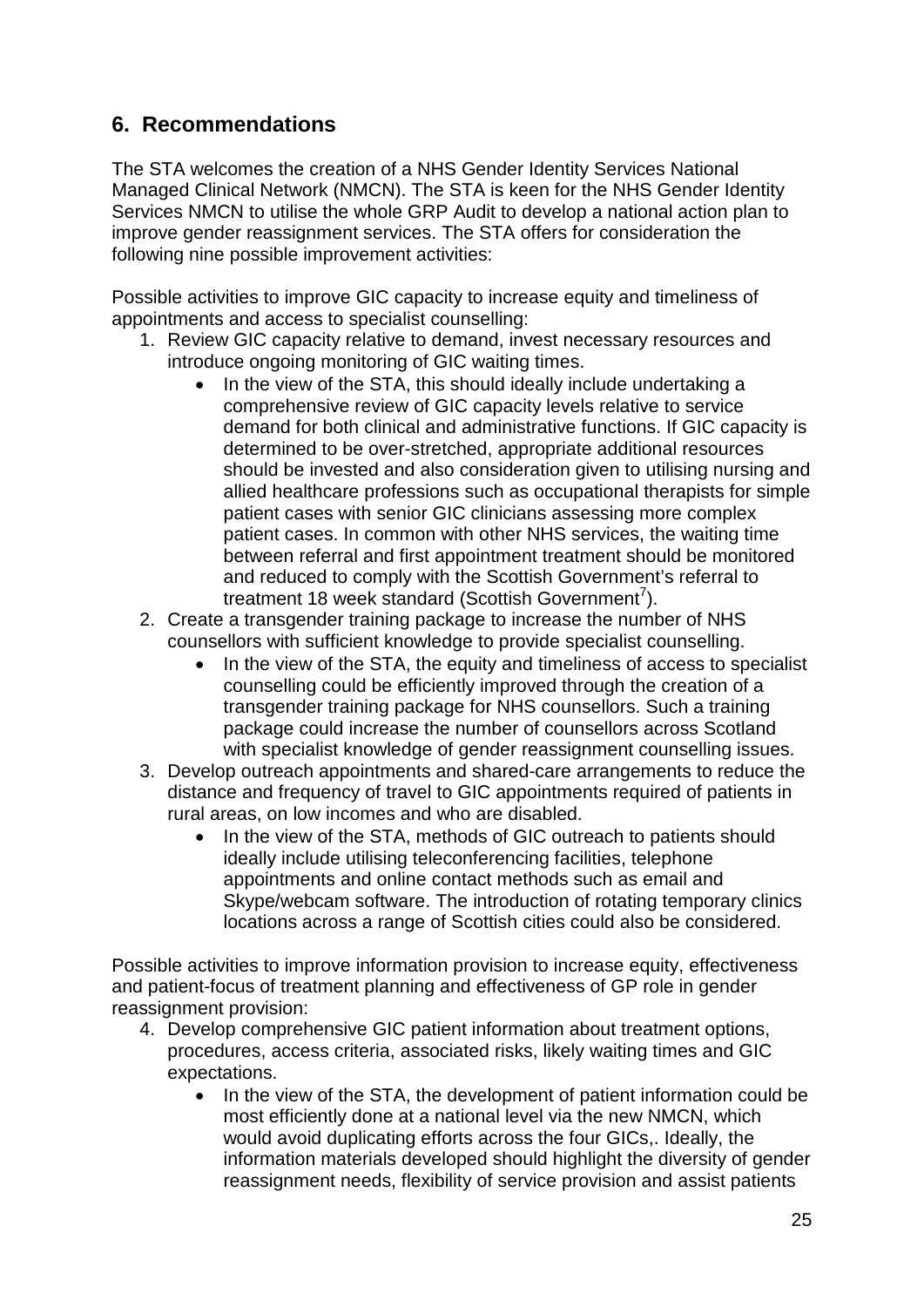to reflect on their gender reassignment needs and treatment options. Such information could reassuringly communicate what patients can expect from GIC appointments and encourage patient honesty and openness in discussions with GICs.

- 5. Develop a national gender reassignment treatment planning co-production toolkit for GIC clinicians to use with patients.
	- In the view of the STA, the creation of a treatment planning coproduction toolkit would aid implementation of collaborative treatment planning between clinicians and patients and provide a standardised method for recording the resulting treatment plans.
- 6. Provide GPs with specialist information about ongoing hormone monitoring.
	- In the view of the STA, this ideally should include information from an experienced endocrinologist detailing hormone risks, recommended dosages, recommended health monitoring, and indicators for referral to specialist endocrinology services.
- 7. Develop information for GPs on post-operative genital surgery wound care and handling of complications.
	- In the view of the STA, ideally post-operative genital surgery information and contact details for specialists for GPs should be developed nationally in cooperation with the NHS National Services Scotland contracted surgeons and the resulting information should be made available via NHS online information sources used by GPs. Ideally the information should also be provided directly to patients in the form of a pack they can directly give to any healthcare professionals providing them with local post-operative care.

Possible activities to improve equity, effectiveness and patient-focus of service provision for trans women:

- 8. Identify health board best practice in MTF facial hair removal service provision and cascade to local health boards.
	- In the view of the STA, ideally local health boards with poor current provision of MTF facial hair removal services should be supported to learn from the best practice of boards which are successfully providing equitable, effective, patient-focussed and timely access to MTF facial hair removal services.
- 9. Remove MTF breast augmentation and facial feminisation surgeries from the AEARP.
	- In the view of the STA, MTF breast augmentation and facial feminisation surgeries should be urgently removed from the AEARP by the Scottish Government and instead incorporated fully into the GRP in the same manner as FTM chest reconstruction surgery and MTF and FTM genital surgeries already are.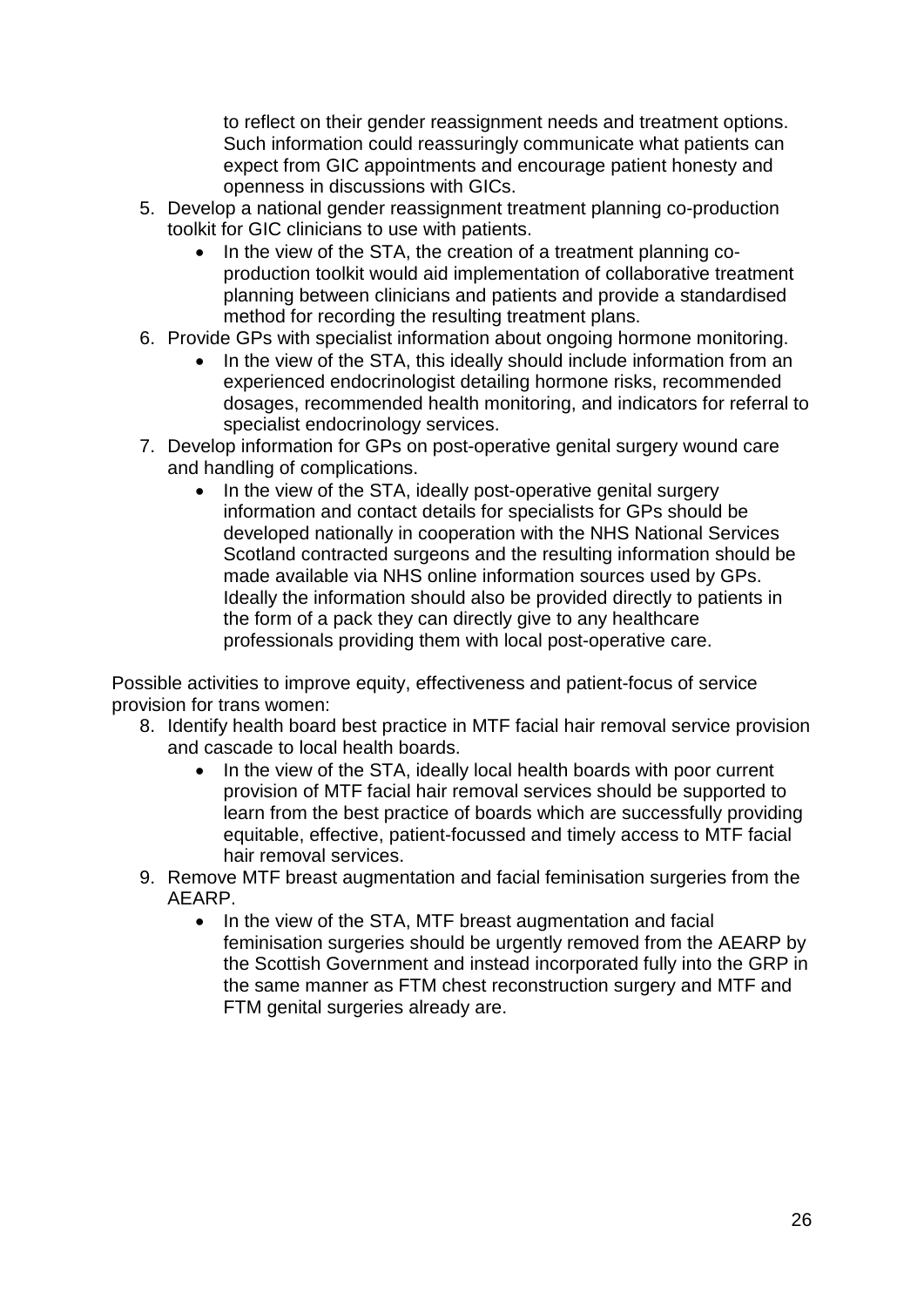## <span id="page-40-0"></span>**7. References**

- 1. Davies CA. *Reflexive Ethnography: A Guide to Researching Selves and Others.*  London: Routledge; 2008.
- 2. Morgan DL, Krueger RA. When to Use Focus Groups and Why. 1993. In: Morgan DL (Ed). *Successful Focus Groups: Advancing the State of the Art*, Ch 1. London: SAGE; 1993.
- 3. McNaghten P, Myers G. Focus Groups. 2004. In: Seale C, Gobo G, Gubrium JF and Silverman D (Eds). *Qualitative Research Practice: Concise Paperback Edition*, Ch 4. London: SAGE; 2007. 65–79.
- 4. NHS Scotland. *Gender Reassignment Protocol.* Edinburgh: NHS Scotland; 2012. [www.sehd.scot.nhs.uk/mels/CEL2012\\_26.pdf](http://www.sehd.scot.nhs.uk/mels/CEL2012_26.pdf) (accessed 19 November 2013).
- 5. Evans D. *Award of Contracts for Specialist Gender Reassignment Surgery,* correspondence on 10 September 2013 to NHS Boards. Edinburgh: NHS National Services Scotland; 2013. [www.scottishtrans.org/wp](http://www.scottishtrans.org/wp-content/uploads/2013/09/NHS-NSD-Letter.pdf)[content/uploads/2013/09/NHS-NSD-Letter.pdf](http://www.scottishtrans.org/wp-content/uploads/2013/09/NHS-NSD-Letter.pdf) (accessed 19 November 2013).
- 6. Scottish Government. BS 54910-02:08. *18 Weeks: The Referral To Treatment Standard*. Edinburgh: Scottish Government; 2008.
- 7. Reed B, Rhodes S, Schofield P, Wylie K. *Gender Variance in the UK: Prevalence, Incidence, Growth and Geographic Distribution.* London: Gender Identity Research and Education Society; 2009. [www.gires.org.uk/assets/Medpro-Assets/GenderVarianceUK-report.pdf](http://www.gires.org.uk/assets/Medpro-Assets/GenderVarianceUK-report.pdf) (accessed 1 December 2013).
- 8. Morton J, Joester K. *Gender Reassignment Protocol Development Community Engagement Report*. Edinburgh: Scottish Transgender Alliance; 2011. [www.scottishtrans.org/?attachment\\_id=1255](http://www.scottishtrans.org/?attachment_id=1255) (accessed 1 December 2013).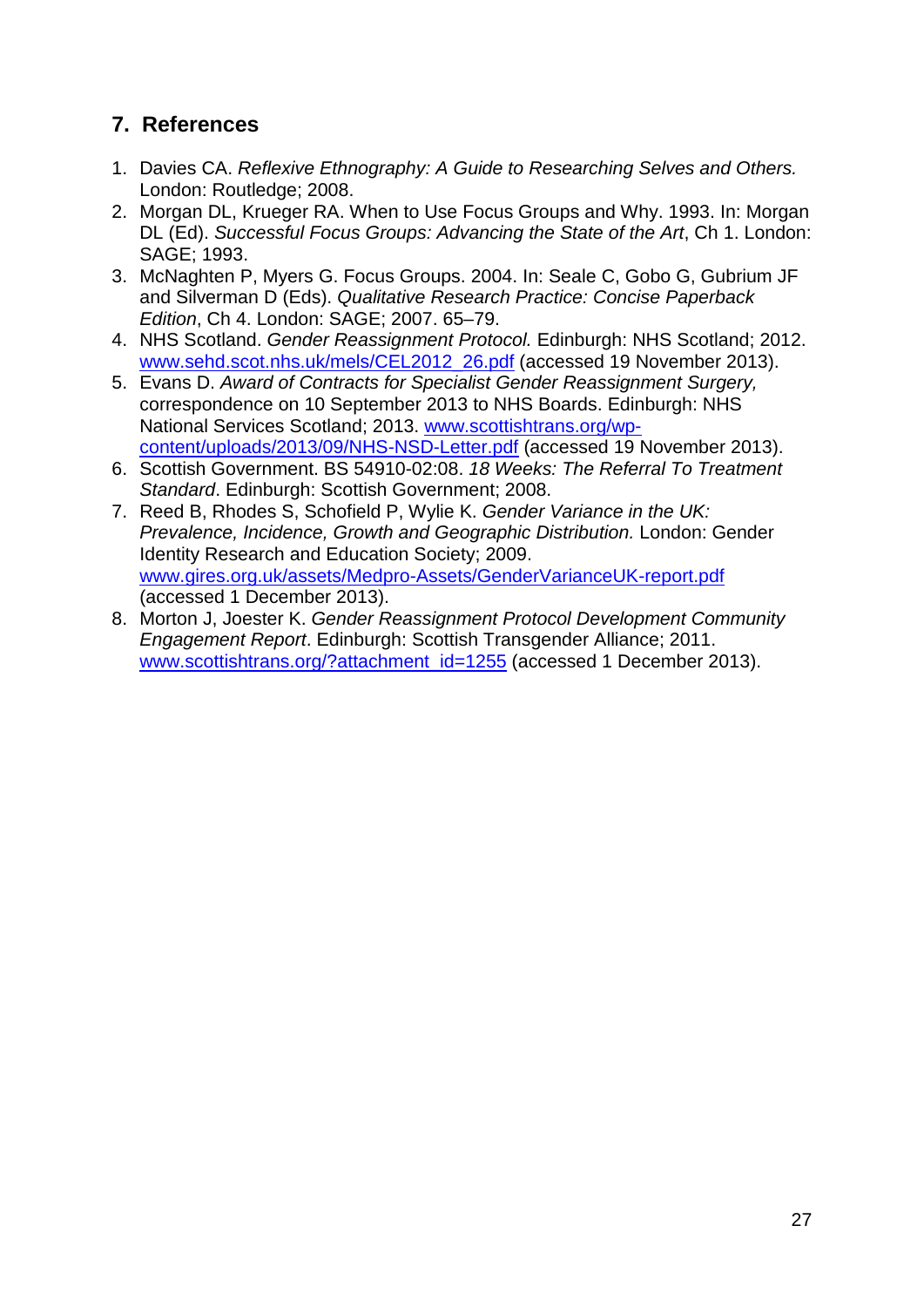## <span id="page-41-0"></span>**Appendix 1: Focus group ground rules**

Mobile phones need to be turned off or switched to silent mode.

Participation is voluntary and there are no consequences for refusing to take part in the focus groups and no requirement to answer specific questions.

We want to keep the focus group confidential so we need you to keep the identities of the other participants in the focus group and their comments confidential and not discuss them out-with the focus group.

In the unlikely event that a participant reveals a clear intention to harm themselves or others, or gives information which makes us concerned that a child is at risk, then we may need to break confidentiality to inform relevant third-parties such as the police or social work services.

The facilitator might move you along in conversation. Since we have limited time, we ask that questions or comments off the topic be answered after the focus group session.

We'd like to make sure everyone gets the opportunity to speak so the facilitator might ask people who have not spoken up to comment. If you don't wish to make a comment on that point, that will be respected.

Please respect each other's opinions and experiences. There's no right or wrong answer to the questions. We want to hear what each of you think and it's okay to have different opinions. You don't need to agree, but you must listen respectfully.

Please use "I statements" and contribute information about your first-hand experiences only. Please do not try to describe the possible experiences of others who are not present.

Our focus is on hearing about your experiences and views of service use since the implementation of the GRP in July 2012, so please do not contribute experiences prior to July 2012 unless they are needed as background to your more recent service use. If you do need to mention pre-July 2012 experiences, then please make sure you say clearly that you are referring to prior to July 2012.

This focus group is not a space to debate terminology or to make judgements about other people's gender identities or gender reassignment decisions. Please talk only about your own experiences and needs rather than speculating about other people's experiences and needs.

If you have any experiences or comments which you do not feel comfortable sharing in front of the other participants, then you are welcome to write any such comments or experiences down and pass them to us at the end of the focus group for inclusion.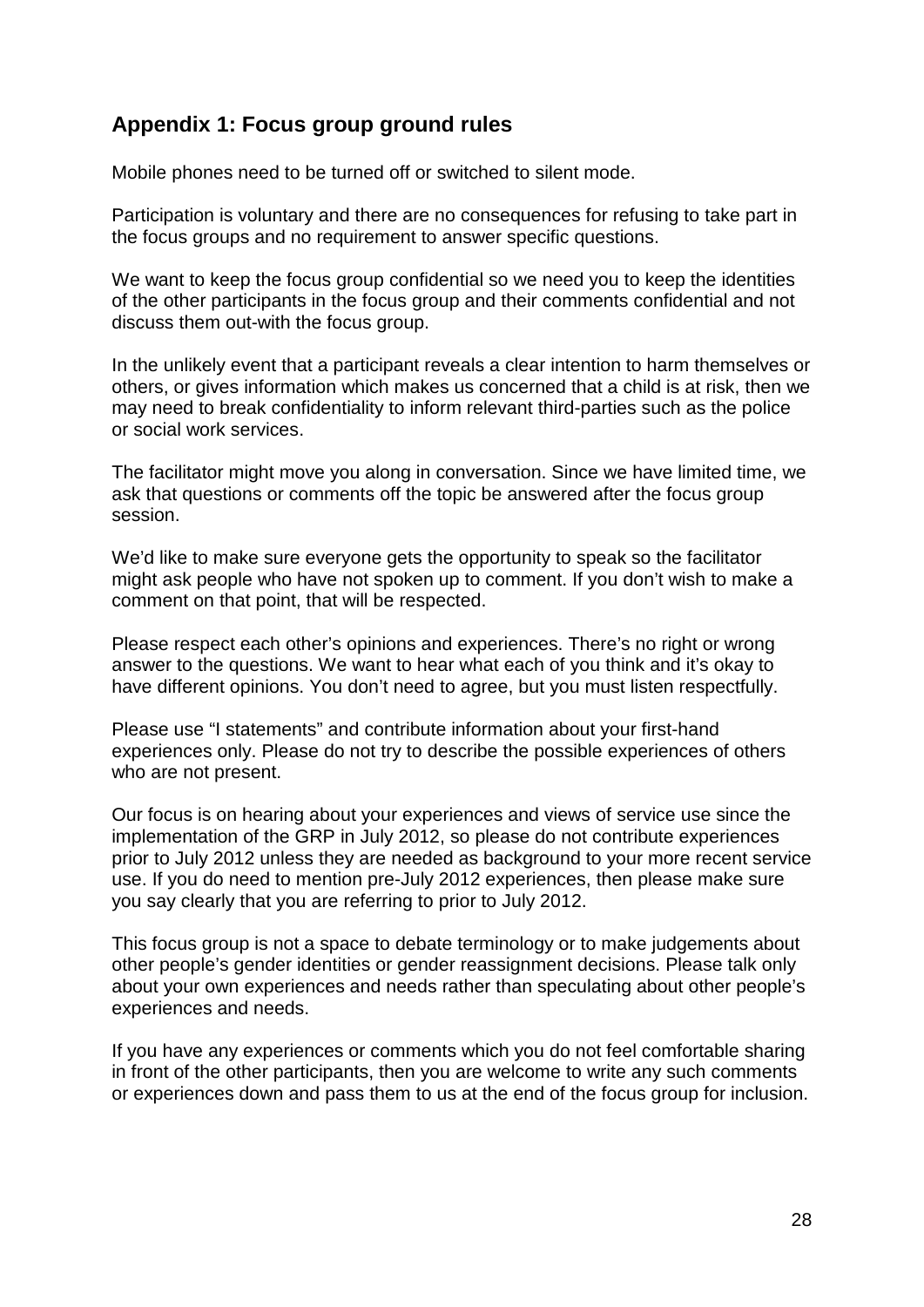## <span id="page-42-0"></span>**Appendix 2: Focus group discussion questions**

Non-surgical gender reassignment services discussion questions:

- What has made accessing a NHS Gender Identity Clinic easy or difficult for you?
- How responsive to your preferences, values and needs around non-surgical services (such as hormones, counselling, hair removal and speech therapy) have your NHS Gender Identity Clinic doctors been?
- How well has NHS counselling support during gender reassignment been offered and provided to you and your family?
- What has made the process of accessing NHS hormone treatment easy or difficult for you?
- What has made accessing NHS speech therapy easy or difficult for you?
- What has accessing NHS funding for hair removal easy or difficult for you?

Surgical gender reassignment services discussion questions:

- What has made the process of gaining NHS Gender Identity Clinic approval for various surgeries easy or difficult for you?
- What has made accessing NHS funded surgeries easy or difficult for you?
- How responsive to your preferences, values and needs around surgery have your NHS Gender Identity Clinic doctors and your surgeons been?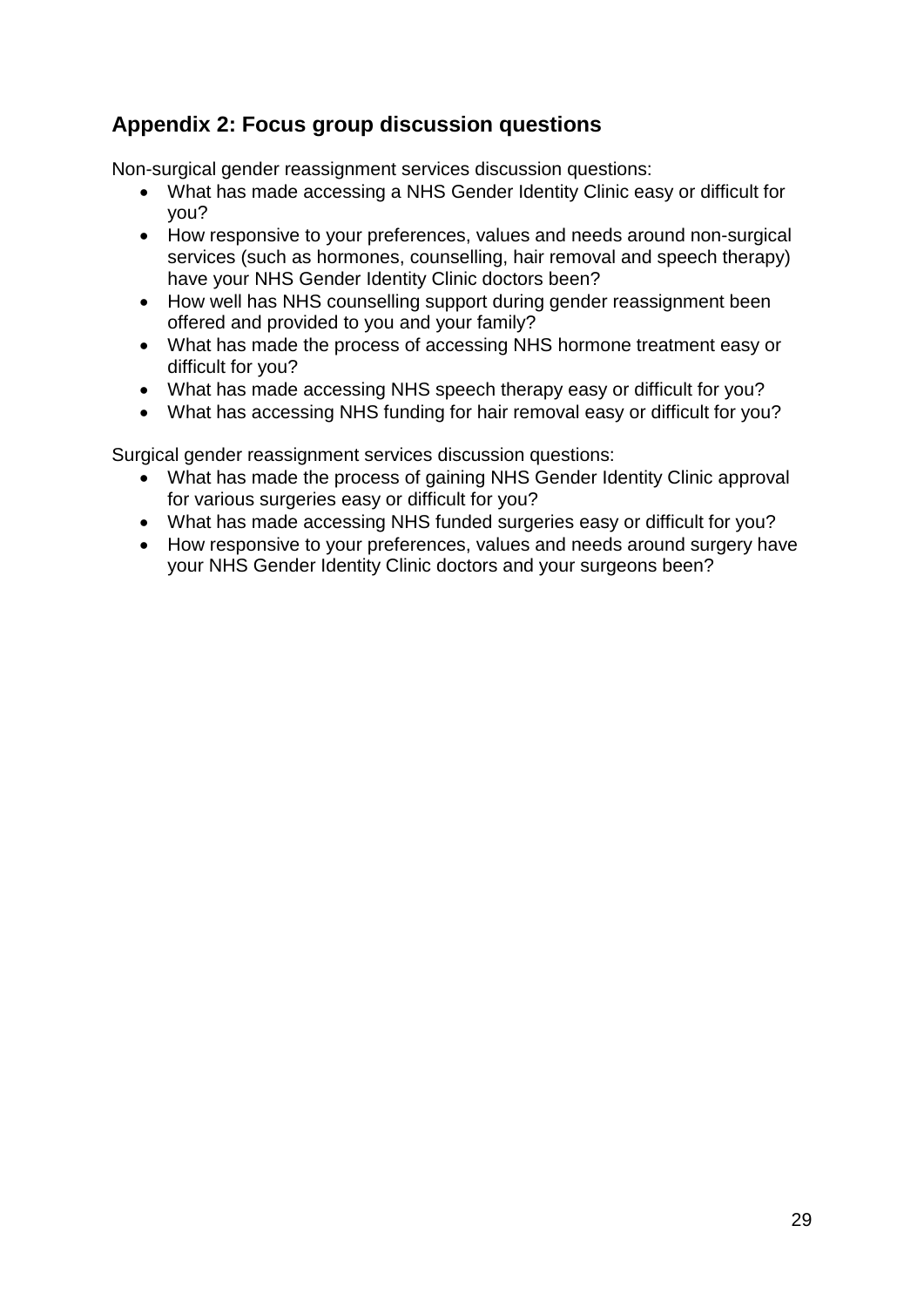## <span id="page-43-0"></span>**Appendix 3: Focus group diversity monitoring form**

The Scottish Transgender Alliance and NHS Health Scotland would find it useful if you would agree to complete this anonymous diversity monitoring form. We use the collected data to report on how well we have managed to reach out to diverse people. All the questions are optional.

|                                                     | What is your age?  |        |                        |
|-----------------------------------------------------|--------------------|--------|------------------------|
|                                                     | Under 18 years old | $\Box$ | 45-54 years old        |
| $\mathbf{L}$                                        | 18-24 years old    |        | $\Box$ 55-64 years old |
| $\Box$                                              | 25-34 years old    | П      | 65 years old or over   |
|                                                     | 35-44 years old    |        |                        |
| What is the direction of your gender reassignment?  |                    |        |                        |
| Male-to-Female (MTF)<br>Female-to-Male (FTM)        |                    |        |                        |
| How do you describe your ethnicity and nationality? |                    |        |                        |
| How do you describe your sexual orientation?        |                    |        |                        |

| Do you consider yourself to be disabled or to have a limiting or long term health |  |  |
|-----------------------------------------------------------------------------------|--|--|
| condition?                                                                        |  |  |

☐ No

Which NHS Board area do you live in?

- ☐ NHS Ayrshire and Arran ☐ NHS Highland
- 
- ☐ NHS Dumfries and Galloway ☐ NHS Lothian
- 
- ☐ NHS Forth Valley ☐ NHS Shetland
- ☐ NHS Grampian ☐ NHS Tayside
- ☐ NHS Greater Glasgow & Clyde ☐ NHS Western Isles
- 
- ☐ NHS Borders ☐ NHS Lanarkshire
	-
- ☐ NHS Fife ☐ NHS Orkney
	-
	-
	-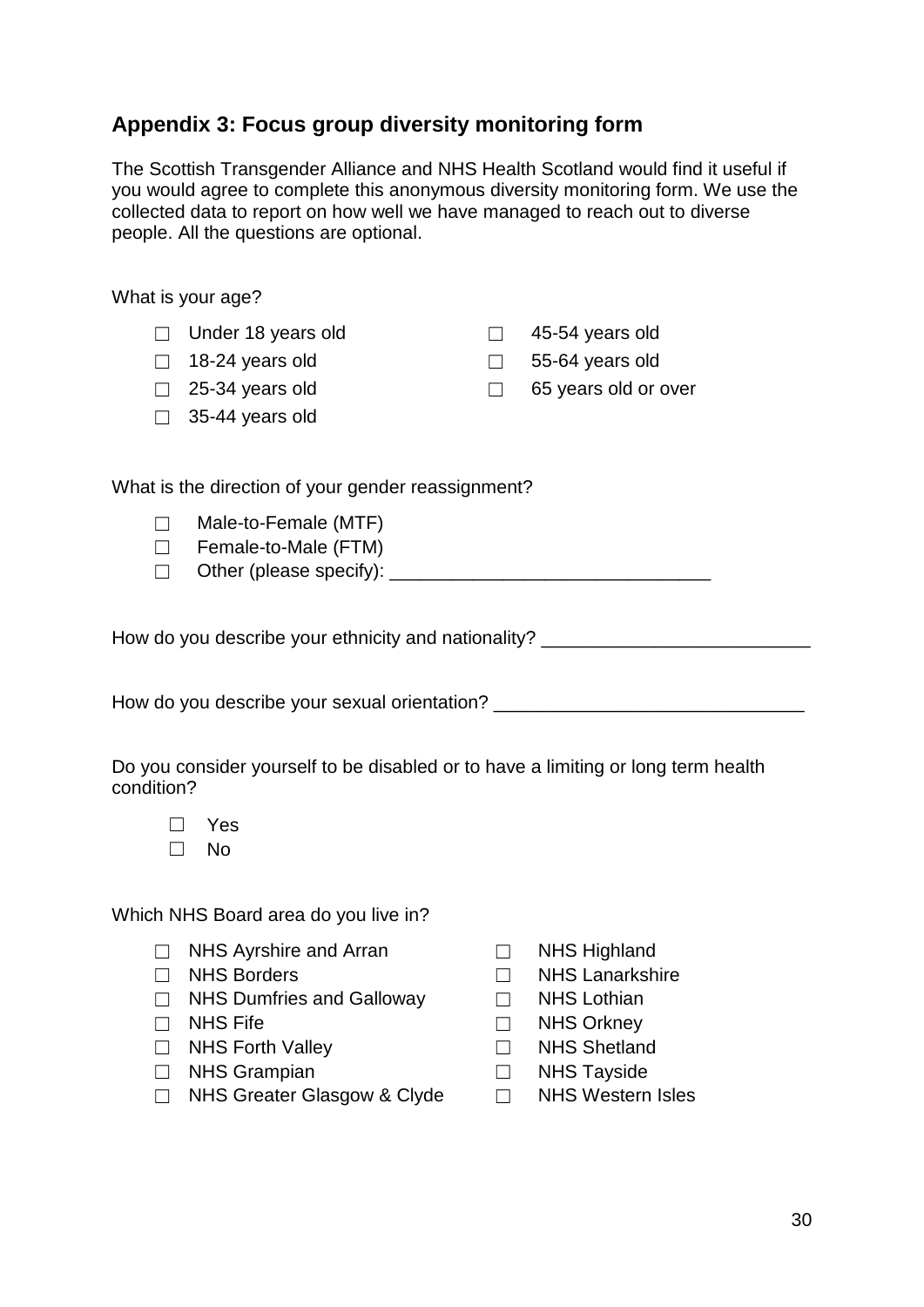## <span id="page-44-0"></span>**Appendix 4: Participant diversity statistics**

To help protect anonymity the exact numbers have been obscured where less than five. The total respondents to each question are not always equal to 50 because not all participants completed each optional question.

| Age         | Number of participants (n) |
|-------------|----------------------------|
| $16 - 17$   | 6                          |
| 18-24       | 10                         |
| 25-34       | 6                          |
| 35-44       | 8                          |
| 45-54       | 9                          |
| 55-64       | 6                          |
| 65 and over | $*(5)$                     |

**Table 2:** Ages of participants (n)

| Gender reassignment direction   Number of participants (n) |     |
|------------------------------------------------------------|-----|
| MTF                                                        | -31 |
| FTM                                                        | ィク  |
| Other                                                      |     |

**Table 3:** Gender reassignment directions of participants (n)

| <b>Ethnicity/Nationality</b>                                         | Number of participants (n) |  |
|----------------------------------------------------------------------|----------------------------|--|
| White<br>British/Scottish/English/N.Irish                            | 44                         |  |
| Other                                                                | $*(5)$                     |  |
| $\tau$ ekle 4. $\Gamma$ thniaitice/notionalities of nortiainonte (n) |                            |  |

**Table 4:** Ethnicities/nationalities of participants (n)

| <b>Sexual Orientation</b>       | Number of participants (n) |
|---------------------------------|----------------------------|
| Lesbian                         | ٠h                         |
| Gay                             | $*(5)$                     |
| <b>Bisexual</b>                 | 10                         |
| Heterosexual/Straight           | 5                          |
| Pansexual                       |                            |
| Asexual                         | $*(5)$                     |
| Unsure/Complicated/Don't Define | $*(5)$                     |

**Table 5:** Sexual orientations of participants (n)

| <b>Disability</b> | Number of participants (n) |
|-------------------|----------------------------|
| Yes               | 16                         |
| No                | מר                         |

**Table 6:** Disability status of participants (n)